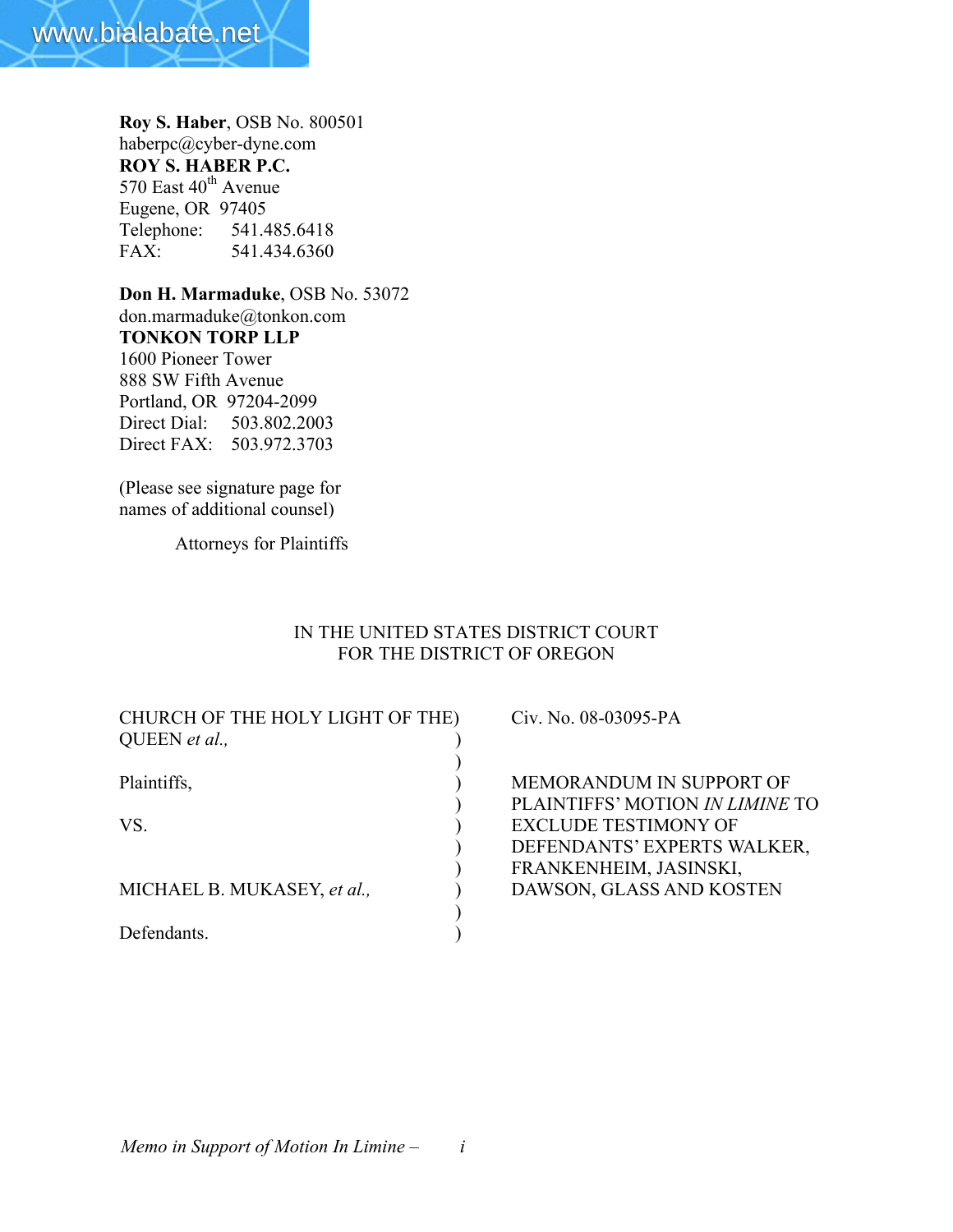# TABLE OF CONTENTS

| I.   |                 |                                                                |  |
|------|-----------------|----------------------------------------------------------------|--|
| II.  |                 | PLAINTIFFS' OTHER RELATED MOTIONS AND RESPONSES TO             |  |
| III. |                 |                                                                |  |
|      | A.              | Defendants' Expert Testimony has been Generated Solely         |  |
|      | <b>B.</b>       | Defendants' Expert Testimony Speaks Only to Speculation,       |  |
|      | $\mathcal{C}$ . |                                                                |  |
|      | D.              |                                                                |  |
|      | Ε.              | Summary of Experts' Failure to Offer Reliable Relevant         |  |
|      |                 | $\mathbf{i}$ .                                                 |  |
|      |                 | 11.                                                            |  |
|      | F.              |                                                                |  |
|      | G.              |                                                                |  |
|      | H.              | Dr. Frankenheim's Testimony Should be Excluded as Unreliable   |  |
|      | I.              |                                                                |  |
|      | J.              | Portions of Dr. Glass' Testimony Are not Reliable and Portions |  |
|      | K.              |                                                                |  |
| IV.  |                 |                                                                |  |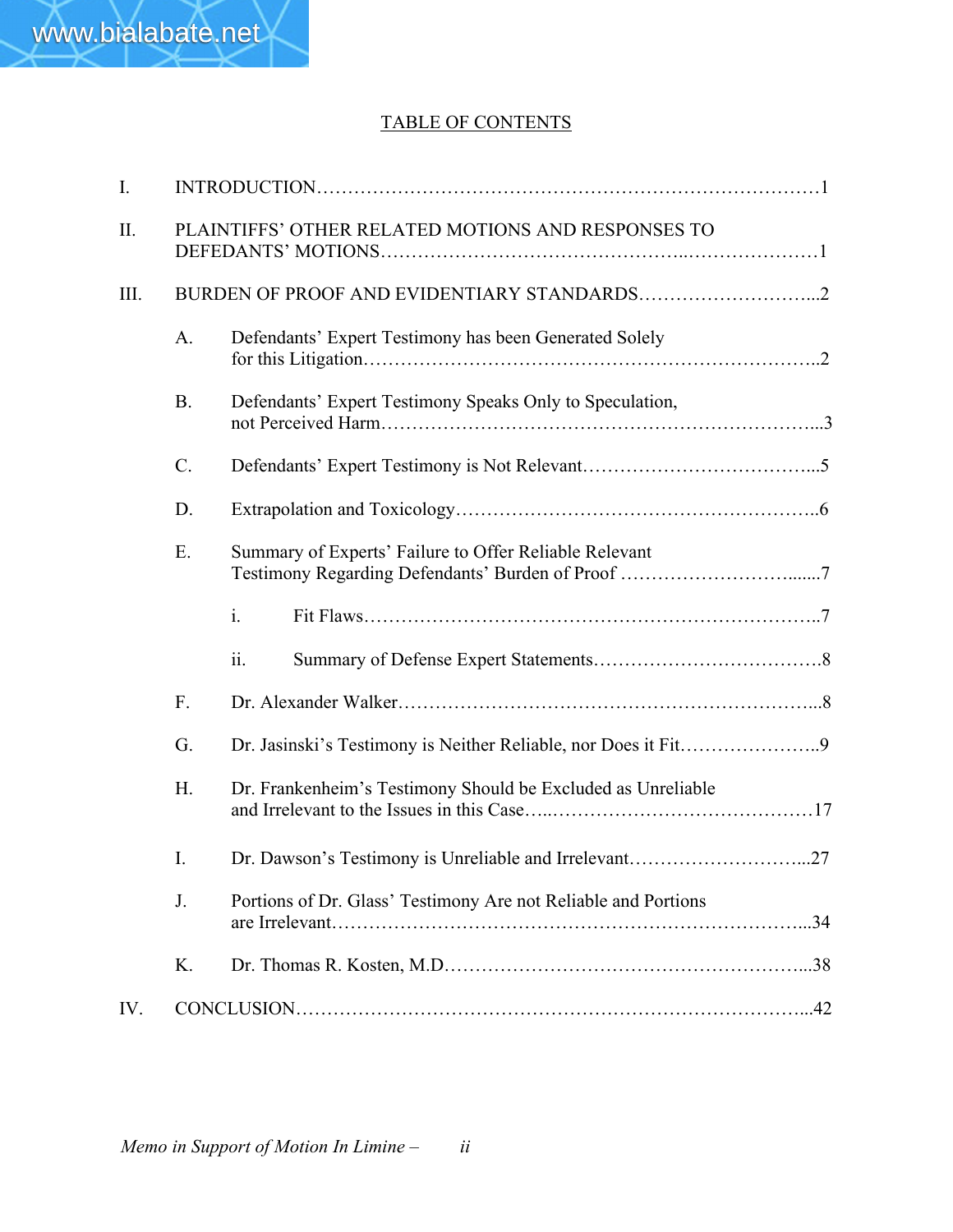# TABLE OF AUTHORITIES

 $\frac{\text{Cases}}{\text{Cases}}$ 

| Allen v. Pennsylvania Engineering Corp.,                   |
|------------------------------------------------------------|
| Brumbaugh v. Sandoz Pharmaceutical Corp.,                  |
| Clausen v. M/V New Carissa,                                |
| Daubert v. Merrell Dow Pharmaceuticals, Inc.,              |
| Daubert v. Merrell Dow Pharmaceuticals, Inc., (Daubert II) |
| Domingo ex rel. Domingo v. T.K.,                           |
| General Electric Co. v. Joiner,                            |
| Hall v. Baxter Healthcare Corp.,                           |
| Hopkins v. Dow Corning Corp.,                              |
| In Re Hanford Nuclear Litigation,                          |
| Kennedy v. Southern California Edison,                     |
| Kumho Tire v. Carmichael,                                  |
| McClain v. Metabolife Intern., Inc.,                       |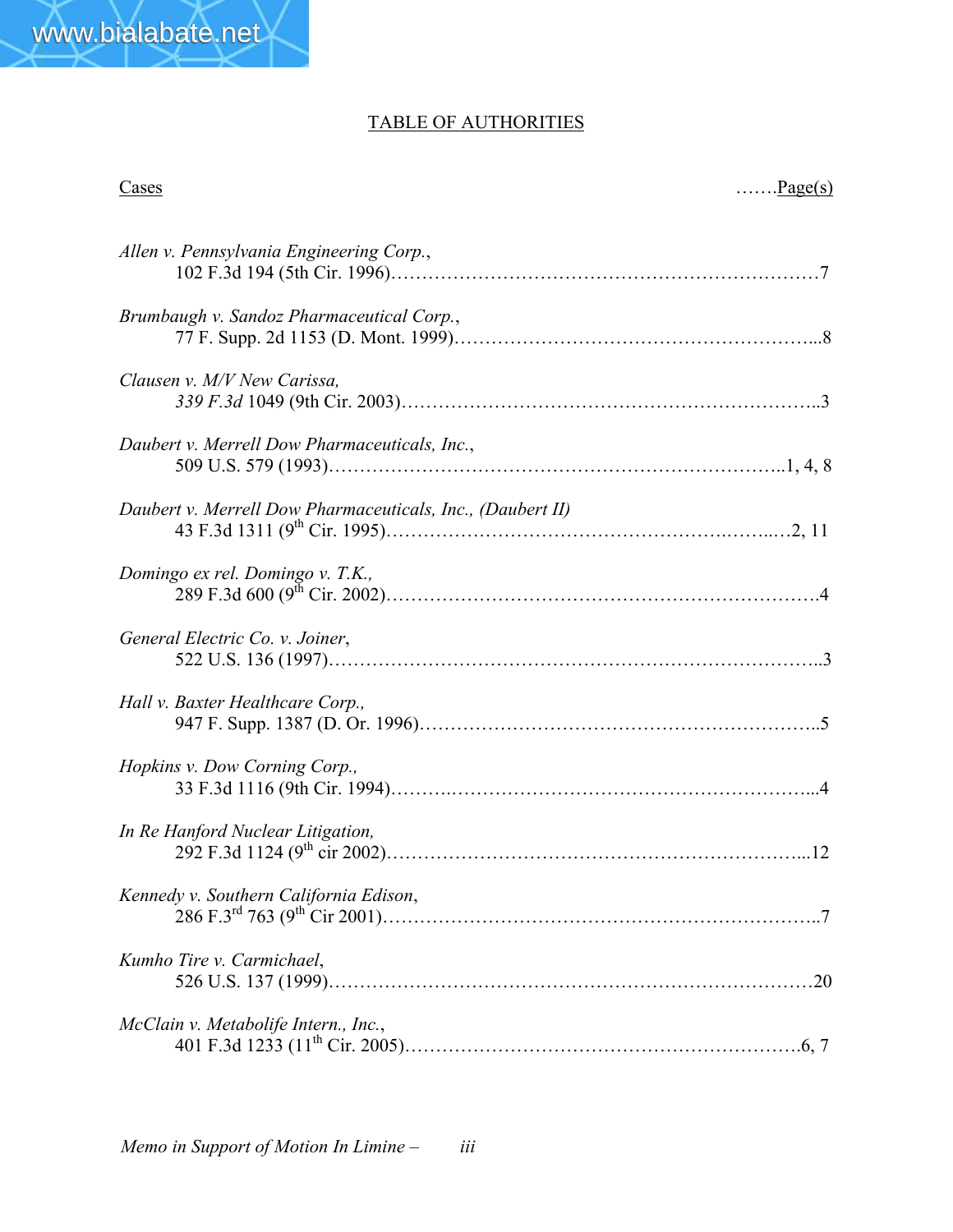

| $\frac{\text{Cases}}{\text{Cous}}(\text{con't})$<br>$\ldots$ Page(s)                                                                                                              |  |
|-----------------------------------------------------------------------------------------------------------------------------------------------------------------------------------|--|
| Mitchell v. Gencorp, Inc.,                                                                                                                                                        |  |
| O Centro Espírita Beneficente União Do Vegetal v. Ashcroft,<br>282 F. Supp. 2d 1236 (D.N.M. 2002),<br><i>aff'd</i> 389 F. 3d 973 (10 <sup>th</sup> Cir. 2004) ( <i>en banc</i> ), |  |
| O'Hanlon v. Matrixx Initiatives.                                                                                                                                                  |  |
| Rider v. Sandoz Pharm. Corp.,                                                                                                                                                     |  |
| Schudel v. General Elec. Co.,                                                                                                                                                     |  |
| United States v. Downing,                                                                                                                                                         |  |
| United States v. Rincon,<br>28 F.3d 921 (9th Cir. 1994),                                                                                                                          |  |
| Weisgram v. Marley Co.,                                                                                                                                                           |  |

# Miscellaneous

| The Reference Manual on Scientific Evidence, |  |
|----------------------------------------------|--|
|                                              |  |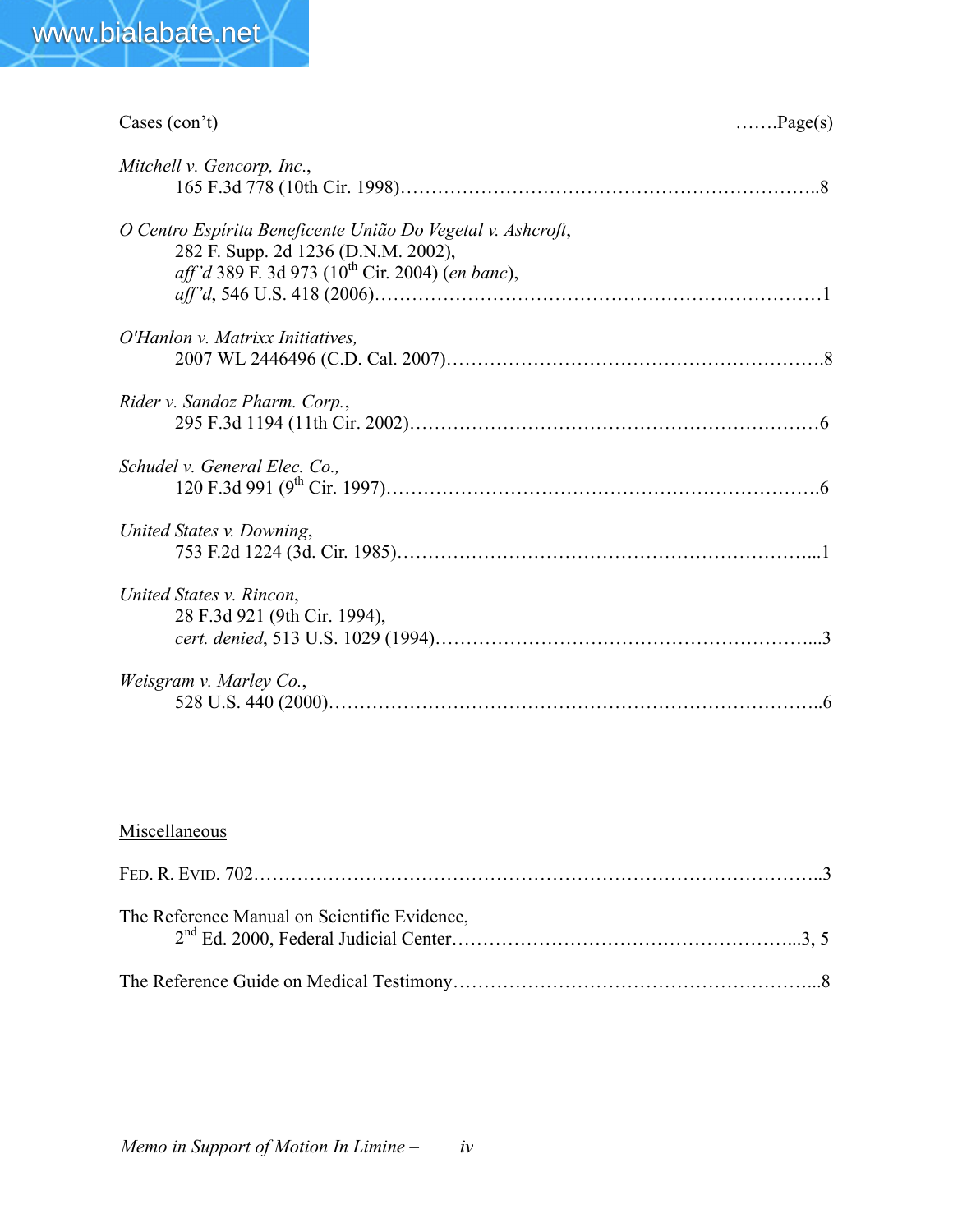### **I. INTRODUCTION**

Plaintiffs are seeking to exclude the testimony of defendants' experts Alexander Walker<sup>1</sup>, Jerry Frankenheim, Donald Jasinski, Lorne L. Dawson, George S. Glass, and Thomas R. Kosten, on the grounds that 1) they are not "reliable" scientific reports, s*ee Daubert v. Merrell Dow Pharmaceuticals, Inc.*, 509 U.S. 579 (1993), and 2) their respective testimonies are not "relevant" and do not "fit" the issues germane to this case.

# **II. PLAINTIFFS' OTHER RELATED MOTIONS AND RESPONSES TO DEFEDANTS' MOTIONS**

Plaintiffs have filed their Opposition to Defendants' Motion *In Limine* to Strike Plaintiffs' Experts ("Opposition"), a Motion to Strike Defendants' Expert Reports as Being Cumulative, and will shortly file a Motion to Strike all of the defendants' medical and pharmacology evidence because a) defendants already lost those issues in the Supreme Court and b) they are using the three of the same experts to make the same attacks on Dr. Charles Grob's health study in this case that they made unsuccessfully against Dr. Grob's health study in the UDV case eight years ago. Plaintiffs will, therefore, file a Motion for Partial Summary Judgment because there are no triable issues of fact regarding health and safety. Plaintiffs

 $\mathbf{1}$ It should be noted at the outset that Dr. Walker offers no opinions to support the defendants' burden of proof. Rather, he offers a statement criticizing the witness statements of Dr. Halpern and the report of Dr. Grob. Dr. Grob is the expert in *O Centro Espírita Beneficente União Do Vegetal v. Ashcroft*, 282 F. Supp. 2d 1236 (D.N.M. 2002), *aff'd* 389 F. 3d 973 (10<sup>th</sup> Cir. 2004) (*en banc*), *aff'd*, 546 U.S. 418 (2006), whose report was admitted by Judge Parker. The principal reason to strike Dr. Walker's report is that it lacks relevance or does not "fit," using the parlance of *Daubert*. Expert testimony is relevant if sufficiently tied to the facts of the case such that it will aid in resolving the factual dispute. *Daubert*, 509 U.S. at 591 (*citing United States v. Downing*, 753 F.2d 1224, 1242 (3d. Cir. 1985)). This inquiry can be described "as one of fit." *Daubert*, 509 U.S. at 591. Dr. Walker's testimony neither supports defendants' position, nor does it offer evidence that either Dr. Grob's report or Halpern's report should be excluded under *Daubert*. It is more akin to a lay person's complaint rather than an intellectually rigorous challenge to the plaintiffs' expert reports, and it is based on an unreliable methodology.

*Memo in Support of Motion In Limine – Page 1*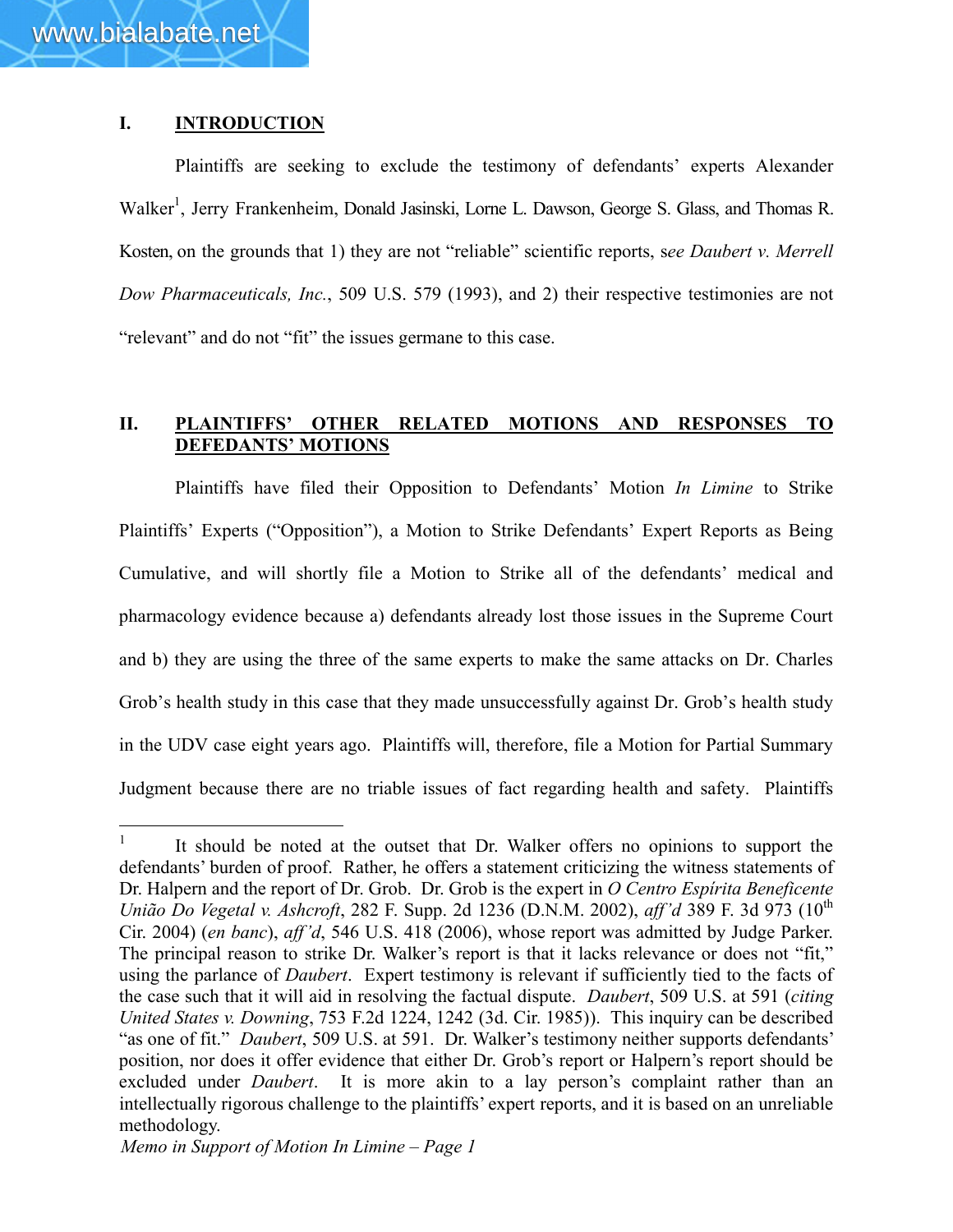believe that the defendants should be estopped from making these arguments and presenting the identical evidence in this case that was presented in the UDV case regarding health effects.<sup>2</sup>

# **III. BURDEN OF PROOF AND EVIDENTIARY STANDARDS**

Plaintiffs' Opposition to Defendants' Motion *in Limine* sets forth the applicable rules regarding the burden of proof and of going forward, as well as the relevant guidelines for admissibility of expert testimony under, *e.g., Daubert* and its progeny.

# **A. Defendants' Expert Testimony has been Generated Solely for this Litigation**

Defendants' expert reports have been generated in this case solely for the purpose of

the litigation and, thus, may be saved from an *in limine* motion only if the witnesses

explain precisely how they went about reaching their conclusions and point to some objective source – a learned treatise, the policy statement of a professional association, a published article in a reputable scientific journal or the like – to show that they have followed the scientific method, as it is practiced by (at least) a recognized minority of scientists in their field.

*Daubert v. Merrell Dow Pharmaceuticals, Inc., 43 F.3d 1311, 1318 (9<sup>th</sup> Cir. 1995) (<i>Daubert* 

*II*). Plaintiffs will establish in this Motion that defendants' experts have not compensated for

their inherently suspect statements because they do not reflect the intellectual rigor necessary

to render their opinions reliable.

 $\overline{2}$ <sup>2</sup> Plaintiffs initially raised the issue of collateral estoppel before the defendants had submitted their Witness Statements, and the Motion was denied. Now that we see that the case defendants are putting on regarding the health issues is virtually identical to the UDV case, we are suggesting again that defendants be estopped from repeating the UDV defense with the same witnesses. Plaintiffs would be put to great expense to replicate that which the Supreme Court has already decided, and such unseemly duplication would also constitute a waste of judicial resources.

*Memo in Support of Motion In Limine – Page 2*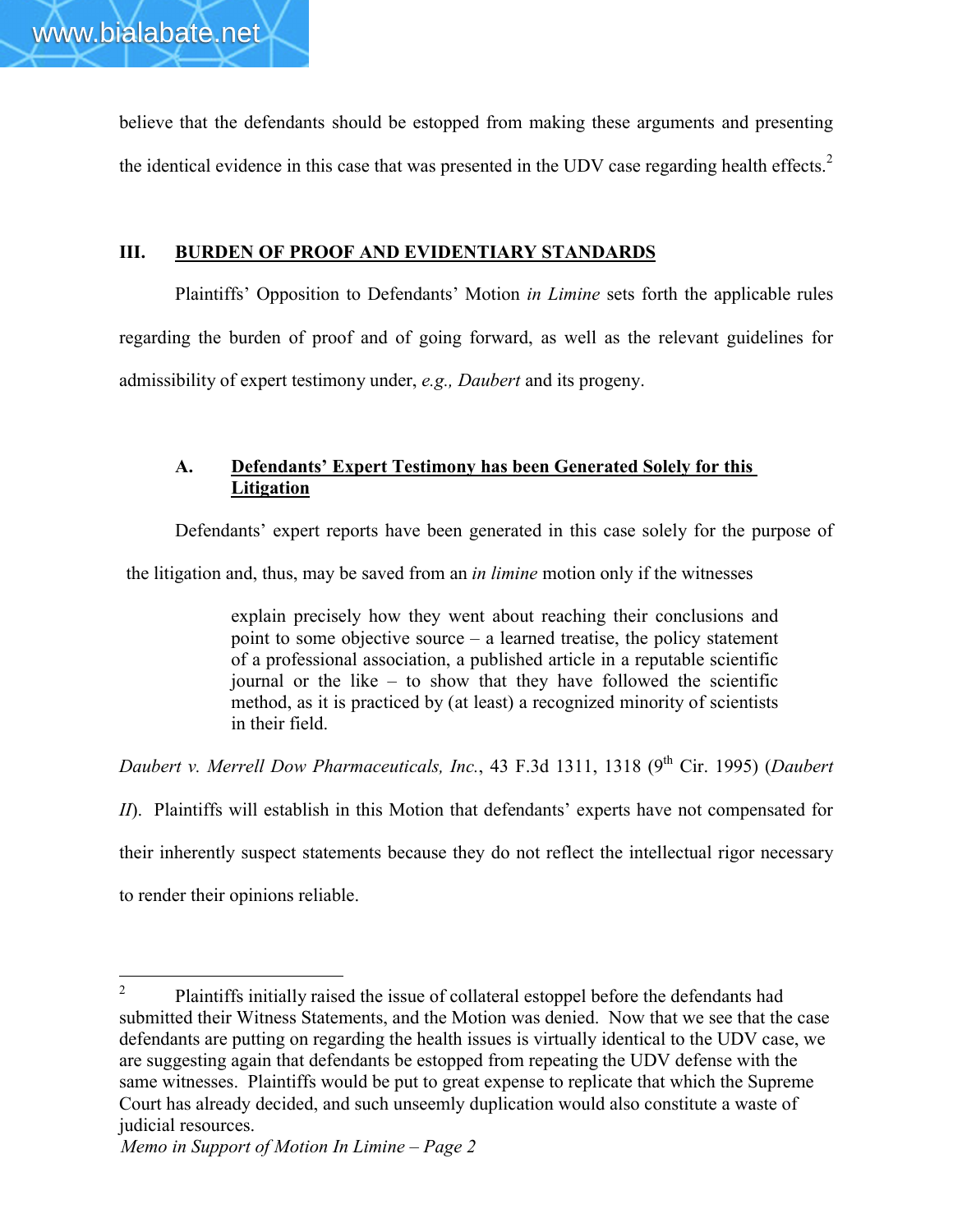# **B. Defendants' Expert Testimony Speaks Only to Speculation, not Perceived Harm**

One of the most consistent examples of a failure to meet *Daubert* reliability tests is the defense experts' attempts to elevate speculation into scientific truth by stating, without citation, that certain principles are generally accepted<sup>3</sup> in science. Defendants' experts attempt to evade the reality that their conclusions are *ipse dixit* by resorting to categorical phrases suggesting universal truth. "The trial court's gatekeeping function requires more than simply 'taking the expert's word for it.'" FED. R. EVID. 702 advisory committee's note (2000).

Plaintiffs' epistemological expert, Dr. Michael Ghiselin, points to many examples of the defendants' experts failing to use the tools of the scientific trade. Defendants' experts have failed to meet the *Daubert II* Panel's requirement that scientific experts describe their work in sufficient detail to permit a judicial determination of its reliability. 43 F.3d at 1318. *Id., citing United States v. Rincon*, 28 F.3d 921, 924 (9th Cir. 1994), *cert. denied*, 513 U.S. 1029 (1994); *see also, Clausen v. M/V New Carissa, 339 F.3d* 1049, 1056 (9th Cir. 2003) (same). As we note in detail below, this failure runs throughout the statements of defendants' experts.

The experts' testimony in this case, as described *infra*, is replete with the classic sheer *ipse dixit* forbidden by the Court in *General Electric Co. v. Joiner*, 522 U.S. 136, 146 (1997). The Reference Manual on Scientific Evidence, 2<sup>nd</sup> Ed. 2000, Federal Judicial Center ("Ref.") states, at 15:

> Trained experts commonly extrapolate from existing data. But nothing in either Daubert or the Federal Rules of Evidence requires a district court to admit opinion evidence which is connected to existing data only by the ipse dixit of the expert. A court may conclude that there is simply too great an analytical gap between the data and the opinion proffered.

*Memo in Support of Motion In Limine – Page 3*  $\overline{3}$ As we note in our Opposition, "general acceptance" is no longer the reliability test. *Daubert, supra.*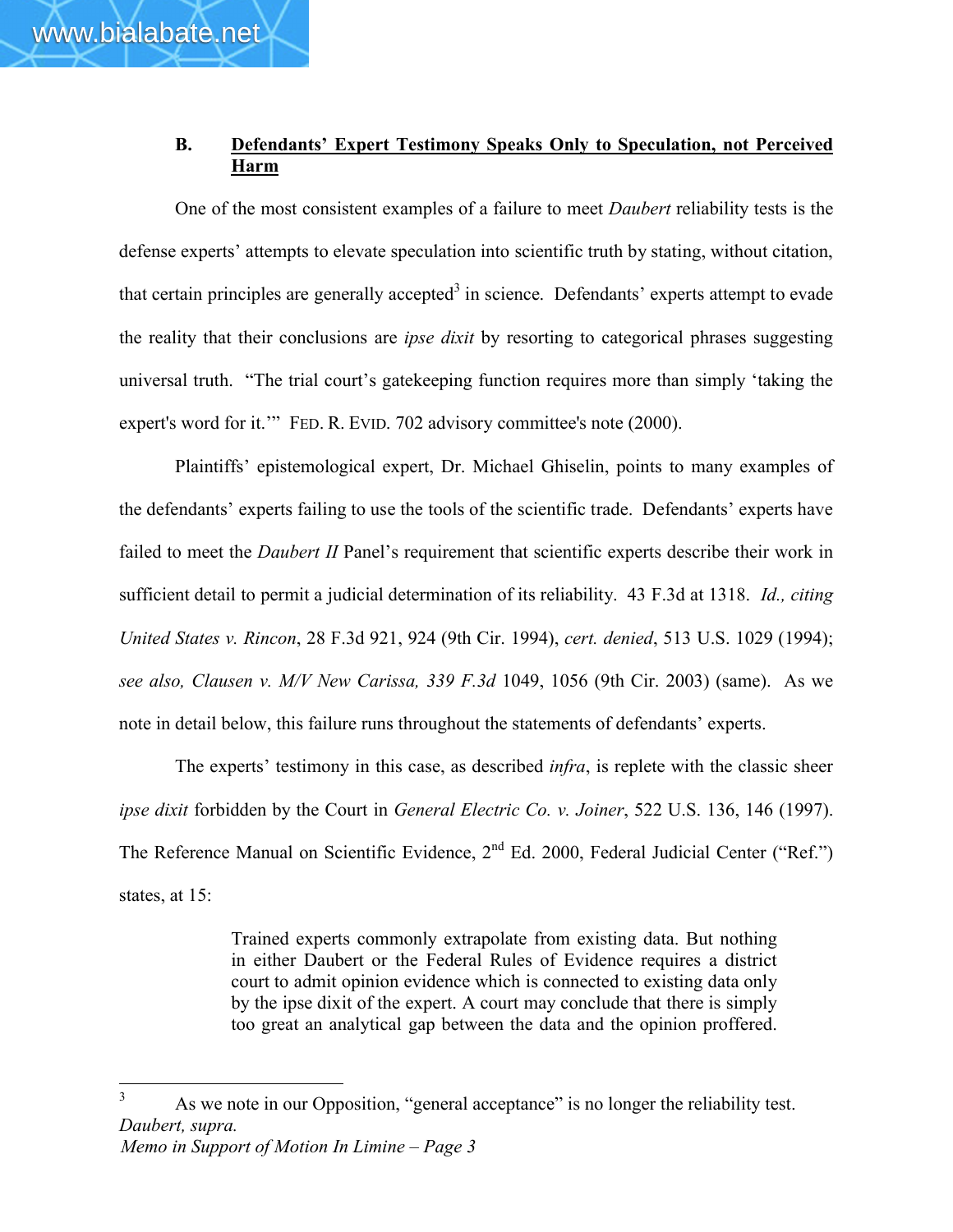*Joiner* (citation omitted).<sup>4</sup>

The expert's testimony must be based on "scientific . . . knowledge," implying a "grounding in the methods and procedures of science" and must connote "more than subjective belief or unsupported speculation." Id. The inquiry is to be a flexible one, and "must be solely on principles and methodology, not on the conclusions that they generate." *Hopkins v. Dow Corning Corp.,* 33 F.3d 1116, 1124 (9th Cir. 1994), *citing Daubert*, 509 U.S. 579, 113 S. Ct. at 2795 (1993). *See also,* Plaintiffs' Opposition to Defendants' Motion *in Limine* (hereinafter, "Opposition"), pp. 6-10.

Defendants wrongly assume that this Court is free to speculate about causation and render an opinion based on conjecture and opinions about mere possibilities. The law is otherwise. It is true, as Domingo contends, that *Daubert* does not require that every aspect of a theory of medical causation be supported by research on the identical point, and that it is not necessary to show how a particular act or event caused an injury. See *Daubert II*, 43 F.3d at 1314. There must, however, be "sufficiently compelling proof that the [event] must have caused the damage somehow." *Id.* (emphasis in original). The reasoning between steps in a theory must be based on objective, verifiable evidence and scientific methodology of the kind traditionally used by experts in the field. *Kennedy* [*v. Collagen Corp.*], 161 F.3d [1226,] at 1230  $[(9<sup>th</sup> Cir. 1998)]$ .

*Domingo ex rel. Domingo v. T.K.,* 289 F.3d 600, 607 (9<sup>th</sup> Cir. 2002) (emphasis added).

Defendants' proof is little more than layer upon layer of *ipse dixit* conclusions, not the

"sufficiently compelling proof" required.

Plaintiffs will provide a multitude of examples wherein the conclusions and opinions of

defendants' experts display "simply too great an analytical gap between the data and the opinion proffered" to be considered reliable under *Joiner.*

 $\overline{4}$ But neither is it the court's function, when determining admissibility, to weigh substantive disagreements between legitimate expert opinions, to decide who has the better of the argument on the merits of each detail. As the Supreme Court emphasized in *Daubert*, the focus must be "on principles and methodology, not on the conclusions that they generate." *See* 509 U.S. at 594-95.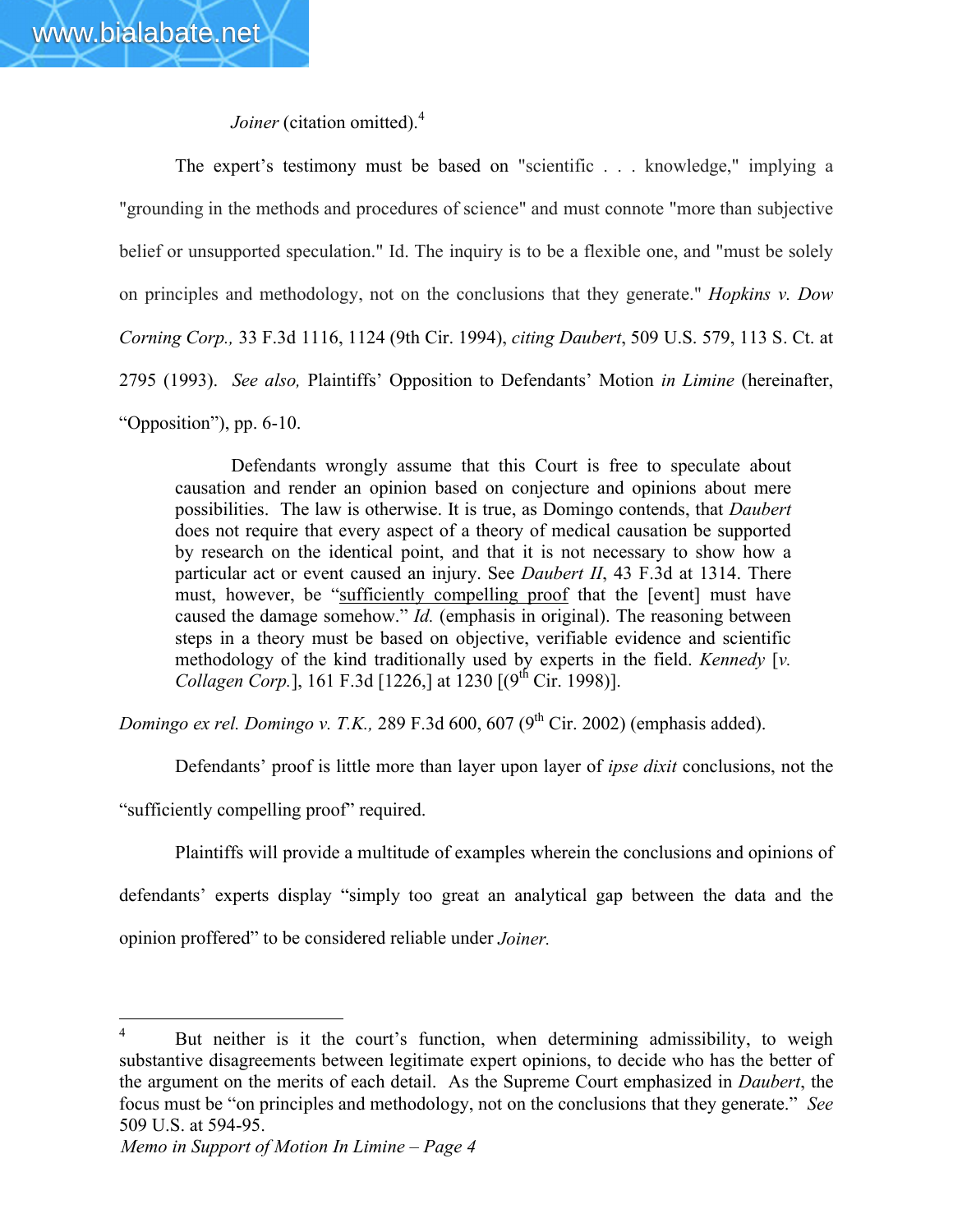# **C. Defendants' Expert Testimony is Not Relevant**

As we note in our Opposition Memorandum, "opinions have held that the 'fit' prong of the *Daubert* test and the helpfulness standard of Rule 702 require courts to exclude. . . expert testimony that does not satisfy the [party's] substantive burden of proof on an issue." Ref. at 22.

Here the burden is on defendants to establish by a preponderance of the evidence that sacramental ingestion of the tea, to a medical probability, is likely to cause significant ill health effects to a significant number of people who might imbibe the Daime tea at Santo Daime religious services and that the tea poses a significant danger to the public health. *See Hall v. Baxter Healthcare Corp.,* 947 F. Supp. 1387, 1398 (D. Or. 1996) ("Under Oregon law, the plaintiffs in this litigation must prove not merely the possibility of a causal connection between breast implants and the alleged systemic disease, but the medical probability of a causal connection"). Even if one were to accept defendants' unreliable statements, the vast majority of them simply do not "fit" because they do not provide evidence regarding the defendants' burden of proof. They do not demonstrate that the perceived harm is, to a medical probability, likely to ripen into actual, significant harm. Defendants rely completely on analogies to other chemical substances, including LSD, to make the unsubstantiated leap that toxicity of such analogues necessarily implies toxicity of the Daime tea. Such reasoning is routinely soundly rejected by the courts.

Dr. Morton did not establish it was scientifically acceptable to draw general conclusions about the neurotoxicity of TCA and Perc from studies of other chemicals; indeed, the testimony indicated small differences in molecular structure often have significant consequences.

*Schudel v. General Elec. Co., 120 F.3d 991, 997 (9<sup>th</sup> Cir. 1997), <i>abrogated on other grounds*, *Weisgram v. Marley Co.*, 528 U.S. 440 (2000). *See also McClain v. Metabolife Intern., Inc.*,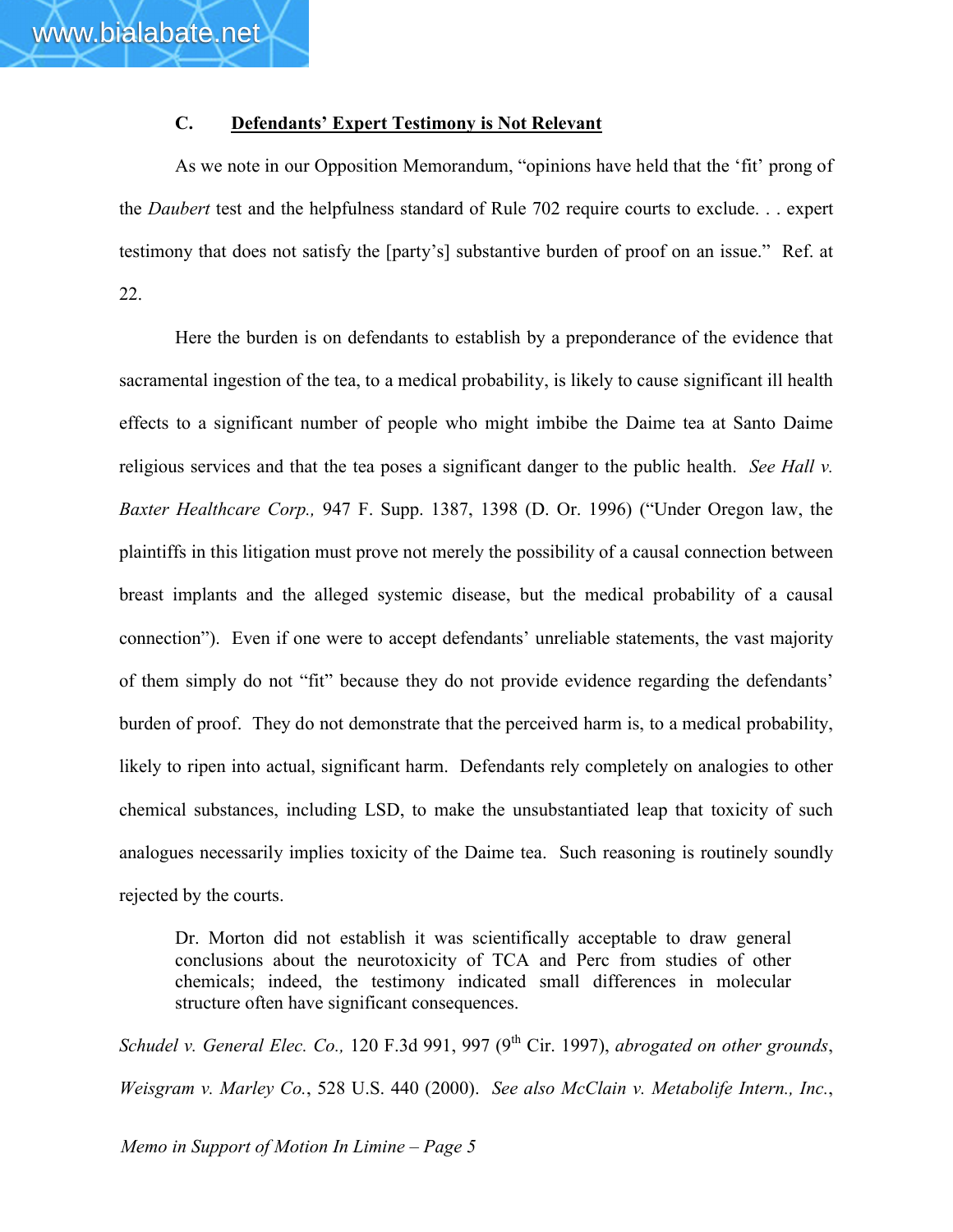401 F.3d 1233, 1246 (11<sup>th</sup> Cir. 2005) ("[E]ven small differences in chemical structure can sometimes make very large differences in the type of toxic response that is produced" (citation omitted)); *Rider v. Sandoz Pharm. Corp.*, 295 F.3d 1194, 1201 (11th Cir. 2002) ("Even minor deviations in chemical structure can radically change a particular substance's properties and propensities").

#### **D. Extrapolation and Toxicology**

Defendants' experts make no attempt to quantify any of the perceived risks that they discuss. Please see "Section D" of Plaintiffs' Opposition at pages 9-10 for a more complete discussion. As we begin our analysis of defendants' expert reports, we emphasize the first principle of toxicology that "the dose makes the poison." Opposition at 10.

#### **E. Summary of Experts' Failure to Offer Reliable Relevant Testimony Regarding Defendants' Burden of Proof**

Below we set forth a summary of examples of how the defendants' logic and methodologies lack scientific rigor, abound in sophistry, and are otherwise unreliable. Defendants' experts exhibit a remarkable variation in leaps of logic and *ipse dixit*. Some examples that stand out include:

1. Because the existing data do not prove that the tea cannot cause any injury, one can assume that there is sufficiently compelling proof that it does.

2. Because the existing data do not prove that the tea cannot cause injury, one can assume that there is sufficiently compelling proof that any amount of the tea can cause injury.

*Memo in Support of Motion In Limine – Page 6* 3. Because defendants claim, but cannot prove, that the tea is capable of causing a toxic effect at some unidentified dose, one can assume that there is sufficiently compelling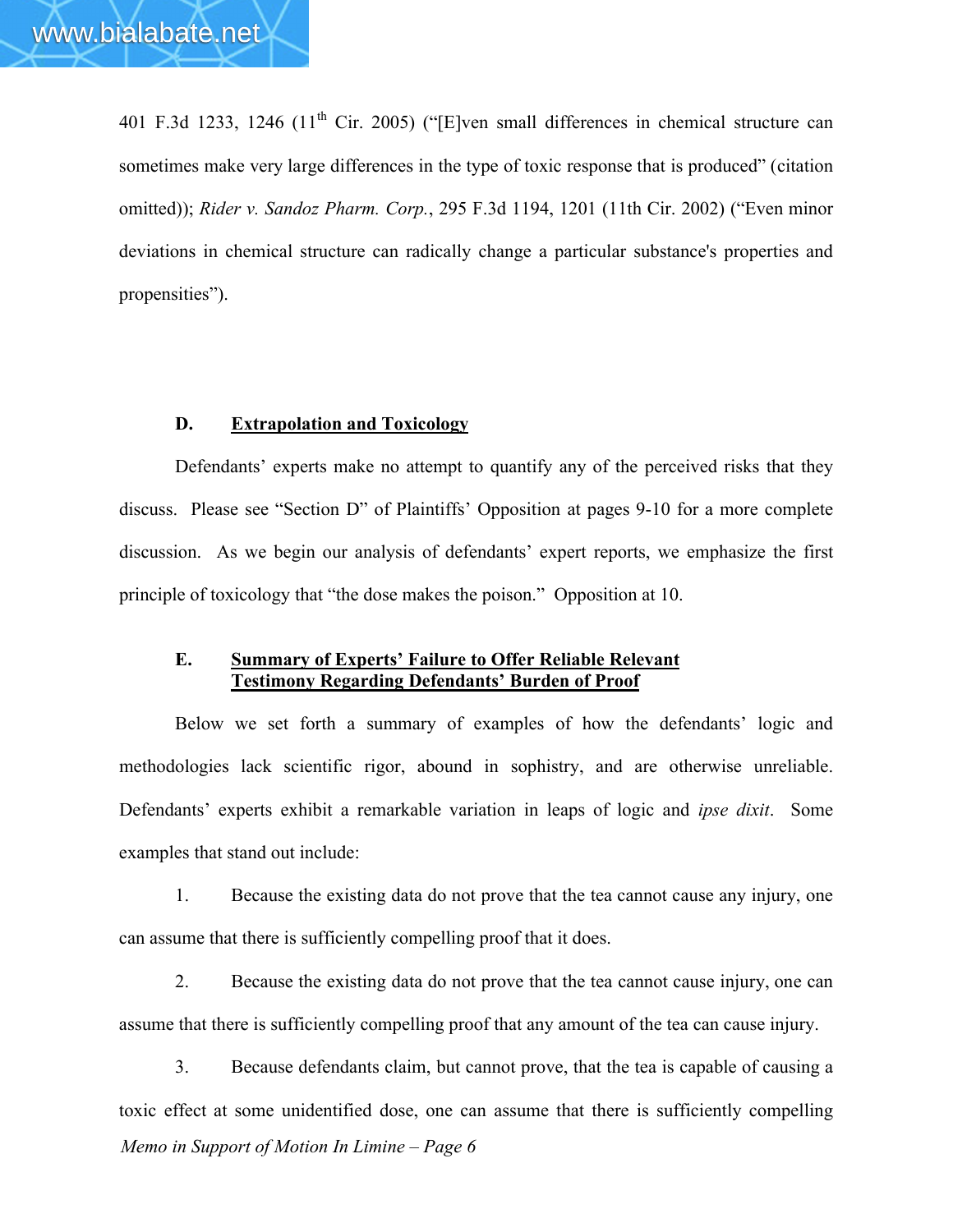proof that it is likely to cause toxicity at any dose.

4. While the existing data in the Halpern study establish that the long term users of the tea who were part of the study experienced no ill health effects, that is irrelevant because the absence of negative data does not mean that there are no ill health effects.

### **i. Fit Flaws**

1. Defendants' experts make no attempt to quantify risk.

2. Defendants' experts fail to provide testimony that tends to prove that the dose of Daime tea administered at services is, to a medical probability, likely to cause significant ill health effects to a significant number of current or future Church members. *See McClain*, 401 F.3d at 1241-42 ("The expert who avoids or neglects this principle [of the dose-response relationship] without justification casts suspicion on the reliability of his methodology"). "Scientific knowledge of the harmful level of exposure to a chemical plus knowledge that plaintiff was exposed to such quantities are minimal facts necessary . . . ." *Allen v. Pennsylvania Engineering Corp.*, 102 F.3d 194, 199 (5th Cir. 1996). Defendants' expert statements, therefore, are not relevant in that they make no attempt to establish the defendants' burden of proof.

*Memo in Support of Motion In Limine – Page 7* 3. Defendants' experts speculate that, because they believe that DMT can cause harm, then any amount can cause harm. They pay no heed to the first rule of toxicology that it is the dose that is the poison. In *Kennedy v. Southern California Edison*, 286 F.3<sup>rd</sup> 763 (9<sup>th</sup> Cir 2001), the court held that, to satisfy the burden of proof, the plaintiff had to establish that she was exposed to more than an infinitesimal or theoretical dose. "Guesses, even if educated, are insufficient to prove the level of exposure in a toxic tort case." *Mitchell v. Gencorp, Inc*., 165 F.3d 778, 781 (10th Cir. 1998) (citing *Daubert*, 509 U.S. at 589). Here the experts simply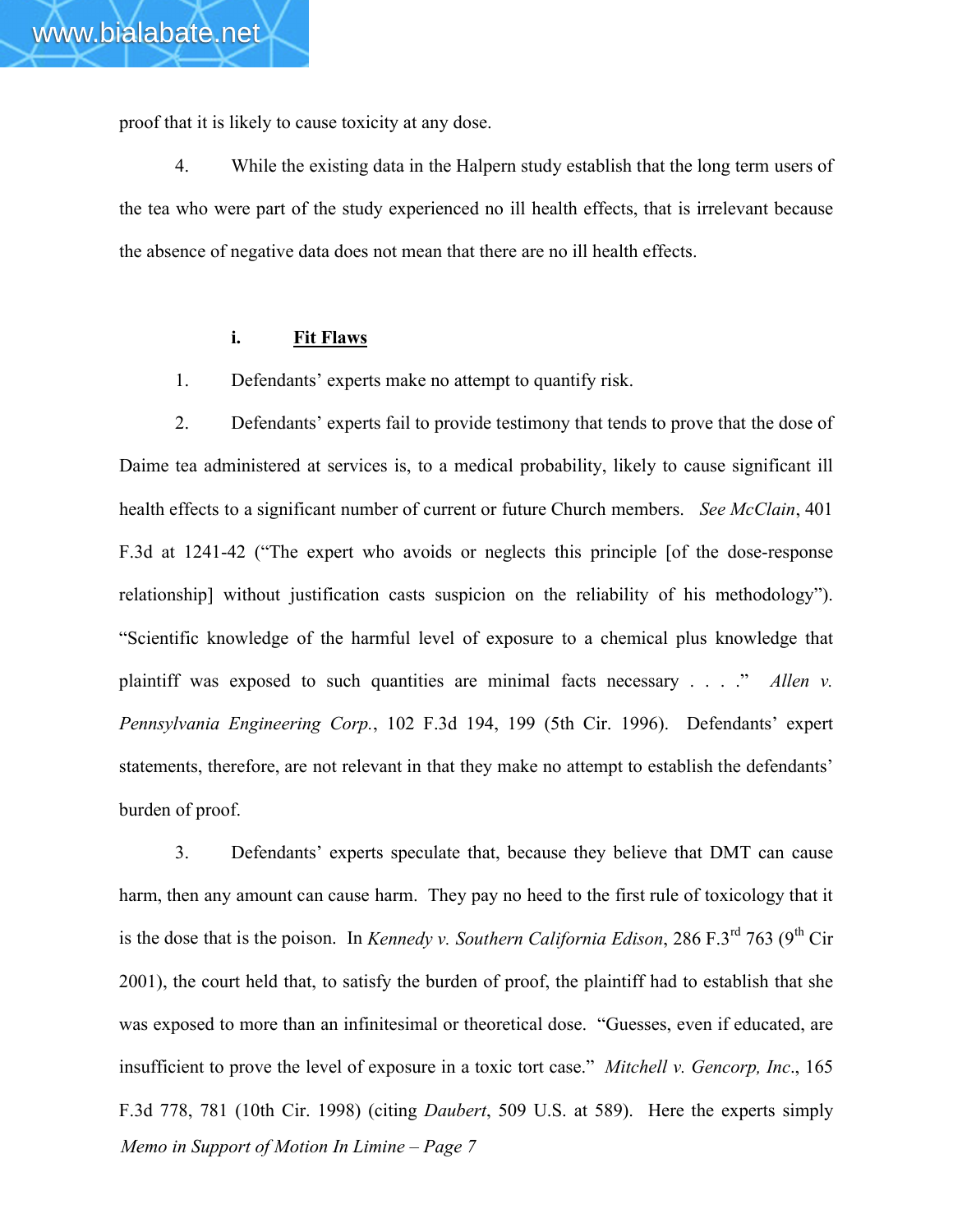opine that, in their view, any dose is dangerous. That is simply not enough to meet the defendants' burden of proof. <sup>5</sup>

#### **ii. Summary of Statements of Defendants' Experts**

The defendants' experts fail to discuss whether the risk of harm increases with dose or why the evidence that the human body will reject the tea entirely at certain doses is not reliable. None of this is explored in any sound methodological manner.<sup>6</sup>

These experts only offer speculation that the tea may cause a toxic effect.

None of the experts actually defines what a toxic dose would be for the Daime tea.

Defendants' experts are unable to locate any findings in the scientific literature to suggest toxicity of the Daime tea at the doses provided in the religious services of the Church.

## **F. Dr. Alexander Walker**

Dr. Walker's curriculum vitae does not indicate that he has any expertise or special knowledge regarding the biological mechanisms that would support a conclusion that the tea would be toxic at doses served in the Santo Daime rituals. Furthermore, defendants offer no proof that there is a baseline risk for toxicity of the tea, nor do they offer any testimony about a dose response curve that one might try to construct with additional studies.

Dr. Walker is not qualified to render an opinion about the relationship between drinking

 $5<sup>5</sup>$ <sup>5</sup> Courts routinely reject such testimony. *See, e.g., O'Hanlon v. Matrixx Initiatives,* 2007 WL 2446496, at \*3 (C.D. Cal. 2007) ("Even if Dr, Jafek were correct that the olfactory systems in mice is comparable to those in humans, he still fails to explain how he would calculate or determine a toxic dose. . . . In short, Dr. Jafek fails to explain how much Zicam is necessary to be toxic"); *Brumbaugh v. Sandoz Pharmaceutical Corp.*, 77 F. Supp. 2d 1153, 1156 (D. Mont. 1999) ("Testimony extending general conclusions about similar drugs does not meet Daubert's requirement of reliability").

*Memo in Support of Motion In Limine – Page 8* The Reference Guide on Medical Testimony states that, in assessing causation, physicians must take into account the relationship between dose and risk. *Id*. at 469.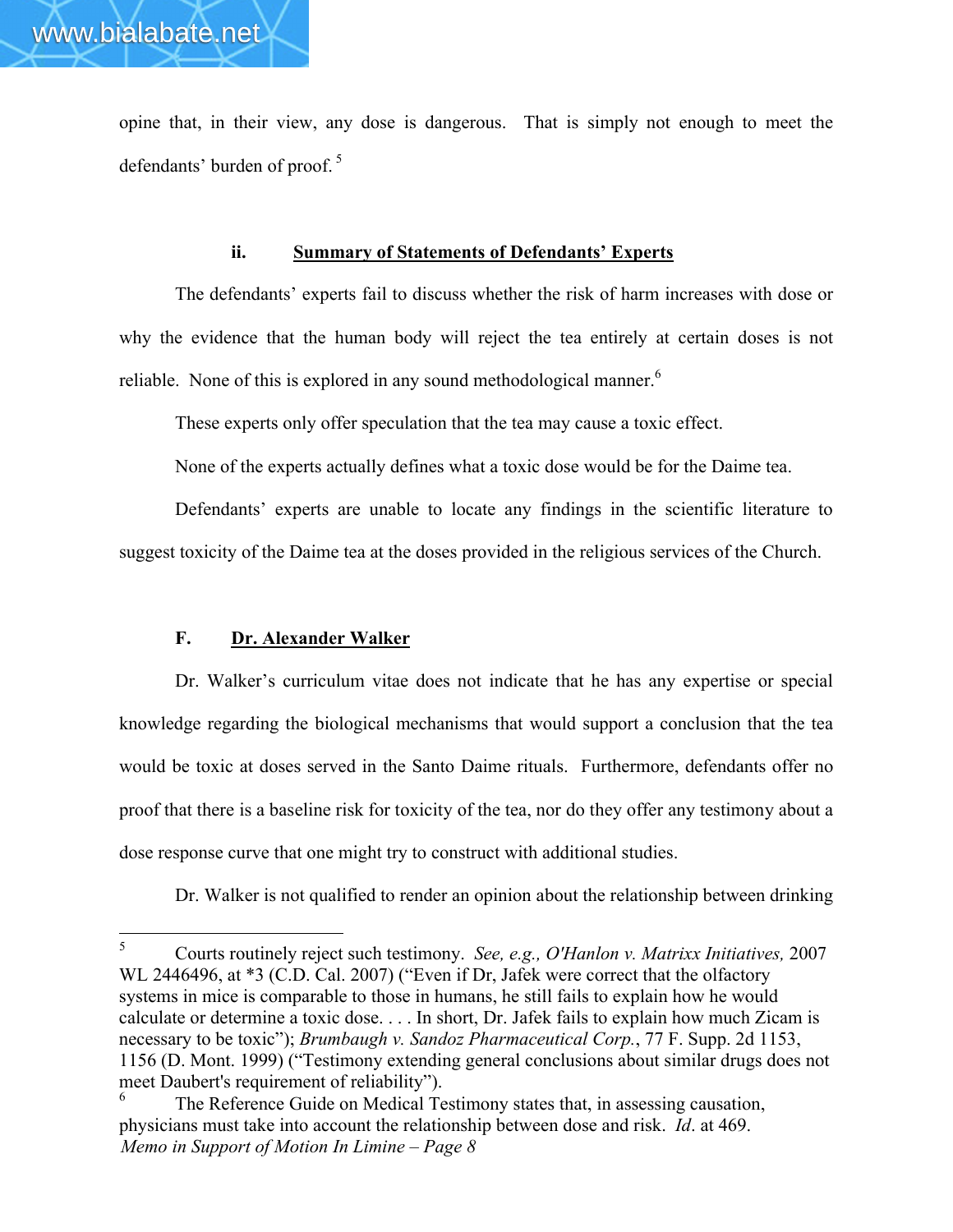the Daime tea and a toxic dose. He has no experience in this area or in any other sufficiently related fields to support any such opinion. This is likely why he frequently resorts to speculation. Similarly, Dr. Walker does not have the professional qualifications or the expertise to assess the scientific methodology or conclusions reached by the Halpern or Grob studies.

Dr. Walker is not qualified. He is not reviewing an epidemiological study. He is applying tools commonly used by experts in the field of drug prevention and abuse and hallucinogenics, particularly in the setting of drug use, and has no qualifications to opine in those areas that are the subject of his Witness Statement. Walker has no training or experience in these areas.

Plaintiffs seek to exclude the testimony of Dr. Walker for the reasons cited in our Opposition to Defendants' Motion to Exclude Dr. Halpern.

#### **G. Dr. Jasinski's Testimony is Neither Reliable, nor Does it Fit**

We preface this discussion by noting that Dr. Jasinski testified in the UDV case about the same subjects he testified to in this case; therefore, his testimony should be excluded under principles of estoppel.

We refer this court to the rebuttal testimony of Drs. Halpern and Cozzi, which establish that, although there are similarities in the chemical structure of LSD and DMT, there are also differences; and it is those differences that can result in different physiological reactions to the two.

*Memo in Support of Motion In Limine – Page 9* From the standpoint of a routine *Daubert* analysis, we note that Jasinski begins his discussion by noting the similarities of the molecules. From there, and without a balanced discussion of the differences, Jasinski talks about all of the possible negative reactions that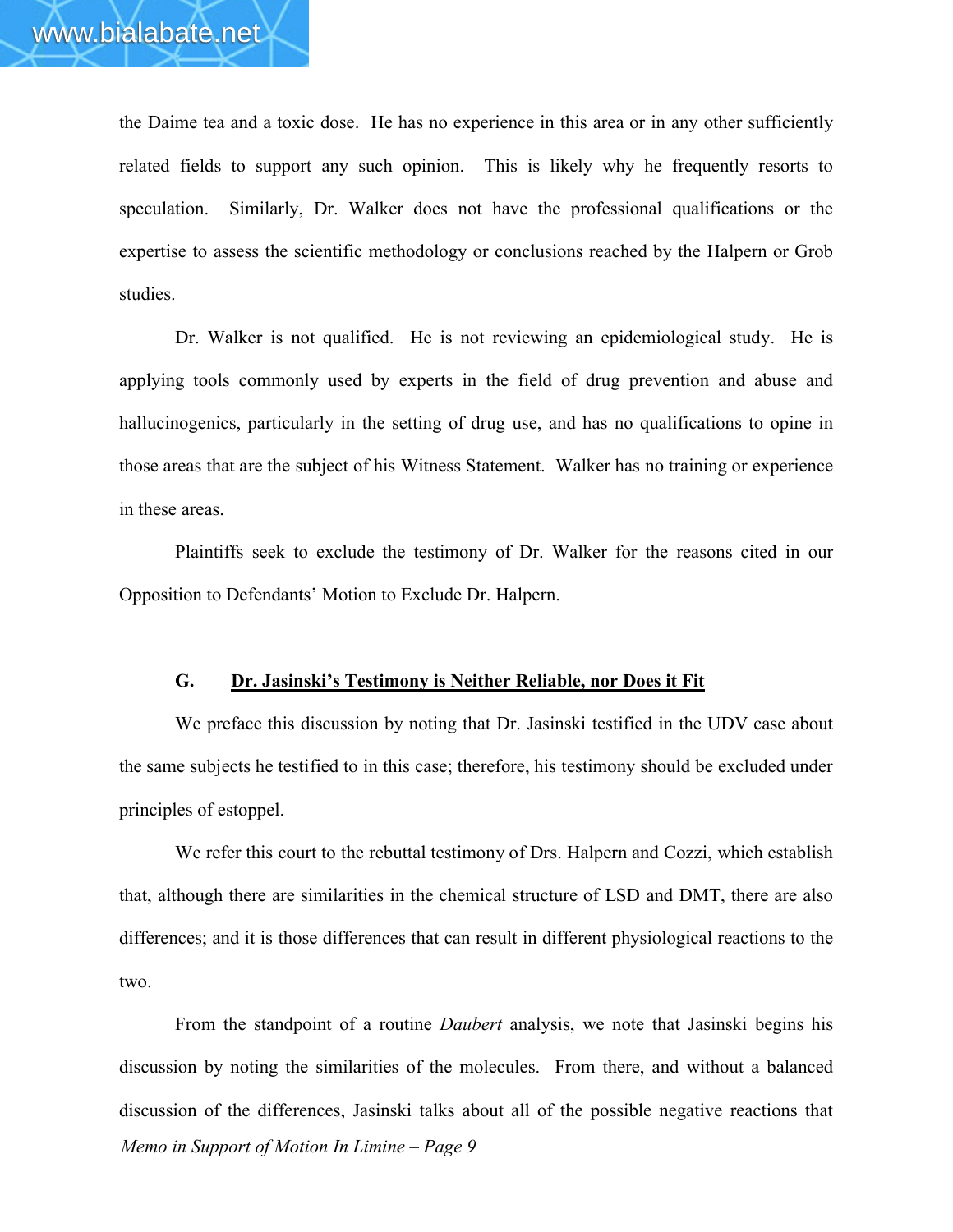"LSD-like hallucinogenics" may cause. He assumes, without demonstrating, that all LSD-like hallucinogenics act the same way in every circumstance. His first *ipse dixit*, then, is in concluding that, because these drugs have some molecular similarity, they cause the same reactions. He provides no evidence to support this extrapolation.

He then summarizes his finding by stating:

These established disorders and diagnoses, in addition to the public health problems and risks briefly summarized above, may be reliably associated with the LSD-like hallucinogens, including DMT.

Jasinski Statement at 9.

Jasinski's statement has no discernable scientific value. His pronouncement that certain disorders "are reliably associated" with DMT fails to advise the court which ones, if any, are to a medical probability likely to occur at ceremonies of the Santo Daime Church. Dr. Jasinski then attempts to link MAO inhibitors with LSD-like reactions by innuendo rather than data, and makes assumptions based upon hypothetical rather then real doses. He also states that the "mental effect" of the tea is the same as taking the "LSD-like hallucinogen DMT." Jasinski at 10. He appears to be saying that the trace amounts of DMT in the tea that become active orally and at a slow rate cause the same "mental effect" as synthetic DMT snorted or smoked. The scientific evidence presented by plaintiffs' experts and the Strassman study cited by both parties negates this, but the *Daubert* issue is the failure of the expert to discuss this and distinguish data that are vastly different. Another *ipse dixit*.

*Memo in Support of Motion In Limine – Page 10* Similarly, at page 11 Jasinski suggests again that the LSD-like hallucinogenics can produce serotonin reactions and that they "would be expected" to interact with foods. He never explains which foods, or to whom this would be expected to occur. And no literature is cited to support this conjecture. He then goes on to suggest that such interactions with *ayahuasca* can cause death, but does not advise whether that has ever happened and, if so, the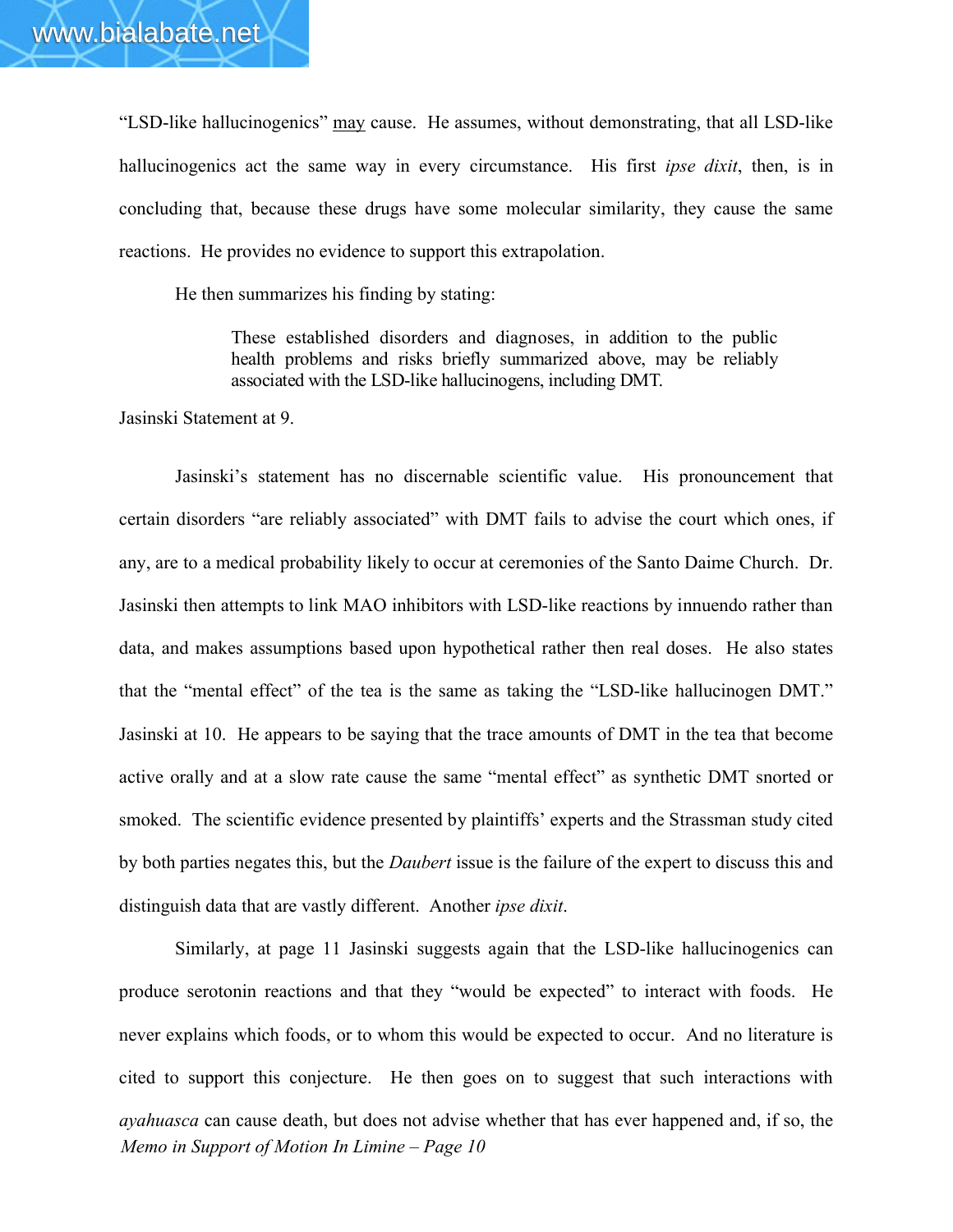level of risk of death, or at what doses this has ever occurred. Plaintiffs contend there are no data to support Dr. Jasinski, and if there are, he failed to cite them. He provides only a theoretical causative connection between the tea and health risks, not enough to support a "compelling interest" finding regarding health and safety. His testimony is, therefore, irrelevant.

At page 11, he goes on to state that "[t]he effects of ayahuasca in general appear to be similar to those described for synthetic DMT." He never advises what he means by "appear." Has there been an empirical observation in the laboratory? We don't know. Jasinski's conclusions are simply unsupported by demonstration of any testing or a rigorous analysis of the chemistry and pharmacology. It is simply absent from the testimony. He simply makes the leap of logic that because A has some properties similar to B, then A and B are the same for all purposes. See, *Daubert II*, 43 F.3d at 139, ("However, the party proffering the evidence must explain the expert's methodology and demonstrate in some objectively verifiable way that the expert has both chosen a reliable scientific method and followed it faithfully").

Jasinski raises "[s]afety issues with ayahuasca use and the need for further study." Defendant witnesses such as Jasinski suggested further study regarding the "safety" of ayahuasca. Jasinski repeats this again eight years later but does not mention whether anyone from the government has undertaken such studies. No one at the Drug Enforcement Agency (DEA) has ever attempted to obtain funding for or by the National Institute of Drug Abuse to conduct the kind of study Dr. Halpern undertook regarding peyote. It is as though there is a tacit understanding in the government and amongst its scientists not to do more research as it will only confirm that there are no significant ill health effects associated with the ceremonial consumption of the tea, as noted in the studies by CONFEN, Grob, and Halpern.

*Memo in Support of Motion In Limine – Page 11* Jasinski's suggestion that further studies be made must be stricken because it does not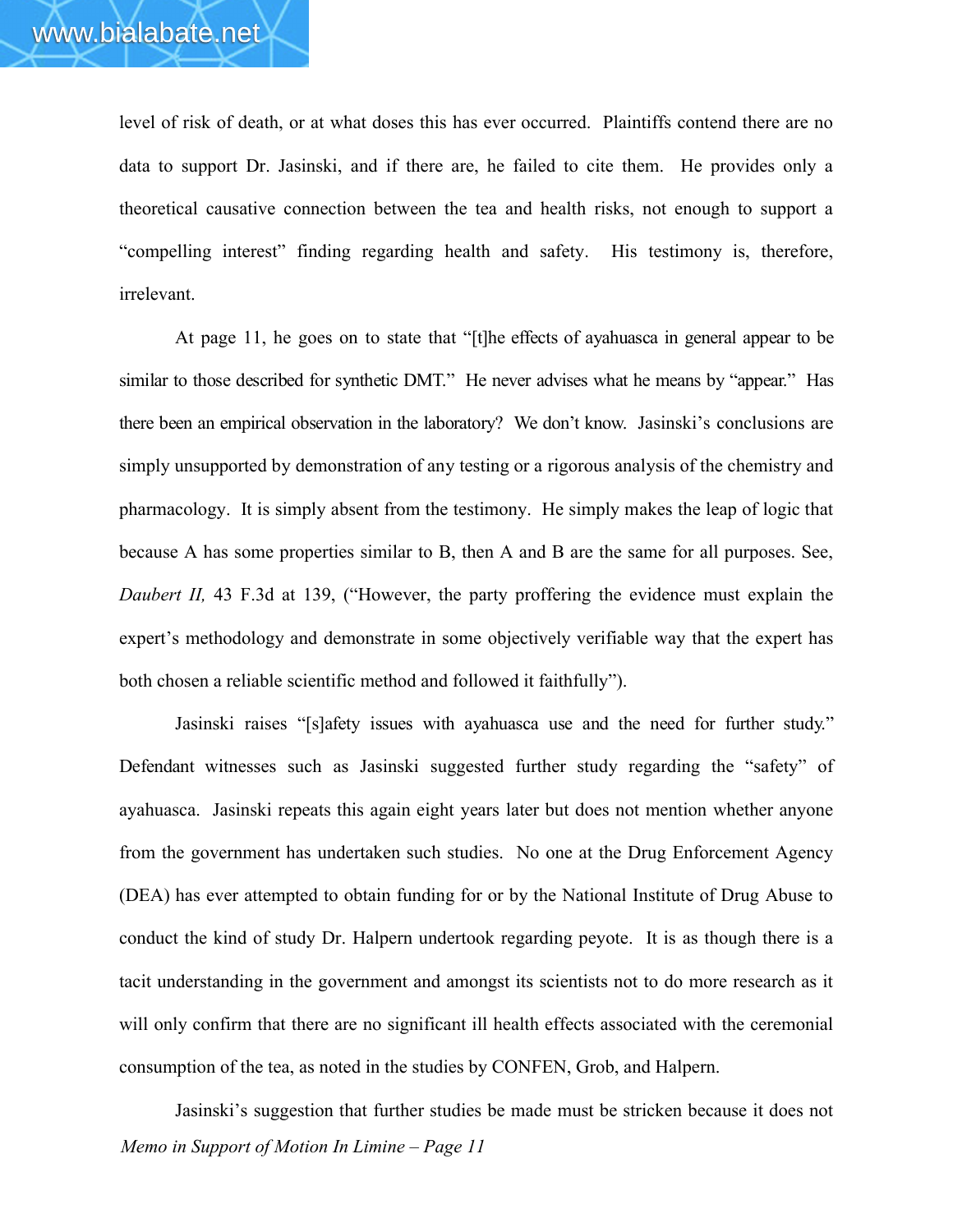provide any testimony regarding the issues in this case. It is not relevant to the burden of "compelling interest" that defendants must satisfy. As the Supreme Court noted in *Daubert*, supra., science is constantly evolving but scientists must deal with the existing data in offering opinions. The expert opinions must tend to establish the burden of proof required by the proponent, or the report is not relevant. *In Re Hanford Nuclear Litigation,* 292 F.3d 1124 at 1139 (9<sup>th</sup> cir 2002).<sup>7</sup>

Indeed, Dr. Jasinski's testimony in the *O Centro* litigation is sufficient for this court to exclude his testimony in this case under the "fit" criteria. *O Centro v. Ashcroft,* Trial Testimony October 29, 2001:

Page 1027 Jasinski Cross Examination

3 Q. So when we are talking about evidence of 4 withdrawal or abstinence syndrome, you don't have 5 any evidence of that in relation to DMT, do you? 6 A. No. 7 Q. Or ayahuasca? 8 A. No. 9 Q. And addiction is also defined, and you 10 defined it as, "A behavior that exhibits a 11 compulsive reliance on a drug?" 12 A. Yes. 13 Q. But you don't have any evidence that the 14 members of the UDV who take hoasca exhibit any 15 compulsive reliance on their sacrament, do you? 16 A. I don't know. I haven't examined the UDV, 17 and I am not aware of evidence -- I am not aware of 18 the evidence or I wasn't specifically asked this 19 question in looking at the UDV. And I am not aware 20 of whether -- of what has happened to the UDV 21 members. I just don't -- I just can't answer that. 22 Q. So you don't have any evidence of it? 23 That would be fair to say, wouldn't it? You don't 24 have any evidence, do you? 25 A. No, no, no. I would answer that question,

*Memo in Support of Motion In Limine – Page 12*  $\boldsymbol{7}$ <sup>7</sup> Of course, the fact that an expert's opinion may be relevant to supporting an ultimate fact or a position does not mean that the opinion was sufficient to establish that fact or position.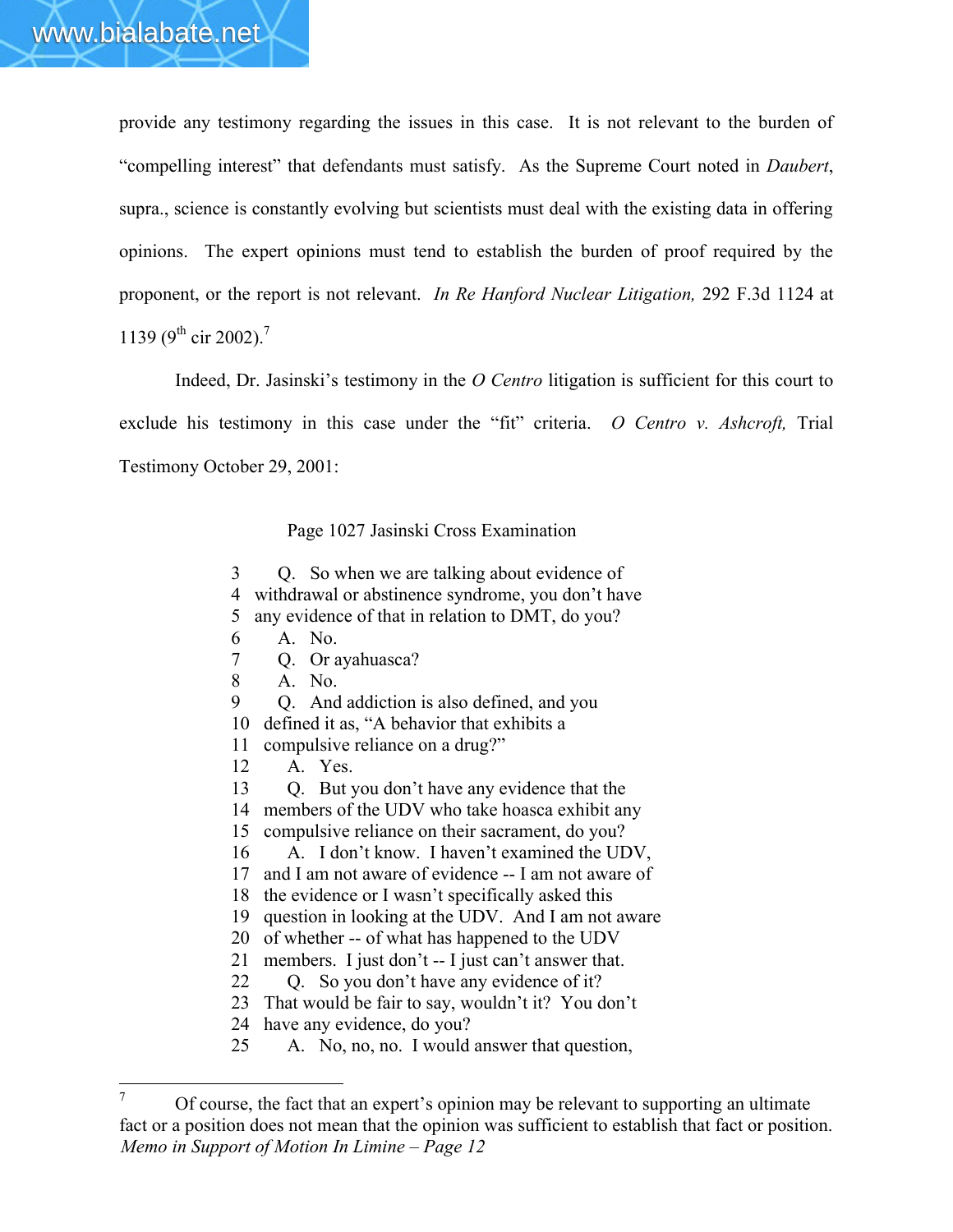- 1 which is the question, which, again, being a
- 2 scientist, no data doesn't mean there is no
- 3 evidence. I have no data. So no data doesn't speak
- 4 to whether there is a phenomenon there or not. I
- 5 just don't know. I have no data to make that
- 6 judgment.. . .

# 1039

- 13 Q. Now, peyote, that also contains one of the
- 14 LSD-like hallucinogens, correct?
- 15 A. Yes.
- 16 Q. And in fact, in this chart, in Martin and
- 17 Sloan, Defendants' Exhibit YYY, where you have the
- 18 LSD-like drugs, you have mescaline as the first one
- 19 in there, correct?
- 20 A. Yes.
- 21 Q. Now, have you made any effort to
- 22 determine -- do you know what Phalaris grass is?
- 23 Are you aware that there is something called
- 24 Phalaris grass that contains DMT?
- 25 A. Yes. Only from reading. And I actually

## 1040

- 1 learned about that from reading on the Internet.
- 2 The Internet describes Phalaris grass and some other
- 3 commonly-available plants from which one could
- 4 extract DMT and harmine.
- 5 Q. Syrian Rue, was that the other one?
- 6 A. Syrian Rue, yes.
- 7 Q. Syrian Rue being the one from which you
- 8 can extract harmine?
- 9 A. Harmine, yes.
- 10 Q. And Phalaris grass from which you can
- 11 extract DMT, correct?
- 12 A. Yes.
- 13 Q. And are you familiar with San Pedro
- 14 Cactus?
- 15 A. No.
- 16 Q. Do you know or have you made any effort to
- 17 determine whether Phalaris grass has a potential
- 18 market?
- 19 A. No. Again, only from when you go to the
- 20 sites on the Internet, and that is where it
- 21 described it and gave recipes for making ayahuasca
- 22 from Phalaris grass and Syrian Rue.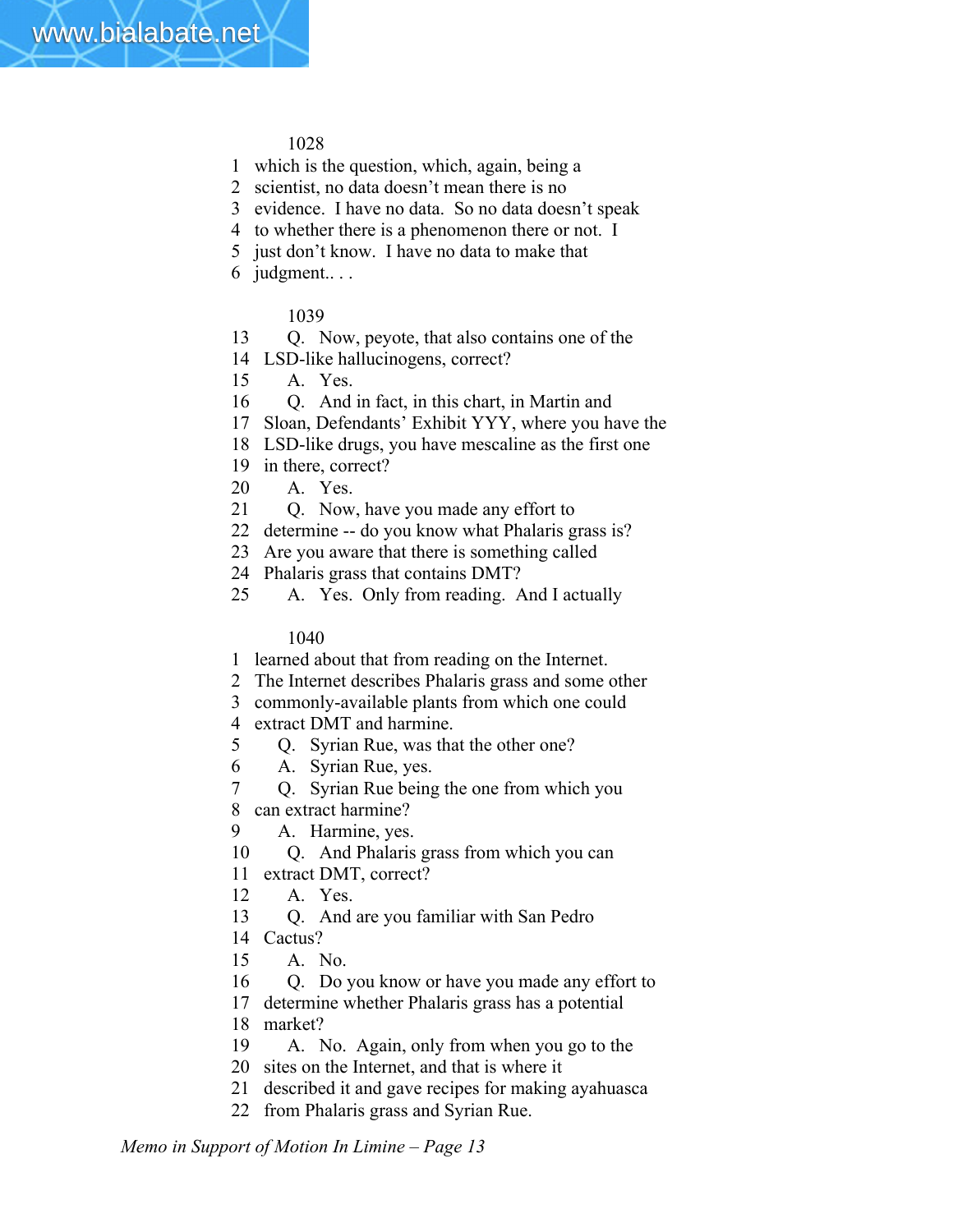1 A. Okay.

2 Q. You're right. You're not saying that the

3 experience of someone taking LSD is the same as the

- 4 experience of someone taking hoasca as a sacrament
- 5 within the UDV, are you?
- 6 A. I don't have any basis for making that --
- 7 it's only a supposition from the basis assuming that
- 8 dimethyltryptamine is an active drug and that they
- 9 are experiencing dimethyltryptamine indirectly. But
- 10 again, there has been no comparison/control studies
- 11 which would provide data to precisely answer that
- 12 question. There has been no comparison of LSD with
- 13 ayahuasca.<sup>8</sup>

# 1046

3 Q. Now, you haven't written about

- 4 hallucinogens except for one paper in the 1970s
- 5 about LSD; is that correct?
- 6 A. Yes.
- 7 Q. And you haven't done any research on
- 8 hallucinogens since the '70s; would that be correct?
- 9 A. I have done research on hallucinogenic
- 10 drugs. In the context that hallucinogens -- there
- 11 are a number of drugs that produce hallucinogenic
- 12 effects. The subclass of these are the
- 13 hallucinogens which are the ones which are, you
- 14 know, classified as those which don't produce
- 15 physical dependence, produce tolerance, produce very
- 16 little autonomic effects, that sort of class
- 17 which -- it's been done before. So what I have
- 18 done -- so with the classic hallucinogens, no, not
- 19 since what would be the late '60s or '70s.
- 20 Q. But Dr. Schuster has, hasn't he?
- 21 A. I think so.
- 22 Q. And I assume you would agree with what Dr.
- 23 Schuster said, that is going to be written up in the
- 24 NIDA research monograph from the symposium, where he
- 25 says, and I quote, "In fact, the limited evidence

## 1047

1 that exists suggests that the classical

<sup>8</sup> <sup>8</sup> Dr. Jasinski's failure to discuss this striking change in positions between his UDV testimony and his claim now that ayahuasca has the same effect as LSD-like DMT renders his opinion unreliable.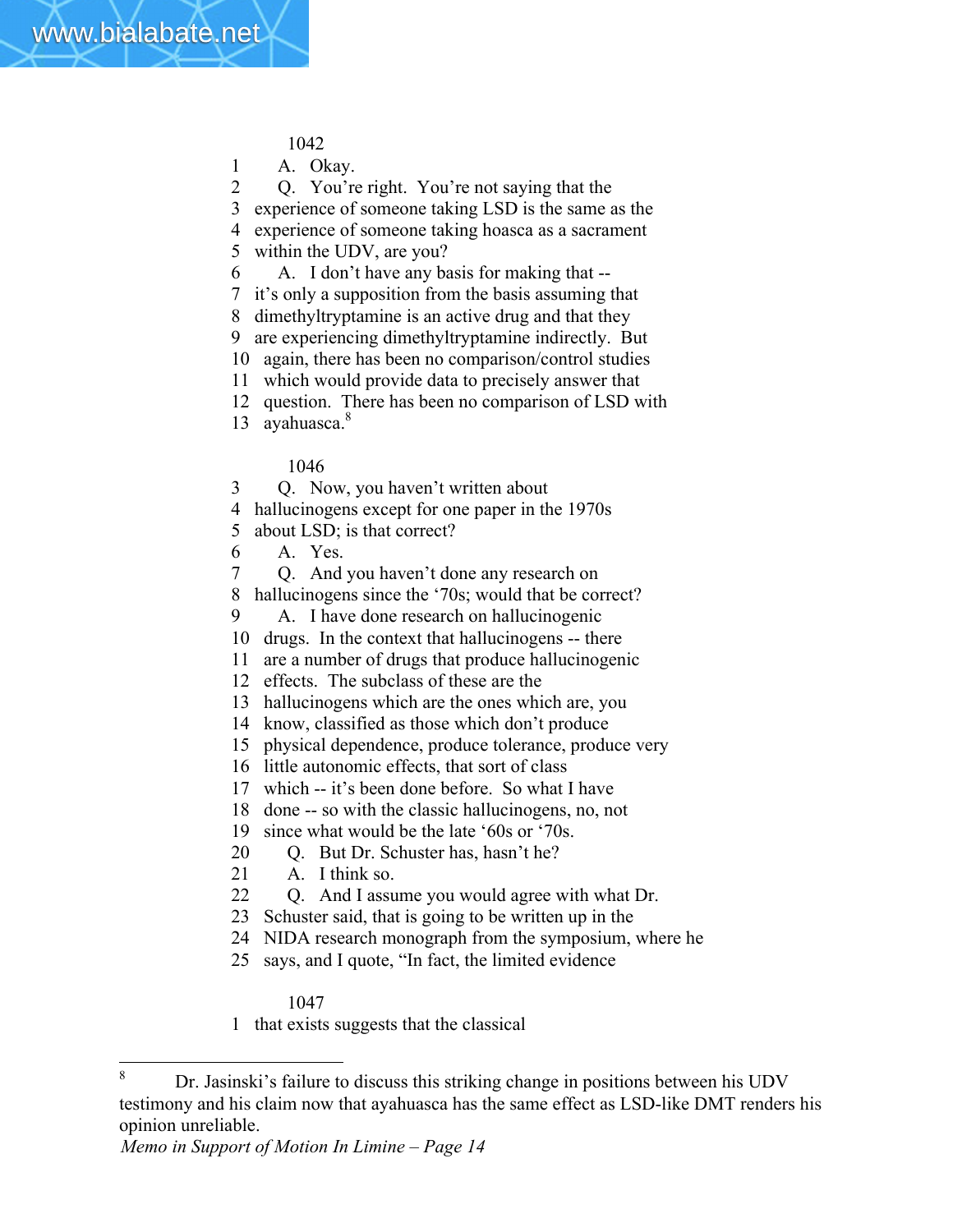

- 2 hallucinogens are aversive in animals and will serve
- 3 as negative reinforcers. This is in accord with the
- 4 observations of humans ingesting drugs such as
- 5 mescaline, psilocybin, or the ayahuasca tea
- 6 containing DMT and the beta-carbolines, who
- 7 frequently show nausea, vomiting or diarrhea and
- 8 rarely the type of euphoria associated with drugs of
- 9 abuse." You would agree with him, would you not?

- 20 Q. And when you were involved in studying
- 21 hallucinogens, you gave LSD to these prisoners in a
- 22 research environment for long periods of time,
- 23 correct?
- 24 A. Yes.
- 25 Q. Up to 30, maybe 40 days in a row, correct?

#### 1051

- 1 A. I can't remember how long we gave it to
- 2 them. There were very -- whether -- I can't
- 3 remember how long we gave it to them in the cross-
- 4 tolerance experience.
- 5 Q. But you wouldn't be surprised if the
- 6 article said 30 days, would you?
- 7 A. No.
- 8 Q. And in your opinion, they didn't suffer
- 9 any harm as a result of that, correct?
- 10 A. No.
- 11 Q. And in fact --
- 12 MS. GOITEIN: I am going to object, Your
- 13 Honor. This is going outside the scope. He is here
- 14 as an expert on the abuse liability of the
- 15 substance, not the medical effects of the substance.
- 16 That was Dr. Genser.
- 17 MS. HOLLANDER: May I ask my last
- 18 question, Your Honor?
- 19 Q. (By Ms. Hollander) And in fact, you would
- 20 do it again, wouldn't you?
- 21 A. Yes.

#### 1059

- 21 RECROSS-EXAMINATION
- 22 BY MS. HOLLANDER:
- 23 Q. Just as -- you understand that the use of
- 24 hoasca by the UDV in Brazil is legal, correct?
- 25 A. Yes.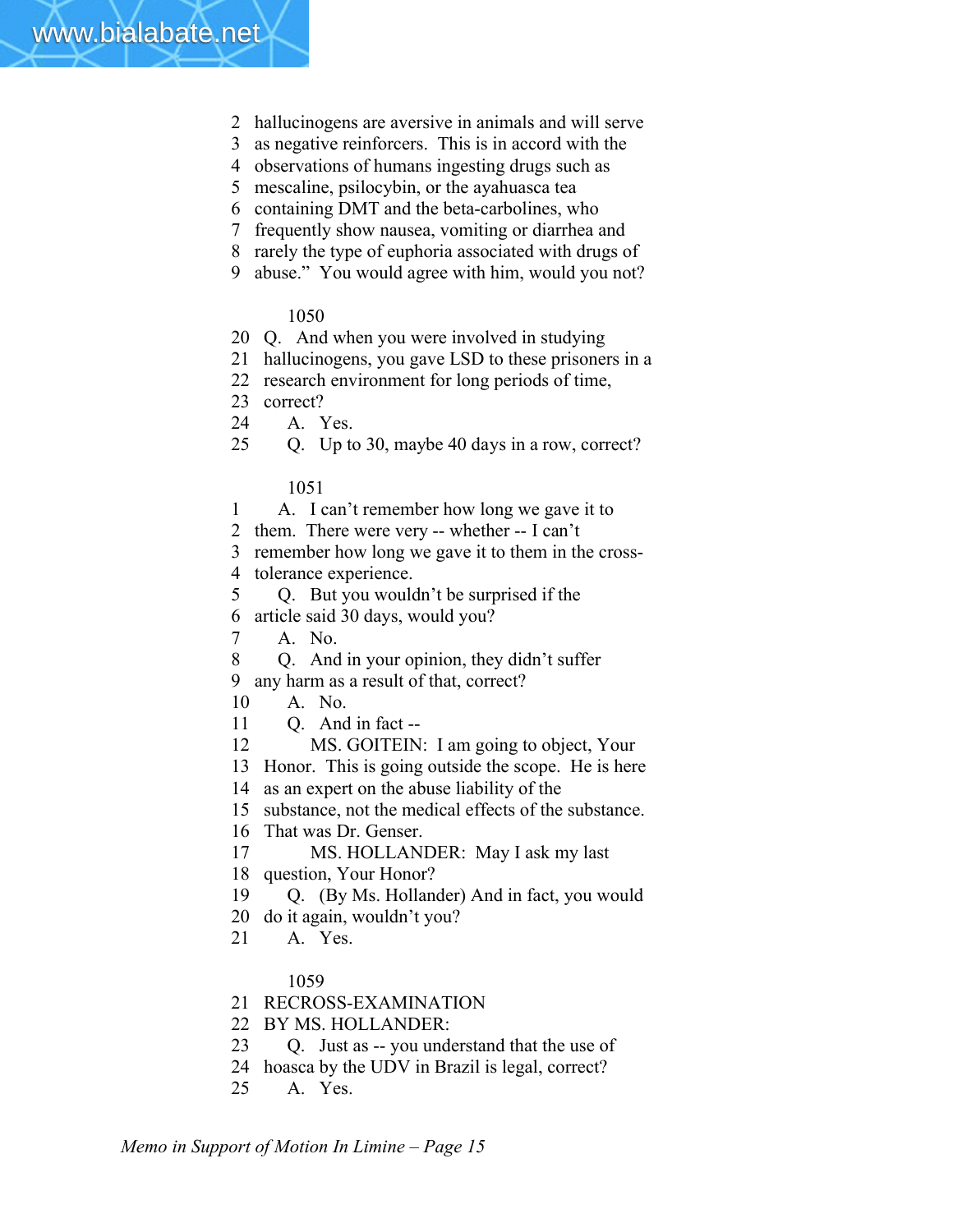- 1 Q. And the use of peyote in the Native
- 2 American Church is legal, correct?
- 3 A. Yes.
- 4 Q. So by definition, then, they are not drugs
- 5 of abuse when used, ayahuasca in Brazil or hoasca in
- 6 Brazil and peyote in the United States in the Native
- 7 American Church, correct?
- 8 A. Right.

Dr. Jasinski's proposed testimony is not relevant in supplying this court with evidence

that tends to meet the defendants' burden of proof on their affirmative defense. Dr. Ghiselin

summed up the main reason why Dr. Jasinski's testimony does not meet the "fit" criterion of

*Daubert.*

In his Witness Statement Donald R. Jasinski likewise treats the substance in question as if it were being evaluated for medicinal use. Such research is obviously an important goal of the medical research community, which aims to reduce the amount of risk that might occur from the use or abuse of a substance. At the outset it should be noted that the litigation does not concern whether the substance in question should be approved for therapeutic use. . .

He categorizes dimethyltryptamine, one of the active ingredients in the ayahuasca tea, as an LSD-like hallucinogen. Because it falls under a class having some properties in common, he claims that one may extrapolate from the properties of one substance to those of another. But since minor differences in the structure of a molecule can have important consequences on its physiological and other effects, such extrapolation is itself of only limited value. He admits that dimethyltryptamine has not been adequately studied. . . .

Dr. Jasinski goes on to argue that dimethyltryptamine can be, and indeed has been, abused. He characterizes DMT and other members of the class as having "pharmacological characteristics seen with drugs such as alcohol and opiates that lead to abuse, regardless of the lack of evidence of physiological dependence." But it is common knowledge that alcohol and opiates, and for that matter other alkaloids such as caffeine, are not necessarily abused by their users. And indeed he goes on to discuss all sorts of ways in which those who abuse the class of substances to which the active ingredients in the tea belong suffer ill effects. But describing the effects of abuse is irrelevant to the case, for there is no evidence that the substance in question is in fact abused by the Church.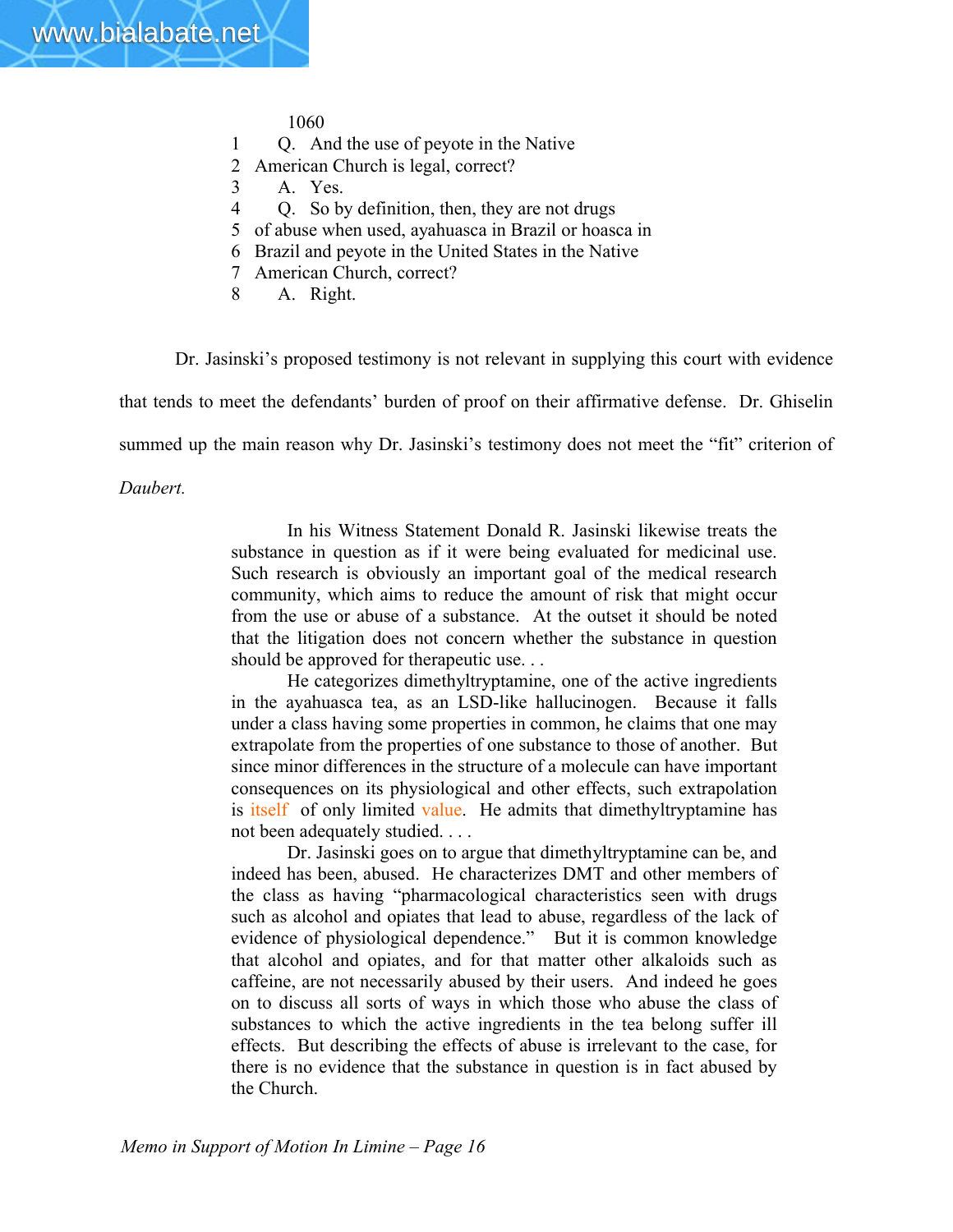

www.bialabate.net

## **H. Dr. Frankenheim's Testimony Should be Excluded as Unreliable and Irrelevant to the Issues in this Case**

Dr. Frankenheim states:

"the complexity and variability of the human pharmacological responses to ayahuasca, and the variability inherent in predicting threshold dosages (acute and chronic) for undesired or toxic responses in humans all make it extremely difficult, and not presently possible, to predict a "safe" dosage for ayahuasca. Given that a psychosis-like, visionary effect (section **7.e.)** is sought by the user of ayahuasca, it must be questioned whether any dosage of ayahuasca is safe.

Frankenheim Statement at 3.

Frankenheim's statement applies to determining threshold doses for any toxin. Variability in concentration of the toxin in the delivery system, exposure (dose), human uptake, and transport within the body to organs are all common challenges. While this court might be interested intellectually in learning about the complexities of the entire subject of dose/response in toxic exposure, that is beside the point and irrelevant. Dr. Frankenheim's statement must be rejected as irrelevant.

He states that, "[a]fter extensive research, I am not aware of any scientificallyestablished benefits of the use of this drug." Frankenheim's use of the phrase "scientificallyestablished benefits" itself does not represent a reliable scientific statement. He does not describe what is meant by that phrase. Does he purport to be commenting on data from other peer-reviewed publications that there are no benefits to participating in the religious use of the sacrament? As Dr. Ghiselin notes below, it would appear that Frankenheim is offering a medical model opinion. This case is not about medical benefits. Again, as in the case of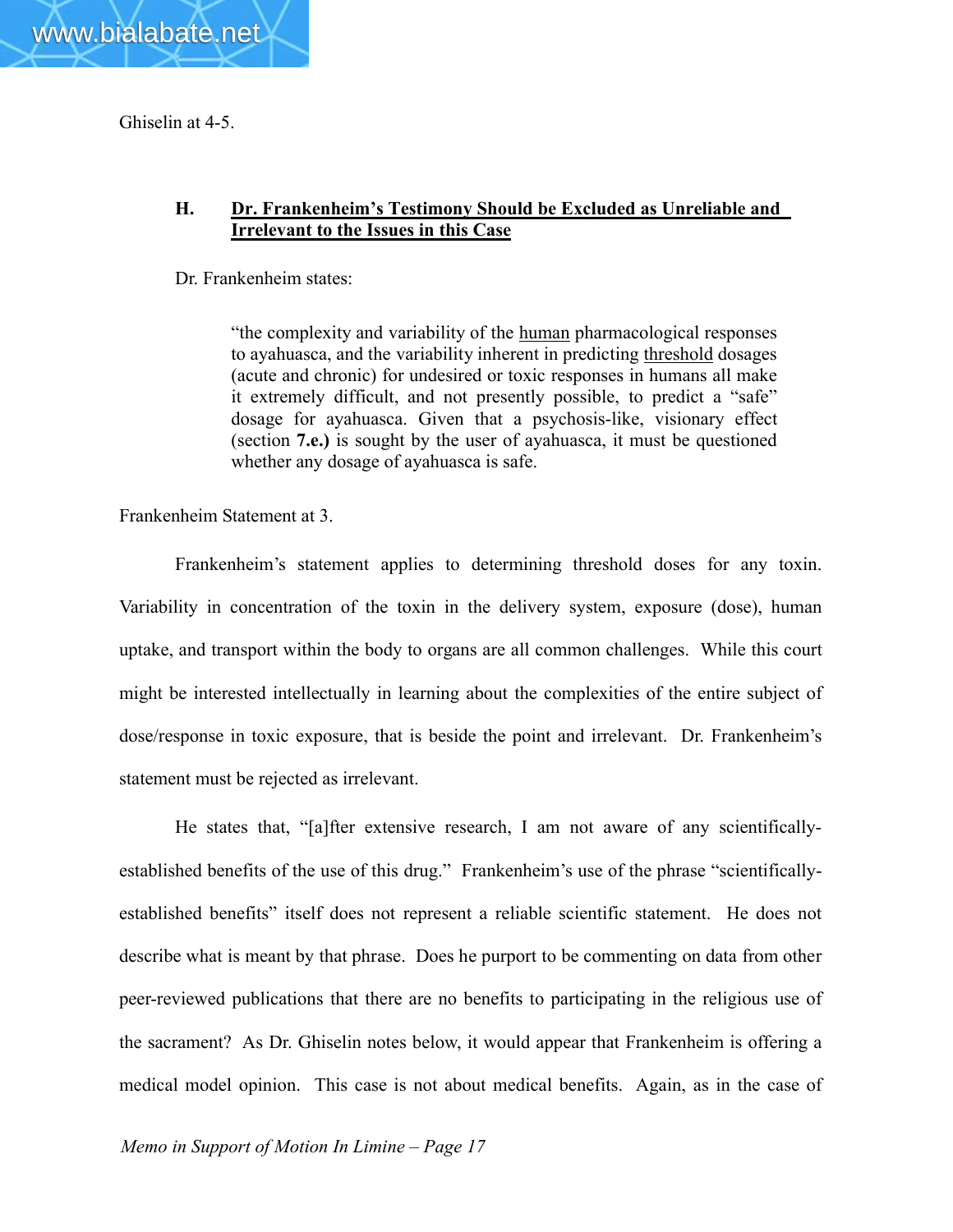many of the defendants' experts, Dr. Frankenheim's opinions are driven by a fallacious premise. The premise is that the religious use of the tea should be judged by the standards for placing a new pharmaceutical on the market. If this court were searching for guidance regarding potential medical benefits of using ayahuasca, then Dr. Frankenheim's research might be relevant to that inquiry; but it clearly does not fit the burden of proof defendants have in this case. The testimony should also be excluded as irrelevant.

Phrases such as "it must be questioned whether any dosage of ayahuasca is safe," are not relevant to this court's inquiry. First, questioning whether any dose is safe is a question a lay person may ask. It is not the scientists' inquiry. The question for the scientist would be whether there are sufficient data available to quantify risk. Secondly, as we keep noting, the issue for resolution is what dose of DMT taken in the form of the sacred tea is, to a medical/scientific probability, likely to cause significant ill health effects. Dr. Frankenheim does not endeavor to provide evidence on this, the relevant inquiry.

Frankenheim's categorical disagreement with his employers regarding the "non drug" use of mescaline when taken ceremonially by Native American Church members is worthy of mention. Frankenheim states:

The ayahuasca sacrament is intended to be pharmacologically active (McKenna, et al., 1984; Pomilio, et al., 1999; McKenna, 2004; Gable, 2007). Thus, even in the context of religious, ritual, shamanic, or ceremonial use, ayahuasca must be considered to be a drug, even when used as a sacrament,

*Id.* at 4.

Frankenheim's statement is that, if the intended use of a Scheduled I substance is to produce a "pharmacologically active" state, it is a drug use; however, this conclusion is contrary to the DEA's reference to the "non drug" use of peyote by the members of the Native American Church. Of greater significance to the unreliability of his conclusions is that he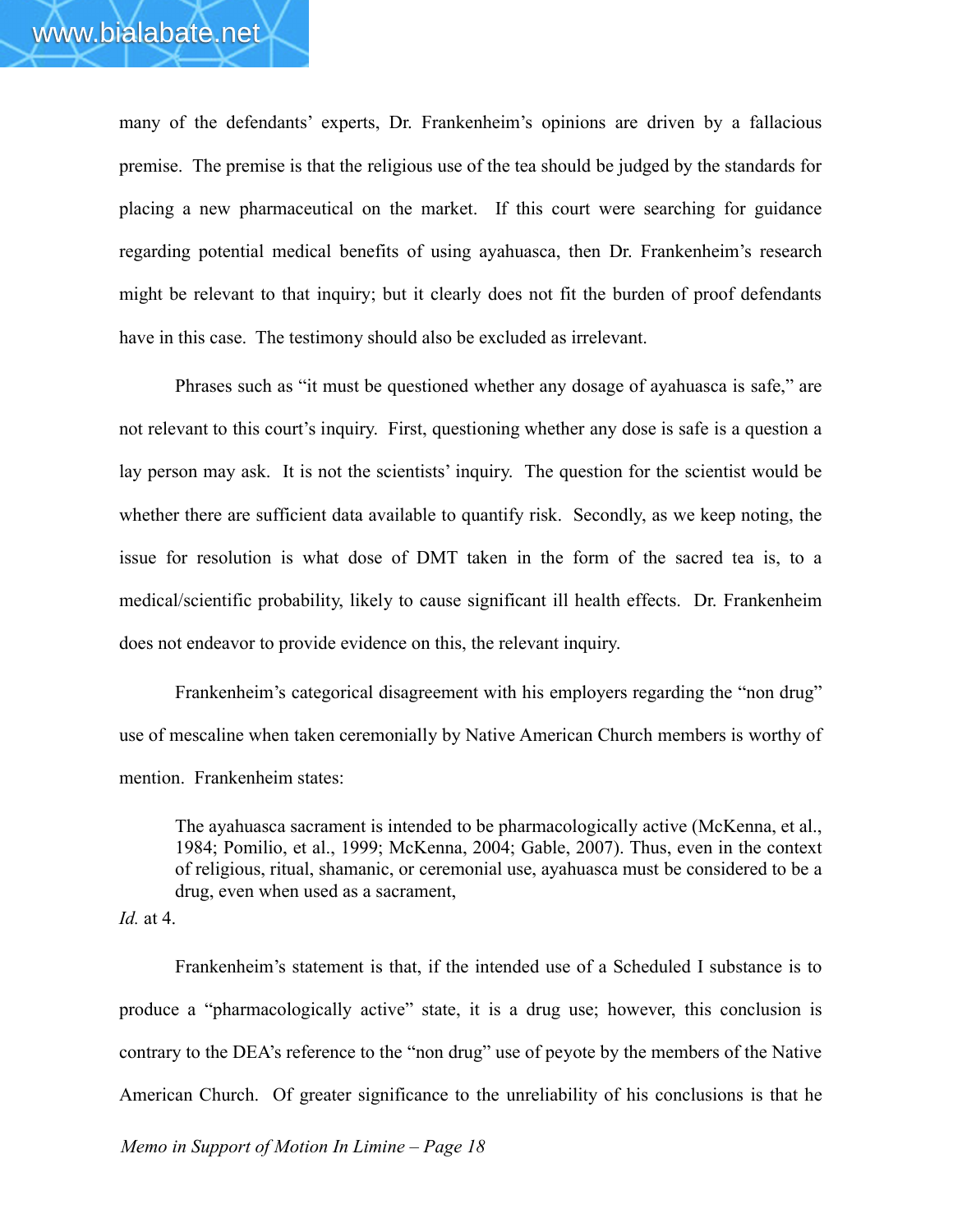presents no evidence that the plaintiffs' use of the sacred tea is intended to produce a psychoactive reaction. Frankenheim offers no support for this illusory premise. We note that, although the witness is qualified to opine on the subject of drug policy, in this instance he is simply offering a personal opinion that was formed without engaging in intellectual rigor. "I call it a drug; therefore, it is a drug," is oblivious to all of the scientific evidence that indicates that the "set and setting" are the determinative factors. Frankenheim never acknowledges this guiding principle in drug policy.

Frankenheim states:

Stored plant material, such as ayahuasca, is also subject to contamination with bacteria, fungi, and other environmental infestations, causing risk of infection, especially to users whose immune systems are weakened by old age, malnutrition, cancer chemotherapy, bone marrow transplantation, AIDS, and other disorders and procedures. These immunocompromised individuals are susceptible to infections that healthy immune systems usually conquer.

*Id.* at 9-10.

Any substance, controlled or not, is subject to contamination. Such undifferentiated fear of human beings becoming contaminated from exposure to any contaminated substance is testimony that, on its face, is not related to the issues in this case; it should, therefore, be stricken. There is no evidence that the tea has ever been contaminated. This is mere speculation and should be rejected.

Frankenheim states, further, that

[t]he psychological effects of hallucinogens are unpredictable. They depend on the amount ingested and the user's personality, mood, expectations, and surroundings.

*Id.* at 10.

Indeed, the variables to which he points are very typical and are also known as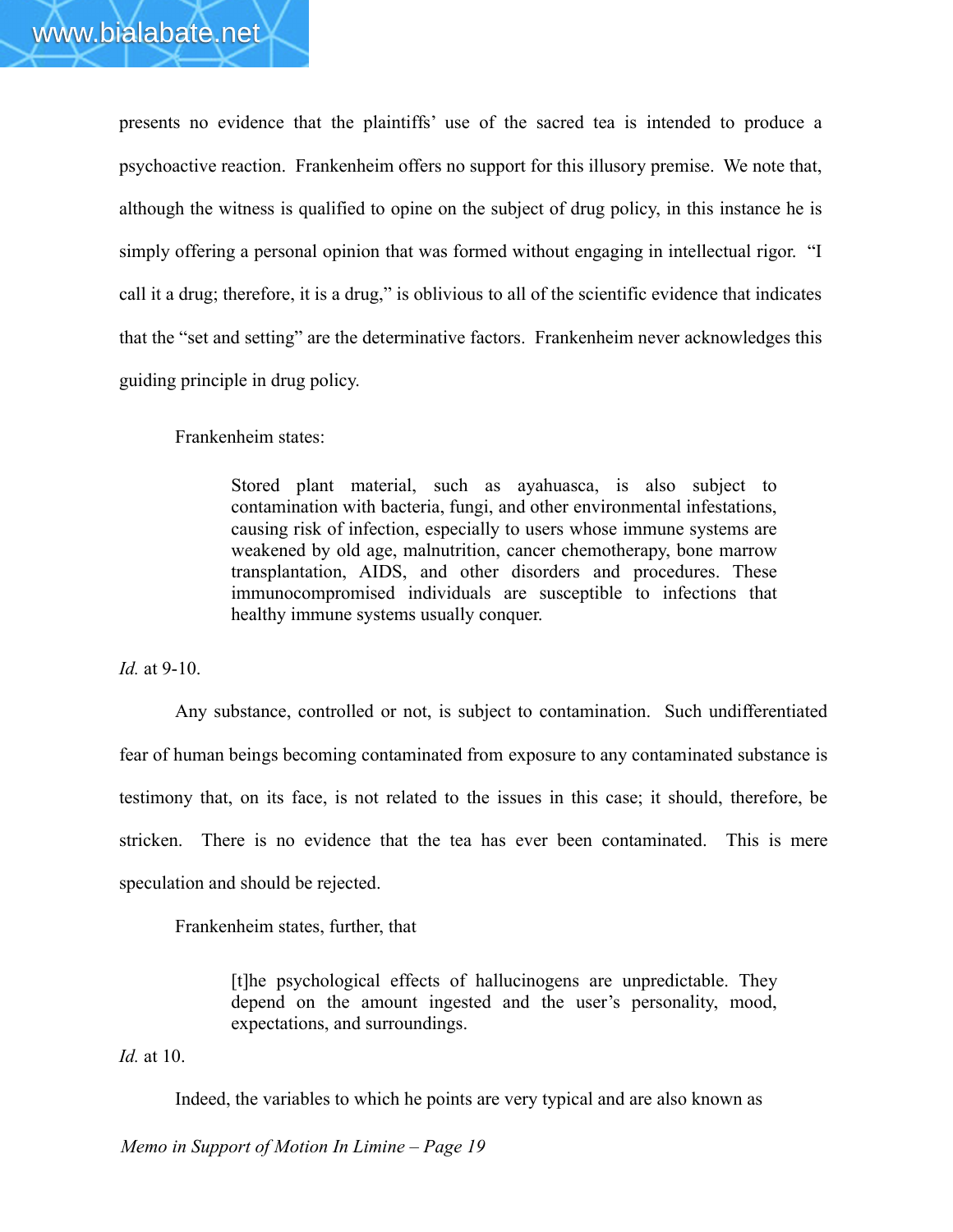"confounding factors." However, he offers this categorical generalization to the conclusion that one cannot predict psychological effects. But only a few paragraphs before this, he very clearly describes the effects: "The classical hallucinogenic . . . produce[s] changes in thought, mood, and perception with little memory or intellectual impairment, and produce[s] little stupor, narcosis, or excessive stimulation, and produce[s] minimal autonomic side effects." His categorical generalization obfuscates rather than contributes to any greater scientific understanding of the issues in this case.

The evidence presented by plaintiffs and their experts establish that there are thousands and thousands of ceremonies where the tea has been served to the Church members. The religious leaders have observed the effects of the tea for almost a century and are in a unique position to observe the variations that occur, depending on the concentration of the tea. These Church elders have the personal experience and training over scores of years to have the kind of expertise that the Supreme Court has recognized in *Kumho Tire v. Carmichael*, 526 U.S. 137 (1999). There is no attempt by Frankenheim to explain why this information is not adequate to provide a degree of safety.

The Santo Daime has communicated many times to the government its desire to cooperate in undertaking studies. It would not be difficult to fashion studies that could include observing dose and the related effects.

*Memo in Support of Motion In Limine – Page 20* Plaintiffs' experts emphasize the importance of the set and setting as a factor in the use of hallucinogenics. While Frankenheim may disagree with the importance of set and setting, when he refers to "surroundings," one would have expected him to make reference to this well-accepted phenomenon of "set and setting." In the religious set and setting of Daime, all of the experts have offered opinions that the ingestion of the tea causes no short- or longterm ill health effects. Frankenheim never mentions the Brazilian CONFEN report finding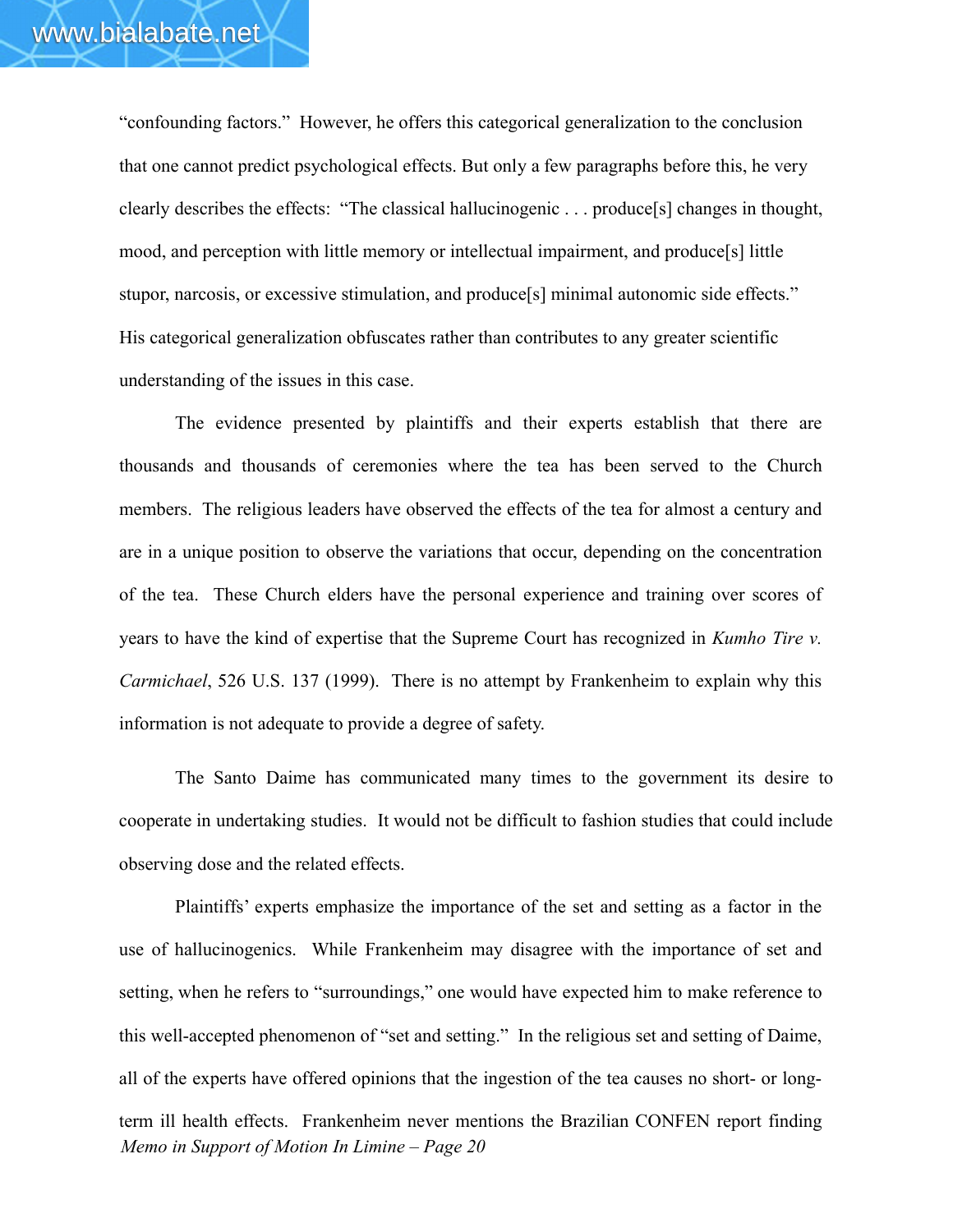that there are no ill health effects in the set and setting within which the teas are taken. The failure to discuss these data renders his opinion unscientific.

Frankenheim goes on:

The nonlinear kinetics of DMT elimination (discussed in section **11.a.iii)**  and the persistence of MAO inhibition after ayahuasca ingestion (Riba, et al., 2003) make the effects of large or quickly-repeated ("stacked") ayahuasca dosages especially unpredictable, in the direction of greaterthan-expected effects.

Frankenheim Statement at 10.

This hypothetical bears no relationship to ingestion of the tea at Santo Daime ceremonies. Frankenheim does not discuss the purgative effects of the tea, preventing the body from retaining large doses. And he fails to mention that the tea is not served in "quickly repeated" or in "large" doses. The evidence clearly establishes that the tea is served every two hours during the liturgy of the Santo Daime. Again, we see a failure to discuss data. Frankenheim's testimony presents a classic example of data selectivity.

His testimony also includes the following:

Risk of accidental injury and death. Fatal accidents have occurred during LSD use. This is a potential problem with the use of any psychoactive substance, especially one that causes cognitive and perceptual changes, pseudohallucinations and hallucinations, and may alter judgment. Based on what is known about other hallucinogenic drugs, the potential for accidental injury and death does exist for users of ayahuasca.

*Id.* at 11.

The opinion that "the potential for accidental injury and death does exist for users of ayahuasca," of course, applies to every prescription and over-the-counter drug as well. "The potential for accidental injury and death does exist for" every chemical. Again, we note an obvious scientific truth that is completely irrelevant to the issues in this case. The above opinion regarding the Daime and *hoasca* tea is without any value in assisting this court in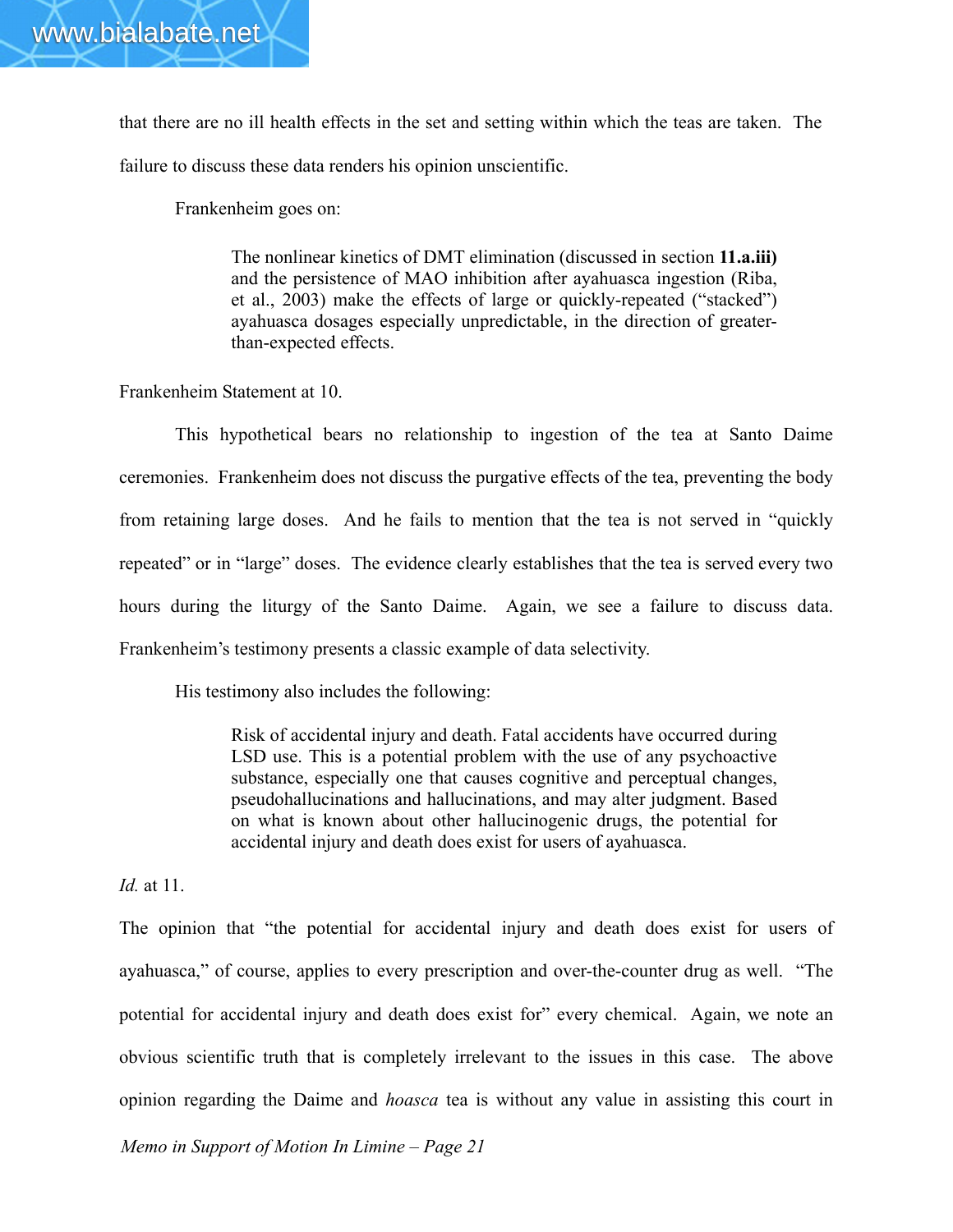assessing the likelihood of a person being harmed as a result of taking the tea in the controlled environment of the Church services.

To the extent that plaintiffs' hypothesis is that the tea taken in the ritual setting is safe, this expert presents no information to disprove that. To the extent that the defendants claim the tea is dangerous, there is no empirical evidence to support that hypothesis; moreover, it has been tested in studies by Grob, Halpern, and by the Brazilian government, as well as anecdotally for a hundred years. Frankenheim must be rejected both on grounds of reliability and fit.

> Persistent psychoses. Post-LSD psychoses are unpredictable, and sometimes follow a single dose, but are more common in people with prior psychopathology. Post-LSD psychoses resemble schizoaffective disorders, and are frequently accompanied by visual disturbances (Abraham, et al., 1996). The extent of this problem with the other hallucinogens is not known. Thus, individuals with previous and current psychiatric diagnoses and/or family histories that suggest vulnerability to development of mental disorders, particularly those characterized by psychosis, are at risk for adverse psychiatric consequences from the use of hallucinogens including ayahuasca.

*Id.* at 11.

First, Frankenheim acknowledges here that "post-LSD psychoses are unpredictable" and then states that "[t]he extent of this problem with the other hallucinogens is not known." Frankenheim is acknowledging that there is no scientific evidence of any persistent psychosis as a result of taking the Daime tea. Therefore, his opinion in this regard does not fit and should be stricken as both irrelevant and as unscientific speculation.

> [T]he term flashback has been supplanted by HPPD [hallucinogen persisting perception disorder]. . . Though there are no data documenting the presence or absence of these persistent psychophysical changes related to the use of ayahuasca, this is likely due to the relative lack of knowledge regarding ayahuasca, compared to the knowledge about LSD.

*Id.* at 11-12.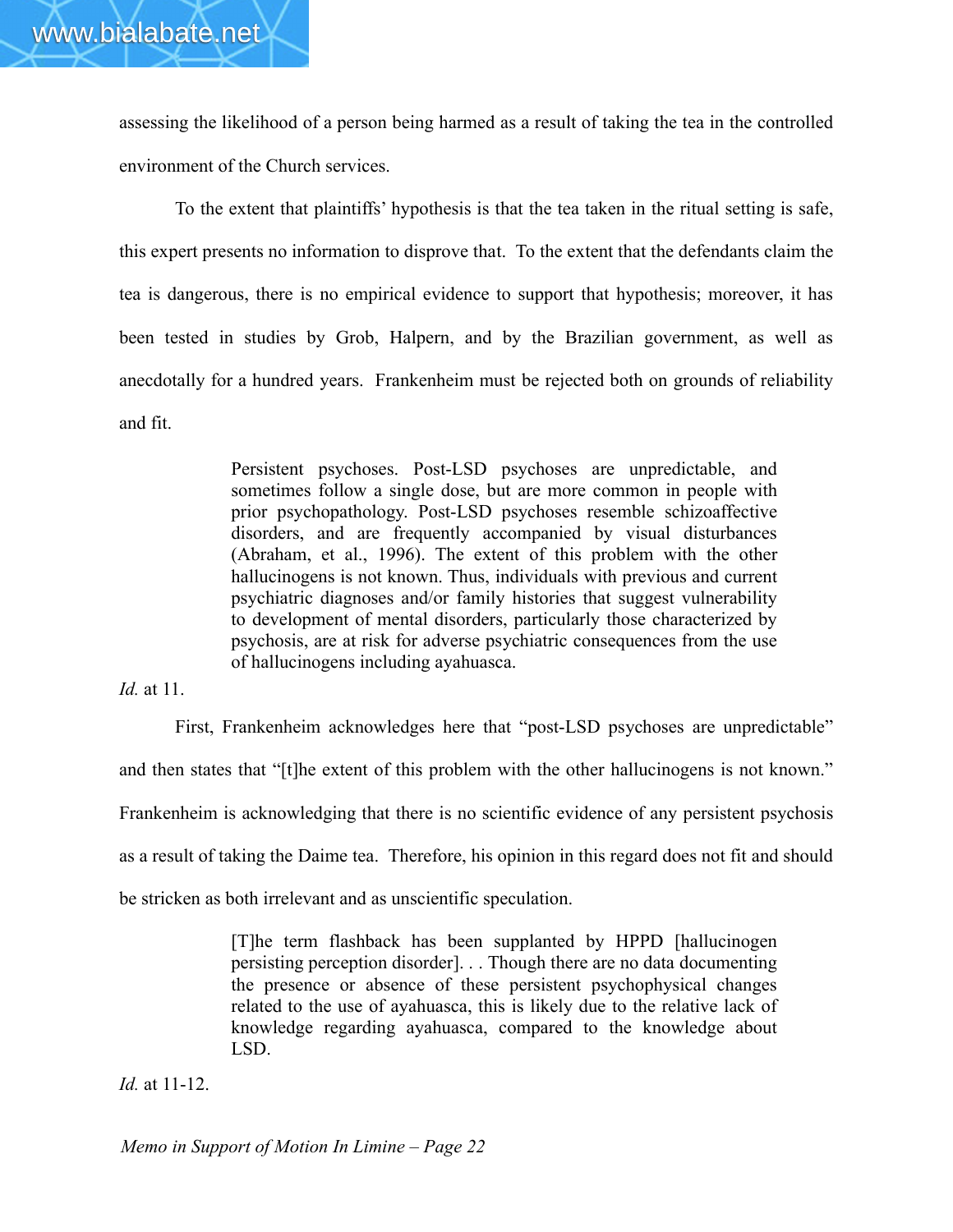This statement is likewise unhelpful as it suggests that an unknown is compounded by another unknown. In neither instance is there any attempt to offer data in support of the hypothesis. The statement is of no value in assessing whether the government has a compelling interest in banning the tea and should be stricken as irrelevant.

> One such study (Halpern, et al., 2008) found 19 of the 32 study subjects met lifetime criteria for a psychiatric disorder, and 24 of the 32 subjects had drug or alcohol abuse or dependence histories. The possibility that people with psychiatric and drug use disorders may seek to use ayahuasca, even within a church setting, is a concern because, as detailed in this report, these populations are particularly vulnerable to many of the risks of ayahuasca use.

*Id.* at 13.

Frankenheim here speculates that there is a "concern" that members who had previous bouts with drugs and alcohol are more vulnerable to the risks of *ayahuasca*. First, the Halpern article goes on to note that most of these people had resolved their drug and psychiatric problems after joining the Church. Frankenheim omits these data. He then adds the gratuitous comment that they are "particularly vulnerable to many of the risks of ayahuasca use." He does not identify to which risks this so-called vulnerable population is subjected. Rather, he injects the conclusion that there are "many risks" as though it were an established fact, rather than the ultimate opinion or conclusion that Frankenheim attempts to make it in his statement. It is another classic *ipse dixit* and outside of the *Daubert* standards of reliability.

> Some ayahuasca-church members did not volunteer for the Halpern study (Halpern, et al., 2008), so the sample of volunteers may be skewed towards church members who are in better health than the nonvolunteers. The Halpern study (Halpern, et al., 2008) also did not survey the much larger number (110, according to the study) of potential subjects who had left this church.

*Id.* at 13-14.

Here, Frankenheim falls into one of the classic failures in the scientific method. He only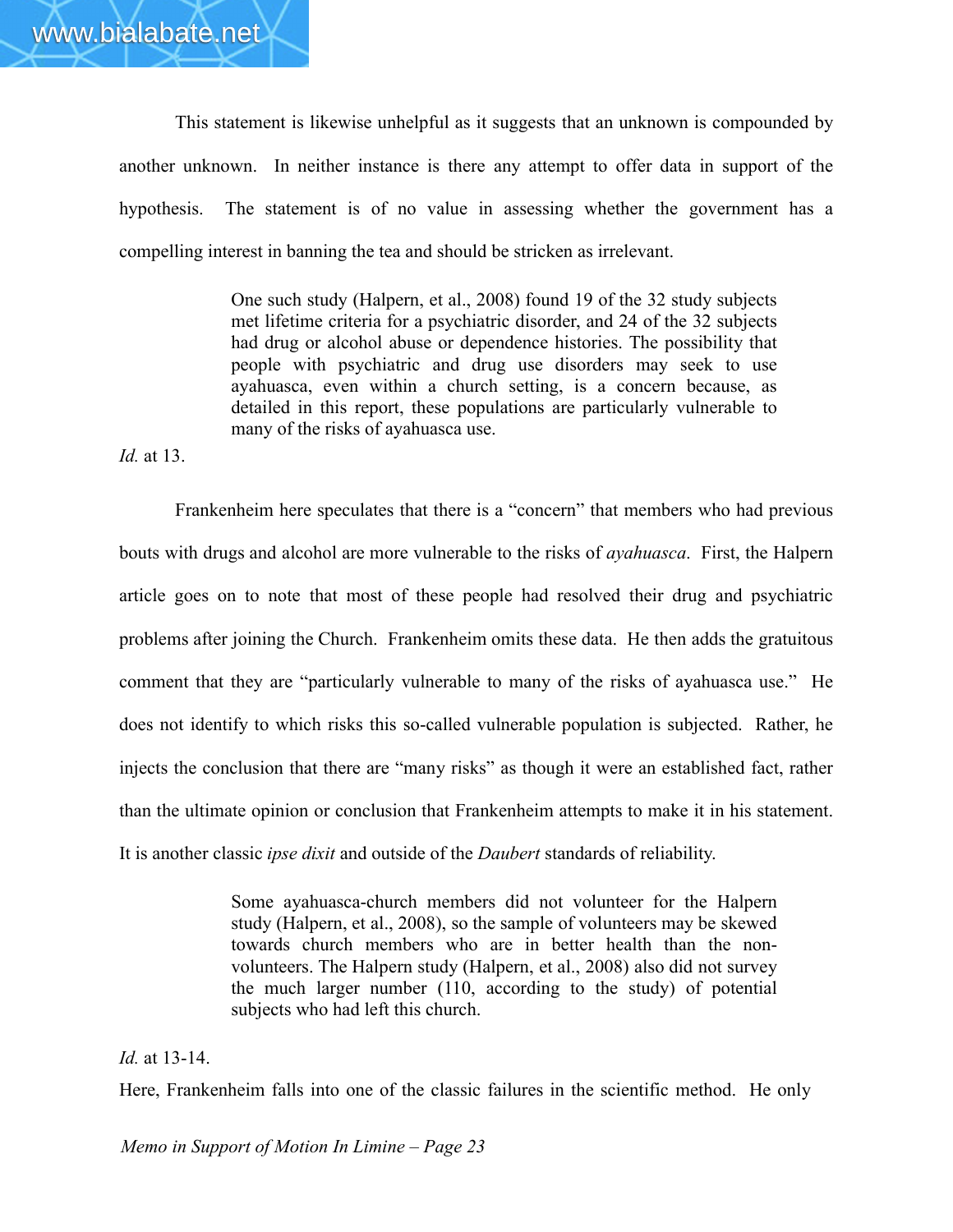discusses what was not done in the study rather than what *was* done.

Frankenheim continues down his irrelevant path with the following:

Though this study found "no evidence of personality or cognitive deterioration," and "high functional status," it also found that their matched control subjects (with no prior history of ayahuasca ingestion) had "significantly higher yearly incomes than" the ayahuasca users, possibly indicating subtle deficits related to ayahuasca use, though this disparity may have been due to an artifact caused by the methods the researchers used to recruit the control subjects.

*Id.* at 14.

The best available data are found in the studies of Grob and Halpern. Regarding Grob, rather than discussing the data in any depth, Frankenheim discounts its considerable significance (having no data to dispute either Grob or Halpern) by suggesting that the positive results may be "possibly indicating subtle deficits. . ." This rather remarkable addition of pure speculation is unreliable on its face.

Frankenheim here engages in what Dr. Ghiselin refers to as the fallacy of irrelevant conclusion:

> Non-compliance with established medical therapies. The Halpern et al. (2008) study of ayahuasca-church members found a history of psychiatric and substance use disorders. It is a concern that ayahuasca users with psychiatric and substance use disorders may choose to forego conventional, established medical therapies.

*Id.* at 19.

The title of the section itself "[n]on-compliance with established medical therapies" suggests that for those people who may choose not to adopt traditional western therapies, they are in "non-compliance" with some universal principle or standard. That argument would apply to any of the non-western medical treatments, such as Chinese herbs, acupuncture, acupressure, etc. While we may disagree on the best medical model to treat certain illness, there is nothing that Frankenheim offers to support his views. The statement is irrelevant to the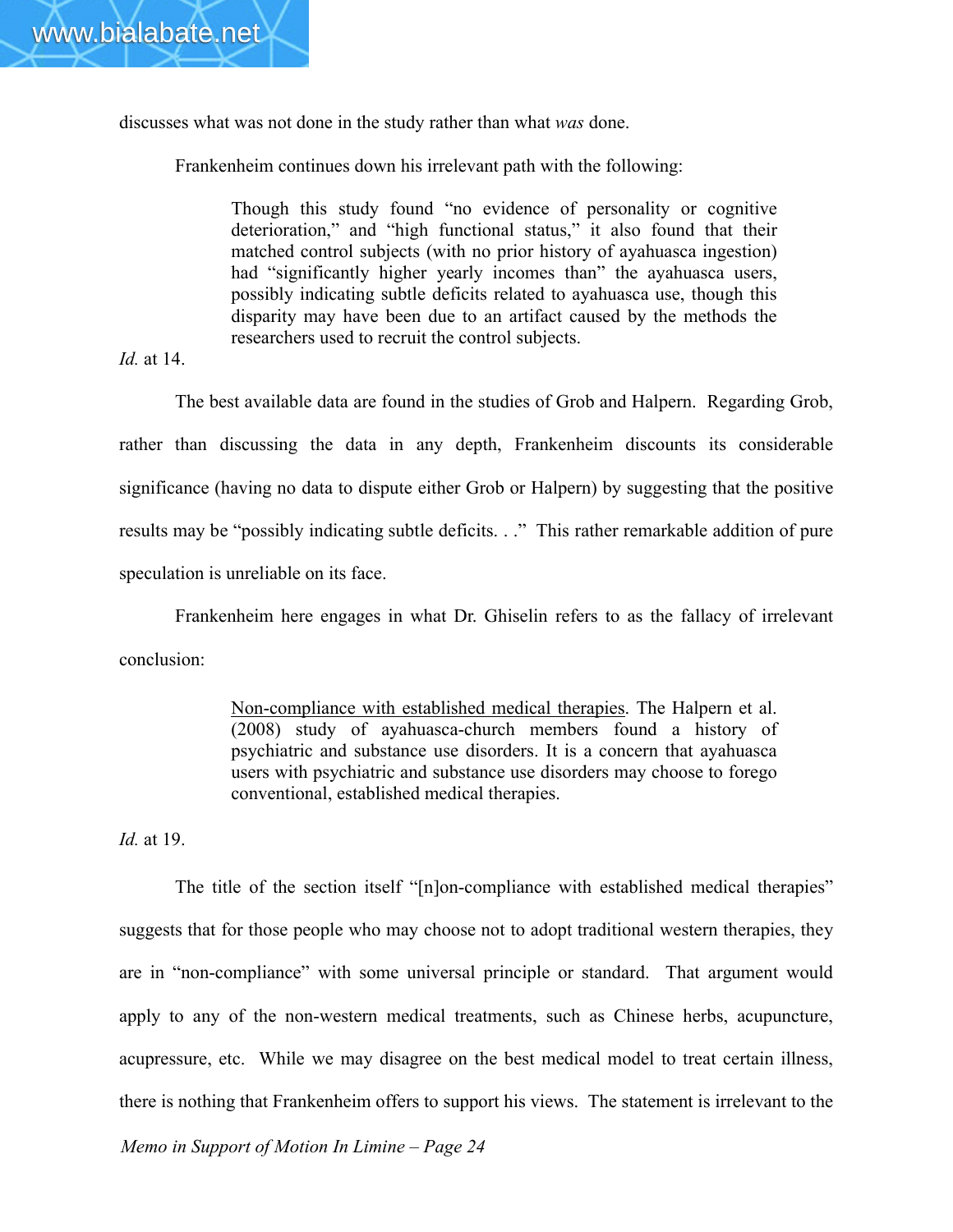issues in this religious freedom case.

Frankenheim commits the ultimate *Daubert* failure to engage in "intellectual rigor" by failing to discuss these data and attempting to explain why the existing data do not tend to negate the government's compelling interest argument. This failure to engage in any scientific debate renders this testimony unreliable. Even if there was such a debate, the opinion is irrelevant to the issues in this case and should be stricken under the "fit" prong because it does not tend to provide any evidence to support the burden of proof defendants must meet.

Frankenheim:

Conclusions about the pharmacology and toxicology of ayahuasca. The sacramental use of ayahuasca results in pharmacological effects from the ayahuasca, and can result in toxicological effects.

*Id.* at 20.

Finally, to report that taking the tea "can result in toxicological effects" is not supported in his statement with any data. Even if one accepted as fact that it "can result in toxicological effects," Frankenheim makes no attempt to discuss under what circumstances the sacramental ingestion of the tea would likely result in a toxic reaction. Again, the possibility that there are circumstances under which the tea could be toxic does not fit the burden of proof that defendants must establish and, thus, this statement should also be stricken.

Frankenheim:

There remain many gaps in our knowledge of the consequences of ayahuasca use. No benefits of the use of this drug are scientifically established, while many risks, some severe, are substantiated or are reasonably predicted. These risks include persistent psychosis and **HPPD,** the central serotonin syndrome and other interactions involving MAO inhibition, *in utero* effects, accidents, and more.

*Id.* at 20.

There is a risk in taking any chemical. This witness provides no evidence at what dose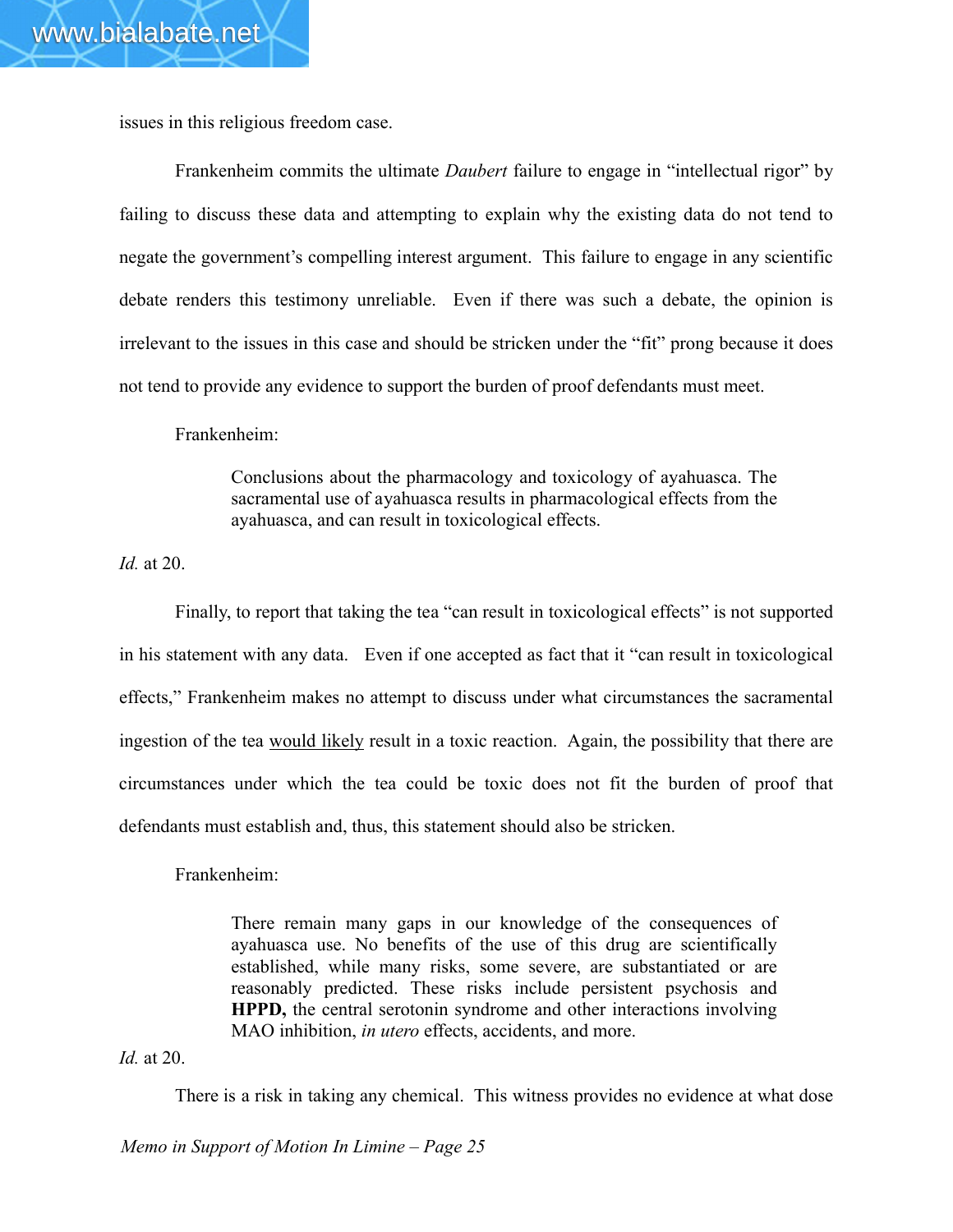a significant risk may occur. We note that the Supreme Court, in rejecting this same testimony in the UDV case, compared the experts' claims of health risks to the use of peyote and did not find that the health risks of *hoasca* were greater than from ingestion of sacramental peyote.

Frankenheim:

Dr. Cozzi entitles the third section of his declaration, starting on page 2, "Is daime toxic?" Posing the question in this way oversimplifies the issues at hand. It is only to be expected that there are "no reports in the medical literature of overt toxicity resulting [from] Daime use," because it would be extremely difficult and arduous to systematically examine such a complex and variable collection of chemicals, with differing actions, and synergistic interactions, that constitutes ayahuasca (please see sections **6., 8.,** and **9**.)

*Id.* at 22.

Frankenheim argues that Dr Cozzi oversimplifies the issues. This is not a challenge to the admissibility of Dr. Cozzi's report, but at best would go to the weight to be given to his findings if, that is, the oversimplification claim had any scientific merit. It is based upon Frankenheim reciting how difficult it would be to conduct an epidemiological study because of many confounding factors regarding the consumption of the tea. The confounding facts in this instance are no greater then those that exist in virtually every epidemiological study involving the cause and effect relationships of human exposure to toxins. In fact, there are only two chemicals in the tea; thus, Frankenheim's concern that it would be "arduous" to examine the chemicals is not even accurate. Determining the chemical components of "soups"<sup>9</sup> and isolating which component causes certain illnesses is a very typical scientific endeavor. Frankenheim is inventive in his given excuse as to why the tea has not been studied. The testimony is irrelevant to any of the issues in this case and should be excluded.

We refer this court to the Rebuttal Witness Statement of Dr. Cozzi, further pointing out

*Memo in Support of Motion In Limine – Page 26* 9 A "soup" is a liquid mixture that may contain a variety of molecules or chemicals, including those not easily identifiable.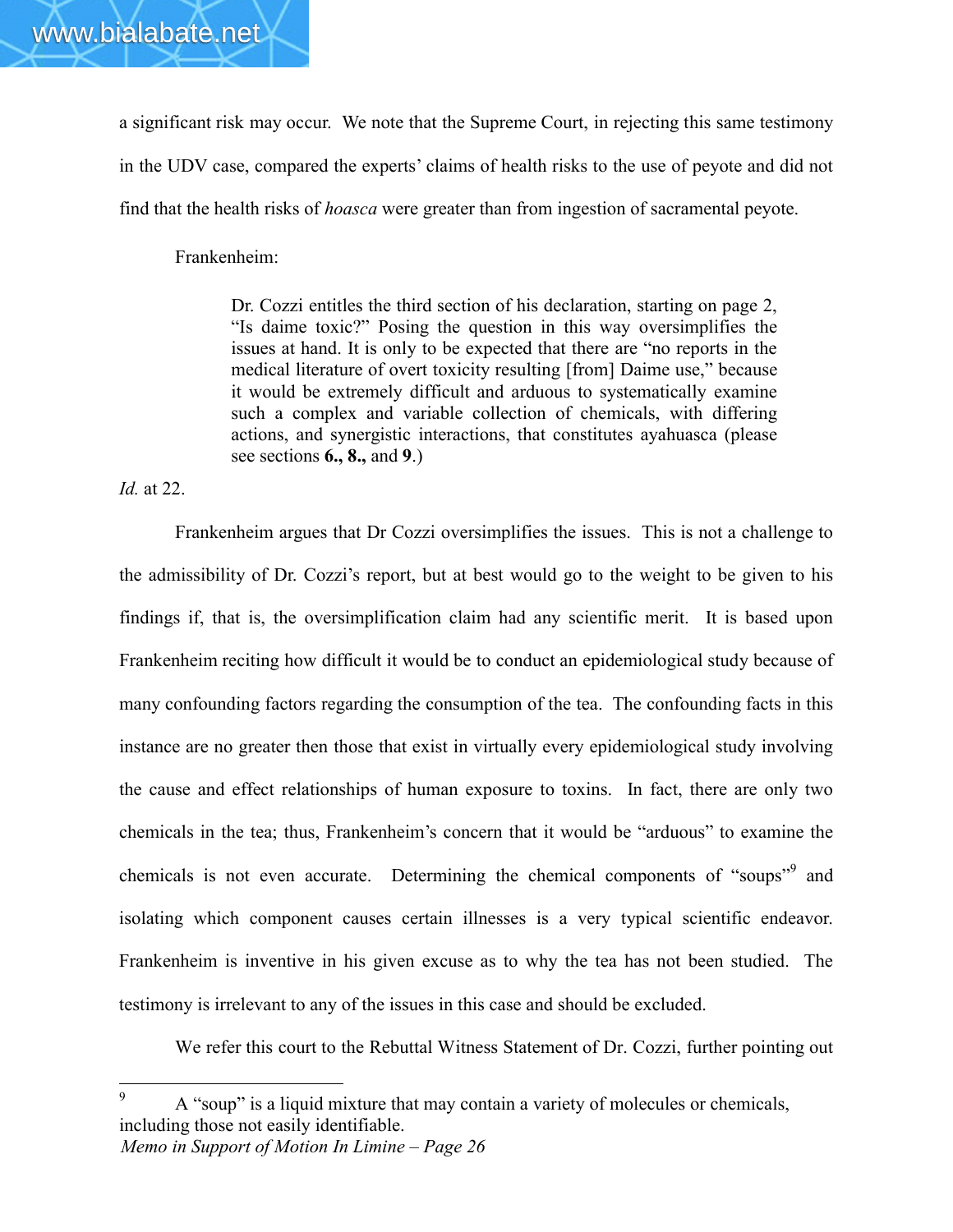the unreliability of Dr. Frankenheim's testimony.

# **I**. **Dr. Dawson's Testimony is Unreliable and Irrelevant**

Dr. Dawson testified in the UDV case about the same matters he testified to in this case. His testimony should be stricken under principles of estoppel.

Dr. Dawson opines on a number of subjects, some of which he is qualified to address, such as religions, and others on which he is not, such as medical/pharmacological matters.

> First, with the information available, and in light of important issues raised by the sociology of new religious movements, what reliable conclusions can be drawn about the nature of the Plaintiffs' religious practices?

Dawson at 3.

Dr. Dawson has the qualifications to opine on religious matters under *Daubert.* Dr. Dawson correctly describes the Santo Daime religion as a *bona fide* religion, thereby disagreeing with his employer's (DOJ's) claim that defendants do not have enough evidence to state whether the Santo Daime is a religion.

Dawson described the UDV in his testimony and states that the UDV ceremonies "are more controlled" than those of the Santo Daime. *Id.* at 7. But then goes on to admit that "[n]ot much is known about União do Vegetal."

Not having described what he means by "controlled" and not stating in what way the control differs, this statement must be excluded as unreliable. There are no data to support his conclusions. It is clear that Dawson is speculating here.

> Second, with the information available, what reliable conclusions may be reached about the nature and safety of the religious use of ayahuasca (i.e., Daime) in the Santo Daime religion, particularly as practiced by Plaintiffs?

*Id.* at 3.

*Memo in Support of Motion In Limine – Page 27* Dr. Dawson has absolutely no educational or professional qualifications to act as an expert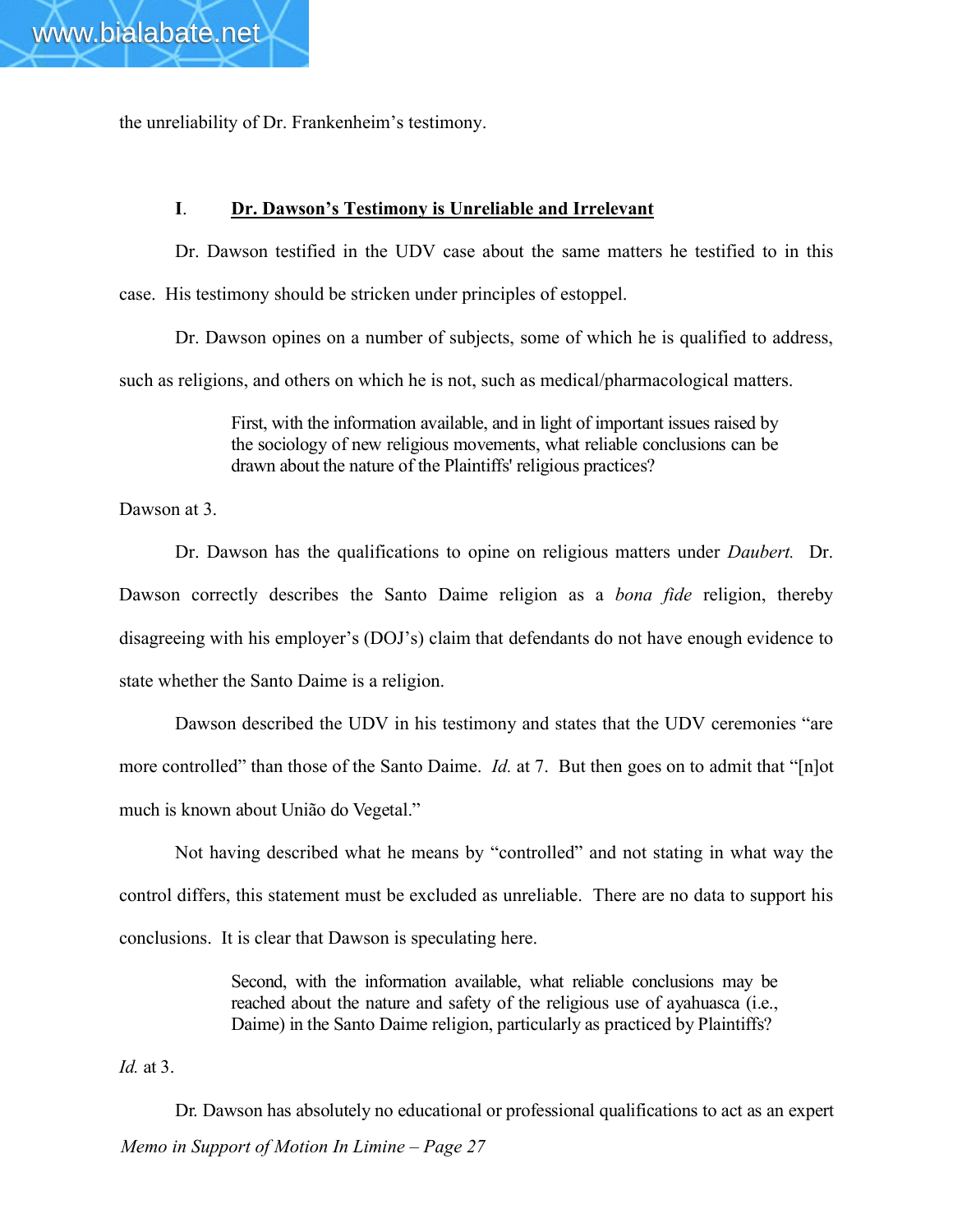witness on any matters relating to health or safety issues implicated in the taking of the Daime tea. All of his testimony regarding these issues should be excluded.

> In light of the cumulative impact of the substantive and methodological limitations detected in the existing social scientific research the attempt to make positive and reliable conclusions about the practices of The Church of the Holy Light of the Queen and the safety of the religious use of Daime (or ayahuasca in general) is premature.

*Id*. at 8.

The statement has no scientific or technical meaning. The phrase "positive conclusions" is not defined so as to enable this court to attach any value to it and it, therefore, should be excluded as unreliable. It is also contrary to the previous description of the religion given by Dawson. Dawson's conclusion that "existing social scientific research" makes reliable conclusions "premature" suggests that, with further study, more might be known. However, he does not identify what is not known about the religion and, more importantly, how that information might be of assistance to this court in rendering a decision in this case. The testimony is irrelevant to the "compelling interest" burden of proof. Finally, Dawson's unscientific methodological requirements would require Dawson to say that about all religions.

Dawson's paragraphs 17-19 are admittedly speculation without citation to journal articles or other data and should be stricken as unreliable.

> Methodologically, I cannot confirm the positive conclusions reached in the [plaintiffs' expert] declarations.

*Id.* at 10.

*Memo in Support of Motion In Limine – Page 28* As we noted above, Dawson should not be permitted to provide this court with medical and pharmacological evidence. Secondly, his statement is irrelevant. Dawson's inability to "confirm" Dr. Halpern's findings is of no moment in this court's evaluation of the evidence. Further, Dawson is not an epidemiologist and his curriculum vitae does not reveal any studies that would give him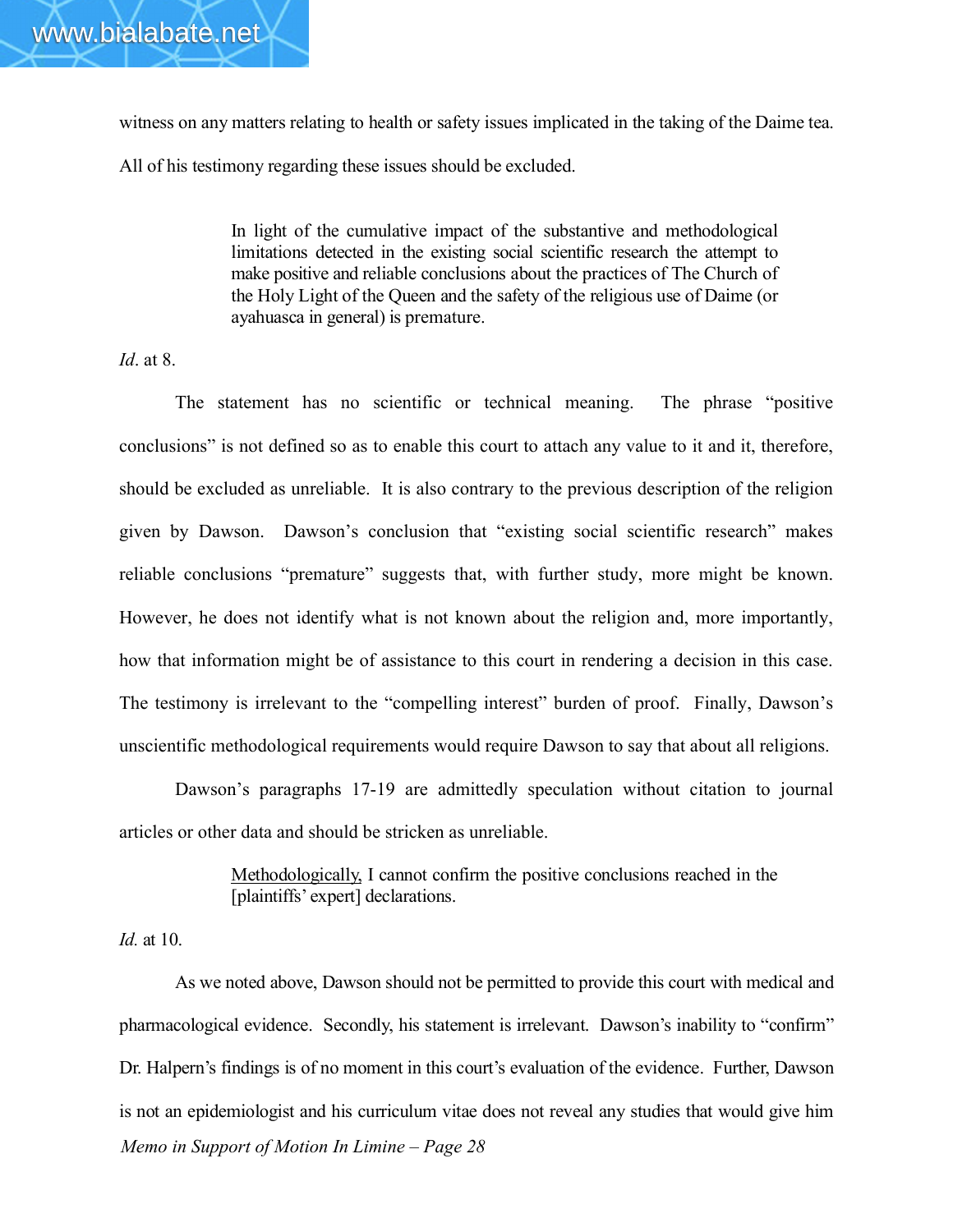practical experience (although there may be some that are not obvious by their titles.) His failure to understand health studies becomes obvious when one examines his specific complaints. *Id.* at 10- 16. He seems to believe that the study was an epidemiological study with control groups. Halpern defines what his study is and is not. Dawson lacks qualifications even to discuss Halpern's explication of what the study is and is not. For Dawson to comply with the requirements of *Daubert*, he would have had to have discussed what the Halpern study does. The Halpern study indicates that people who have taken the tea for extended times fare as well or better than the nation's control group. Dawson offers no data to contradict Halpern's findings. Dawson's critique of Halpern, Grob, Winkelman, Cozzi, and Gerding are the opinions of a layman and do not meet both qualification and reliability standards mandated by *Daubert.*

#### Dawson:

Most new religions are committed to a policy of some secrecy, which can pose a significant challenge to those seeking, as outsiders, to study them.

#### *Id.* at 16.

This statement on its face is a gross generalization that also applies to many ancient religions and is useless to this court. This statement is so speculative that it calls into question the reliability of every other statement that this "expert" offers.

> It is not credible to assume that information acquired about the Uniao do Vegetal and Santo Daime in the cultural and social context of Brazil, especially in Amanzonas, is applicable without qualification to the lives of members of Plaintiff organizations in the United States.

#### Dawson at 18.

*Memo in Support of Motion In Limine – Page 29* Dawson never tells us what he means by "without qualification." That itself renders the opinion unreliable as he fails to advise what is missing and what relationship the unmentioned qualifications might have to this court's analysis of the issues. This criticism is methodologically flawed and should be excluded. Furthermore, it is irrelevant to any issue that the defendants have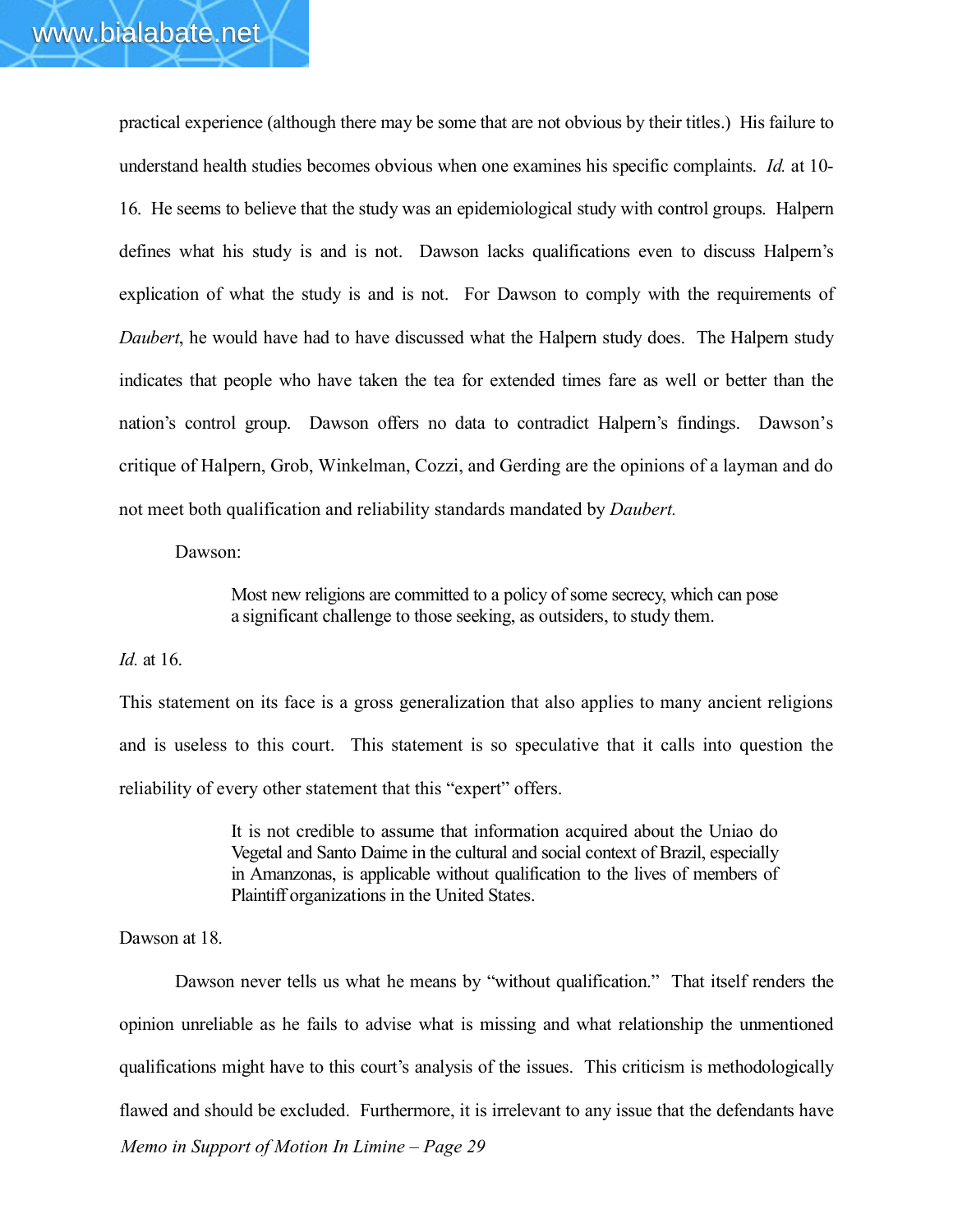the burden of proof to establish. Neither does it rebut any of the plaintiffs' *prima facie* case and thus does not "fit."

> The loose organizational structure, orientation to charismatic leadership, and schismatic origins of CEFLURIS make it difficult to determine how the religion is developing, and will develop in the future, in the United States.

*Id.* at 19.

This statement has no bearing on any issue in this litigation and should be excluded. Jesus Christ, Buddha, Guru Maraji, Gandhi, Abraham, and scores of other religious or spiritual charismatic leaders have inspired the world. At any given moment in time, only a soothsayer might opine on the future practices of any religion. *Daubert* does not recognize the art of soothsaying as reliable science.

Dawson's tedious discussion of charismatic leaders, his discussion of the "cult of personality," his comparisons to the UDV, etc. are all irrelevant. *Id.* at 20-27. The entire testimony is not worth parsing. This testimony is junk science.

Dawson's discussion of Mary Row is replete with irrelevant observations about her lack of knowledge of certain mythologies about the origin of the Church, which evidently surprises Dawson. *Id.* at 29-32. He contradicts himself because earlier he noted the secrecy that generally surround new religious movements. "Most new religions are committed to a policy of some secrecy." This testimony is also irrelevant.

Dr. Dawson spent 12 pages offering unsound criticism of the Grob and Halpern studies. Dawson already criticized Grob when he testified in the UDV case. We will not parse each of Dawson's statements here. We urge that he is not qualified to discuss these medical/pharmacological/scientific studies and should be estopped, in any event, from commenting again about Grob.

*Memo in Support of Motion In Limine – Page 30* Plaintiffs could parse sentence after sentence in the Dawson testimony and analyze its many deficiencies for another twenty pages. Plaintiffs respectfully urge that virtually every paragraph in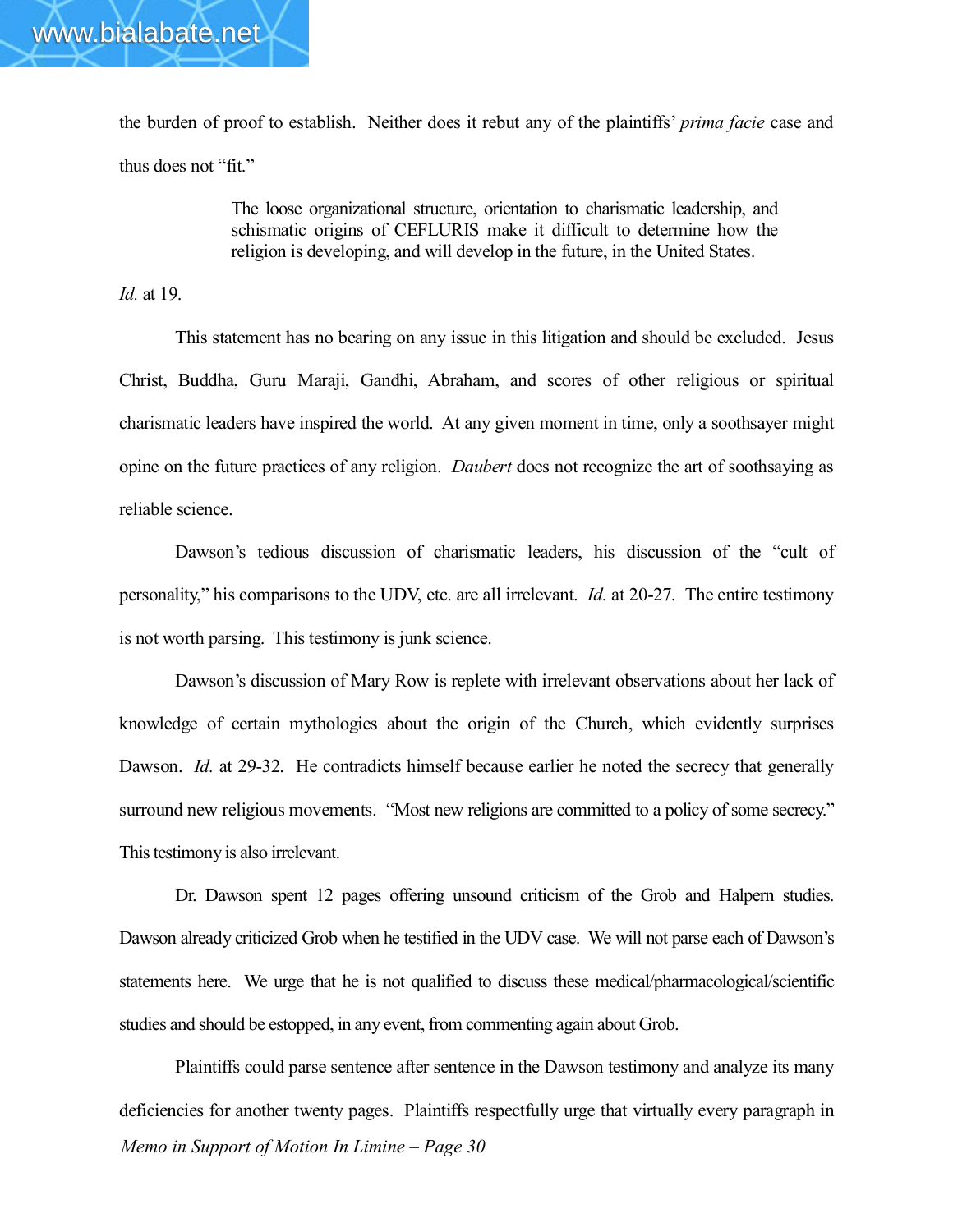the Dawson proposed testimony is either irrelevant to any existing issues, speculative, or based upon extrapolation from generalities to the Santo Daime without their being any factual predicate for such extrapolation.

Finally, below we cite from Dr. Dawson's testimony in the UDV case, which establishes his lack of qualifications or knowledge of the two religions. It should be noted that Dawson's two reports, in the UDV and this case, were generated solely for the purposes of litigation and did not flow from any research on the South American religions or use of *ayahuasca*. *O Centro,* Hearing on Preliminary Injunction, October 25, 2001.

#### CROSS-EXAMINATION BY MS. HOLLANDER

#### Page 768

2 Q. You don't serve as a reviewer on medical 3 journals, though, do you? 4 A. No, I don't. 5 Q. And you're not a doctor, are you? 6 A. No. 7 Q. And you are not a psychiatrist? 8 A. No. 9 Q. And you certainly wouldn't have been 10 qualified to be a reviewer for the Journal of 11 Nervous and Mental Disease, would you? 12 A. No. 13 Q. And before they published the article, 14 "Human Psychopharmacology of Hoasca: Plant 15 Hallucinogen Used in Ritual Context in Brazil," they 16 wouldn't have asked for your opinion, would they? 17 A. It's not likely -- 18 Q. Yeah. 19 A. -- because of the disciplinary boundaries. 20 Q. That's right. They would ask for the

- 21 opinion of a psychiatrist or a medical doctor,
- 22 correct?
- 23 A. Yes.
- 24 Q. And even as a student of religion, as I
- 25 assume you describe yourself, as someone who studies

#### 769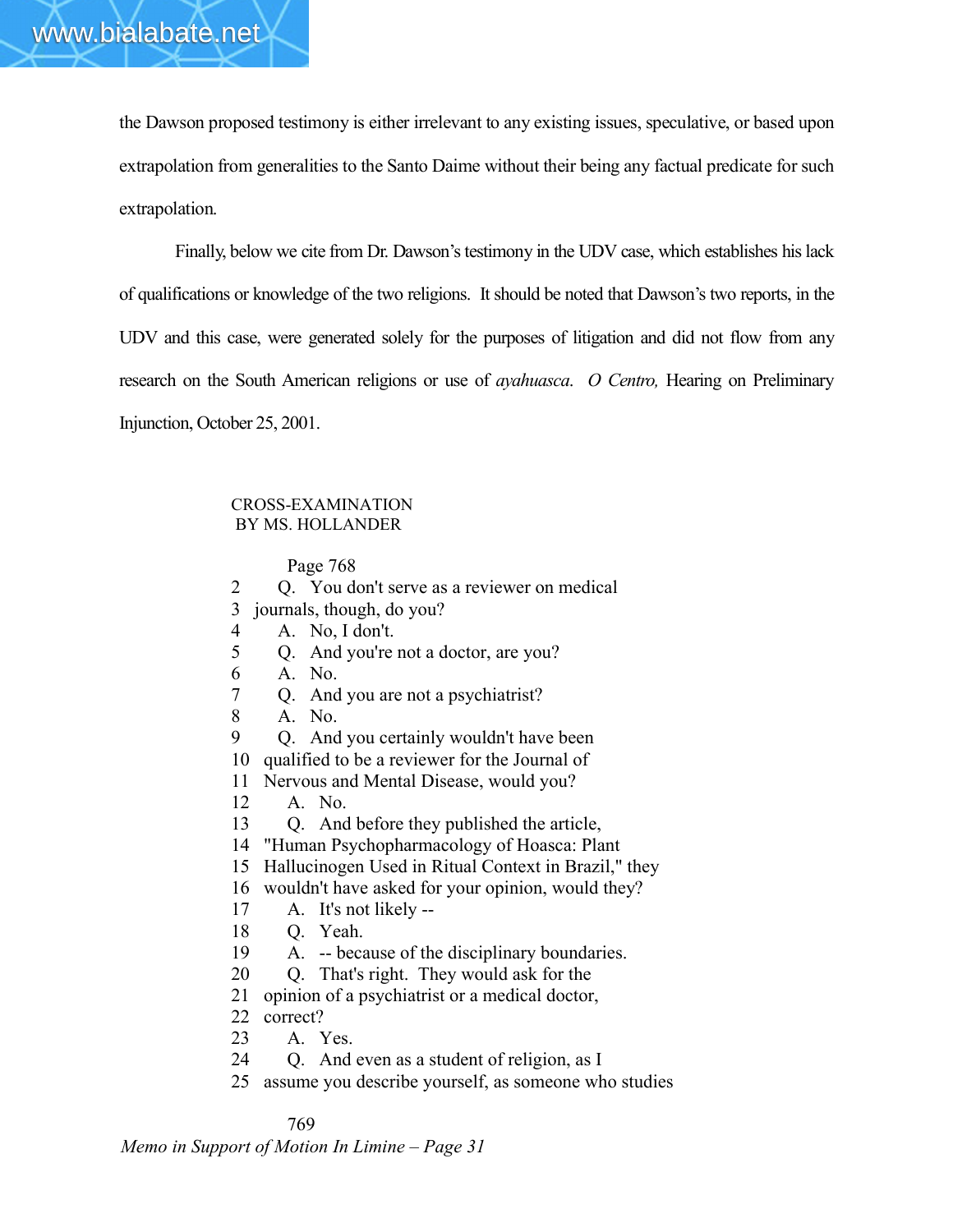- 1 religion, you primarily study the religions in North
- 2 America, the majority religions and what you have
- 3 described as cults, correct?
- 4 A. Correct.
- 5 Q. You have never studied Brazilian
- 6 religions, have you?
- 7 A. No, I haven't.
- 8 Q. And so you don't know, and until this
- 9 case, you said you had never even heard of the UDV?
- 10 A. Yes, that is correct.
- 11 Q. And you have never attended a single
- 12 session, have you?
- 13 A. No, I haven't.
- 14 Q. You have never talked to a single member,
- 15 have you?
- 16 A. No, I haven't.
- 17 Q. You have never ingested hoasca, have you?
- 18 A. No, I haven't.
- 19 Q. And you are not familiar with any of the
- 20 other religions in Brazil that use sacramental
- 21 plants, either, are you?
- 22 A. No, not directly. I mean I have read the
- 23 article about religions in Brazil that probably
- 24 mentioned them, but just out of reading.
- 25 Q. This was an article you read on the

- 1 Internet, wasn't it?
- 2 A. No, no. I mean in the past I have read 3 things.
- 4 Q. But you are not familiar with the Santo
- 5 Daime, are you?
- 6 A. No, I am not.
- 7 Q. And you are not familiar with the
- 8 Barquinha Religion, are you?
- 9 A. No, I am not.
- 10 Q. You have never even heard of that, have
- 11 you?
- 12 A. No.
- 13 Q. And you don't really know anything about
- 14 the religious practices of people in general in
- 15 Brazil, do you?
- 16 A. Well, as I said, I do, yes, in parts
- 17 because in the field, it's absolutely essential to
- 18 know something about what is happening in Brazil, as
- 19 it's a primary focus of religious change in terms
- $20$  of --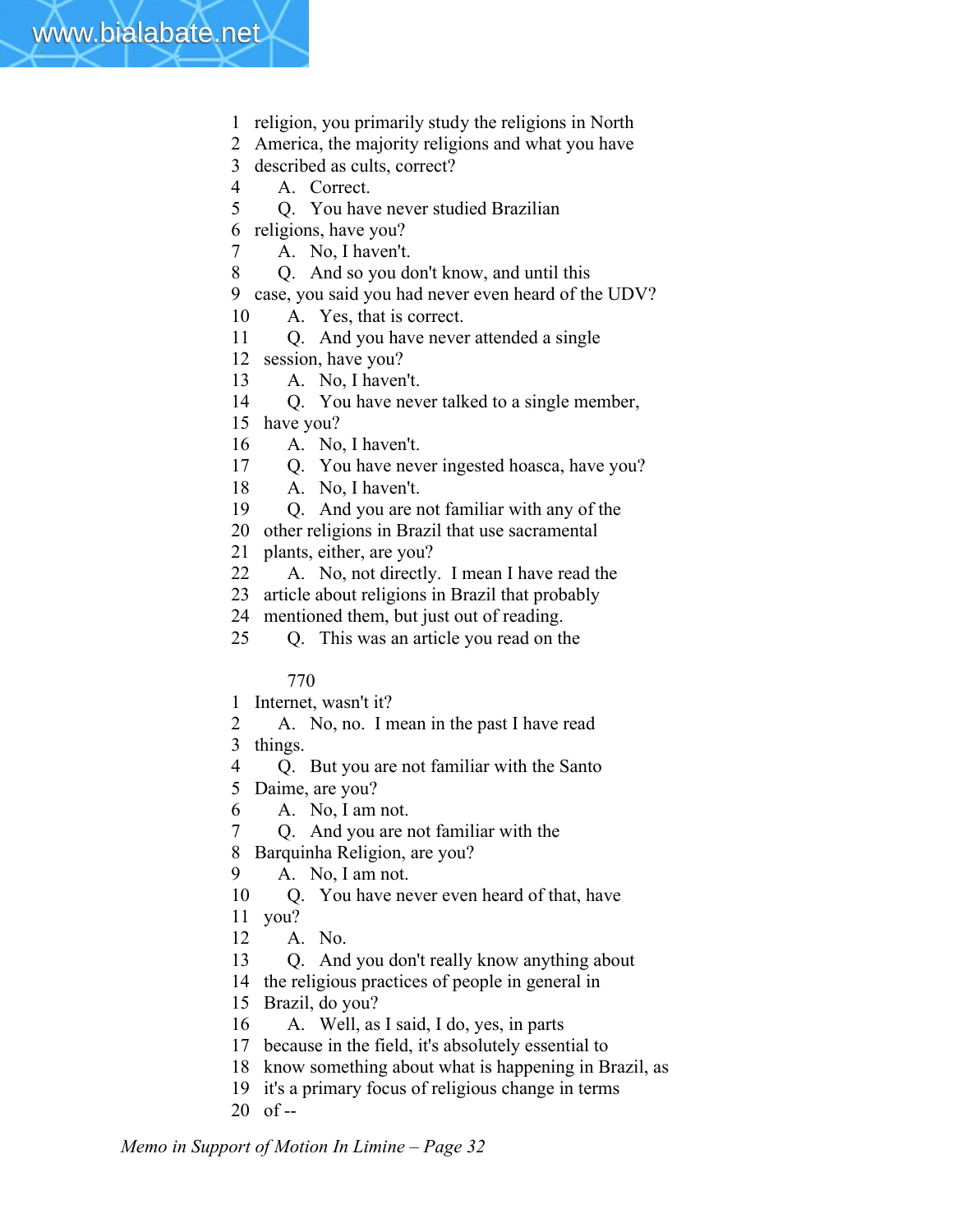- 21 O. But you haven't studied the religions an
- 22 you are not familiar with the ones I mentioned,
- 23 correct?
- 24 A. No.

- 21 Q. Now, you have never -- have you ever
- 22 before been asked to critique a psychiatric or
- 23 medical study?
- 24 A. No.
- 25 Q. So this is the first time?

785

Q. You don't question the accuracy of

- 5 Dr. Grob's statements discussing the details of
- 6 physiological tolerance of hoasca in healthy
- 7 individuals, do you?
- 8 A. No.
- 9 Q. You don't question the accuracy of
- 10 Dr. Grob's statements discussing the low potential
- 11 for adverse drug interactions, do you?
- 12 A. No.
- 13 Q. You don't question the accuracy of
- 14 Dr. Grob's statements discussing the chemical and
- 15 botanical composition of hoasca, do you?
- 16 A. No.
- 17 Q. You don't question the accuracy of
- 18 Dr. Grob's statements discussing the UDV's
- 19 minimization of risk for participants, do you?
- 20 A. Well, that, again, can fall under the same
- 21 consideration because he -- I guess it's based on
- 22 two things. I would have to go to the text. I mean
- 23 I assume it is based on what they tell him they do.
- 24 So this raises the same issue. And it may -- but I
- 25 can't remember him specifying that in the article –

#### 786

3 Q. And you wouldn't question his accuracy to 4 report his own observations, would you?

- 5 A. No.
- 6 Q. And you wouldn't question the accuracy of 7 his statements discussing the lack of signs of
- 8 addiction with hoasca, would you? You don't have 9 any --
- 10 A. Well, it depends. I mean, obviously not 11 on a physiological basis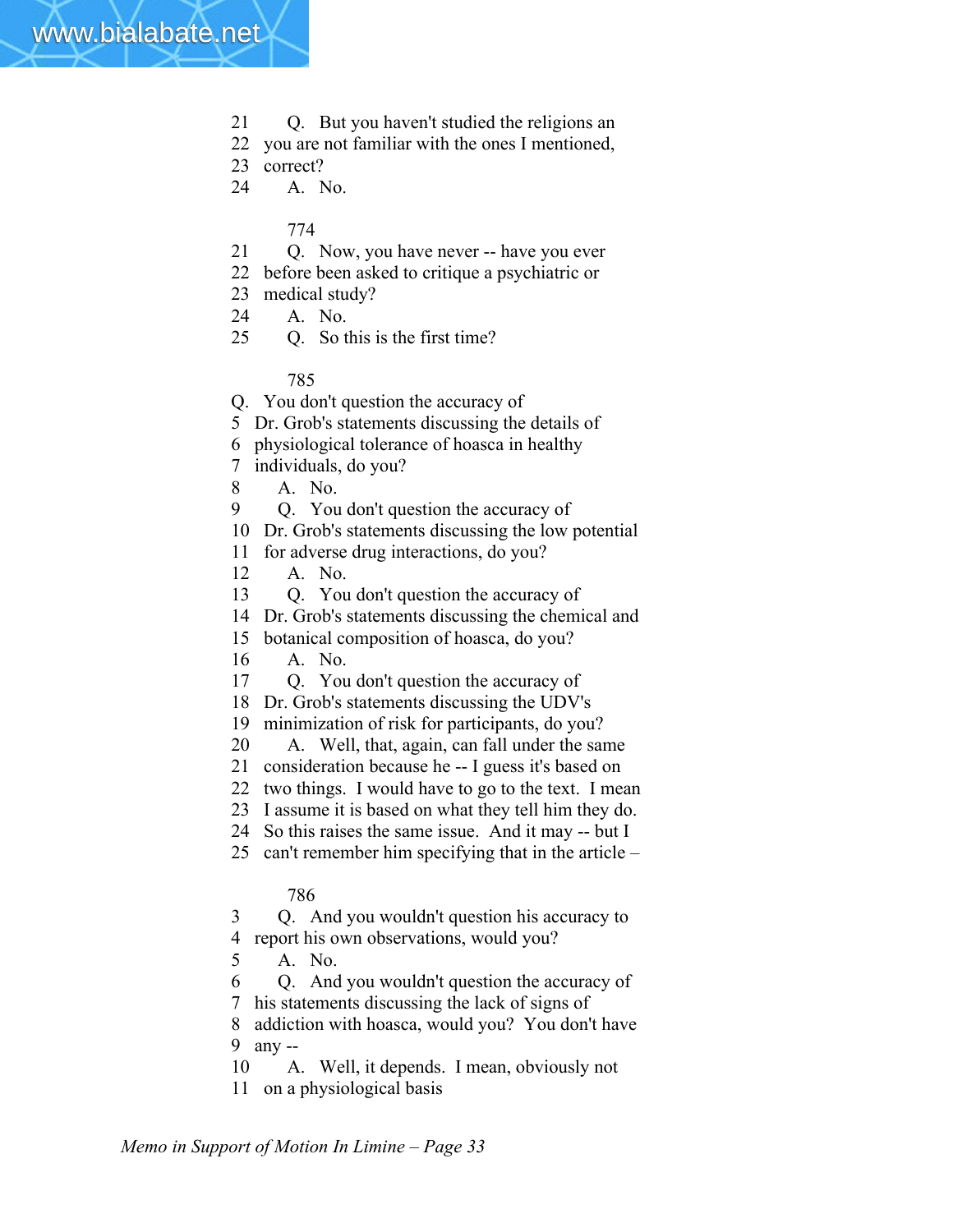- 19 Also, thirdly I would say that you have
- 20 the element of the dominant religious practices
- 21 within Brazil overwhelmingly are Catholicism or
- 22 Protestant Pentecostals. Knowing both of those
- 23 traditions, I know that they would definitely look
- 24 askance at both the esoteric teachings and the
- 25 sacrament of this religion.<sup>10</sup>

Finally, Dawson admits:

801

- 2 Q. (By Ms. Hollander) You don't have any
- 3 evidence, do you, to a reasonable degree of
- 4 scientific certainty, that hoasca is damaging to the
- 5 health when used within the context of the UDV,
- 6 correct?
- 7 A. No. I have no evidence that it definitely
- 8 has been shown to be damaging, no.

# **J. Portions of Dr. Glass' Testimony Are not Reliable and Portions are Irrelevant**

Dr. Glass is qualified to give his expert opinion in this case, but some of his opinions are not derived from the scientific method and some are simply irrelevant.

At paragraph 28, Dr. Glass takes only a portion of Plaintiff Goldman's testimony to establish that, if someone is taking a drug on the contra-indicated drug list, they are not automatically disqualified. Dr. Glass fails to mention that Mr. Goldman indicated that, in the two instances he could remember, there was a referral to their medical doctor. Goldman Dep. at 46-48. This testimony fails to account for all of the data in the Goldman deposition and is thus unreliable. Had Dr. Glass discussed Goldman's explanation of how he handles the screening and criticized it, then the opinion would have been reliable, but he did not go on to mention Goldman's additional explanation. This type of selectivity in choosing data is a

 $10<sup>10</sup>$ MacRae points out that the Santo Daime is well received and respected by the Catholic Church in Brazil.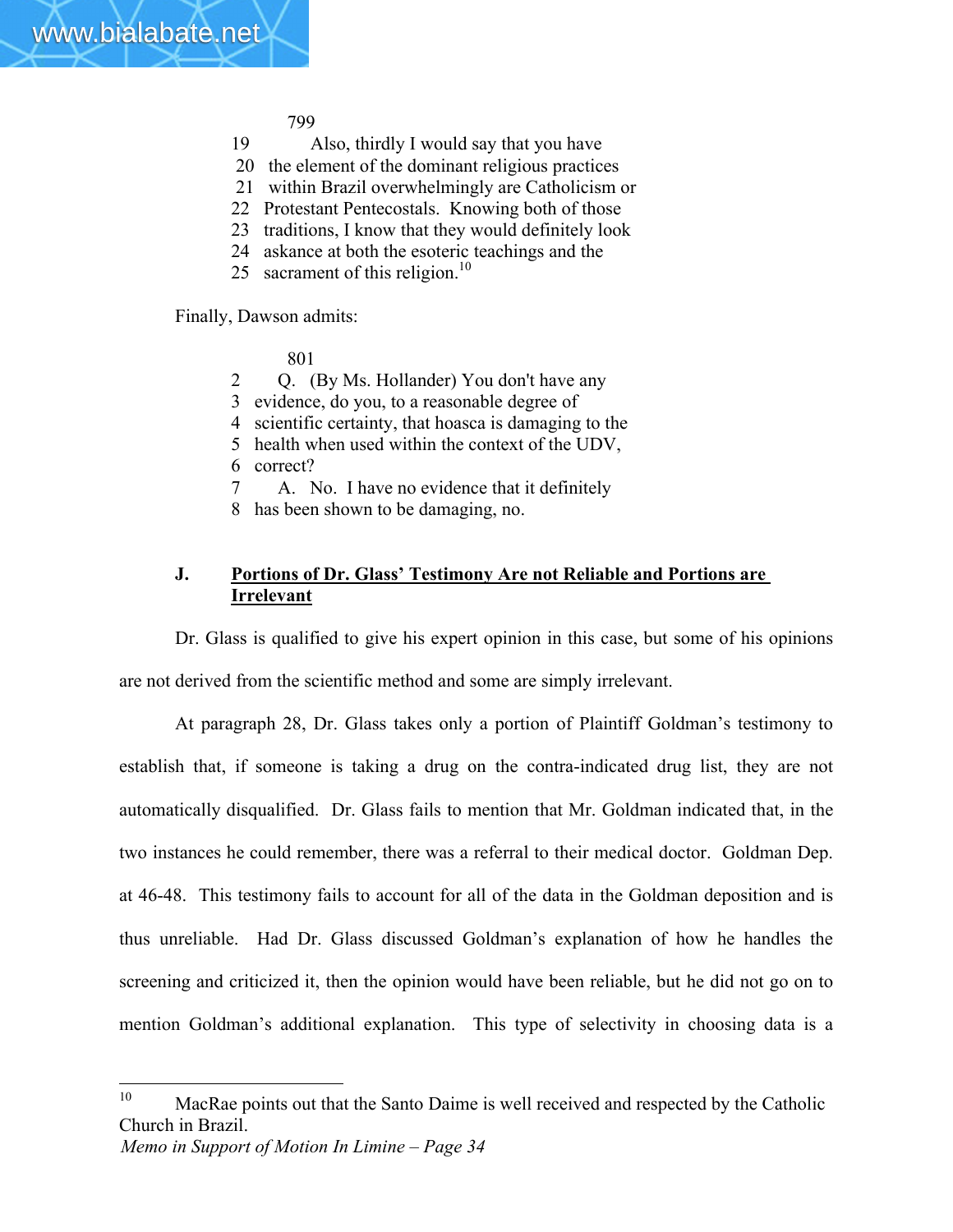failure to apply intellectual rigor.

Dr. Glass seems to believe that the screening process done by the Church is akin to a medical facility taking medical histories. It is not that, and it is not intended to be more than a vehicle for informing people of possible interactions with the tea. Dr. Glass, a physician, should know that it would be an unsound practice for a lay person to be discussing a medical case with someone's private physician. In paragraph 71, he "accuses" the interviewers of not having consulted with the person's medical doctor. That would not be appropriate without there being an actual physician/patient relationship. As noted in the plaintiffs' depositions, the prospective members may be advised to consult with their doctors. Dr. Glass' opinion is based upon a false underlying premise that the Church is acting as a medical facility. He extrapolates the standards a medical doctor might be required to follow when discovering a medical problem to the interview process undertaken by the Church. His testimony in this regard is irrelevant to this lawsuit and should be rejected.

In paragraph 31, Dr. Glass "suggests" that the two doctors who are members of the Church "may be biased." This is his lay opinion and should be rejected as unscientific. What Dr. Glass also fails to do is to take into account that these physicians who have participated in the ceremonies for a long time are in a better position then he is to evaluate the health effects. Dr. Glass' failure even to consider this evidence and discuss it renders his report deficient in intellectual rigor.

*Memo in Support of Motion In Limine – Page 35* In paragraph 35, Dr. Glass suggests that, because the guardians consume the Daime tea, they are being irresponsible because, as he puts it, "they are under the influence." Again, he fails to consider that they are generally elders in the Church who have a great deal of experience with the tea. He also fails to account for the fact that there have never been emergencies or situations that could not be handled by the guardians. He can only consider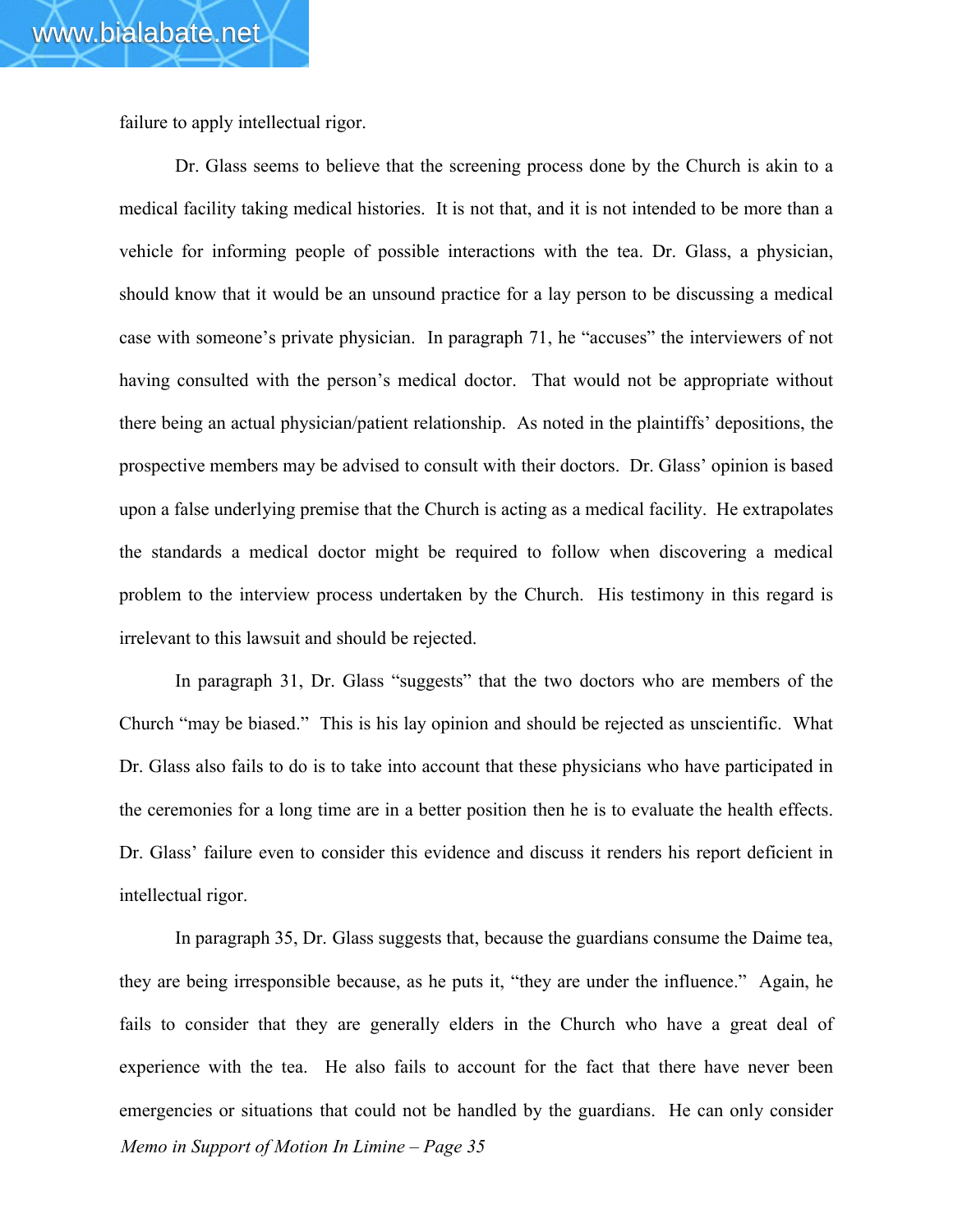one possibility and does not discuss others rendering that opinion methodologically unsound.

In paragraph 36, he refers to the Daime tea as "a tea with significant adverse physiological and psychological effect" without any data to support this claim. This is *ipse dixit* and should be rejected. He notes that, because the tea is so dangerous, non-medical people should not administer it. Dr. Glass again operates on a false premise -- that this is a medical society. He does not take into account that thousands upon thousands of people have taken this tea and the *hoasca* tea and that those who administer it know what they are doing, as the plaintiffs' experts and plaintiffs have established and as the Brazilian CONFEN report has established. Again, Glass fails to discuss the relationship between the safety of the sacrament and the fact that there have never been any reported health problems associated with the tea when taken as a sacrament. The obvious bias in reporting the data infects the entire report.

In paragraph 38, Dr. Glass engages in unprofessional speculation about the people who join this Church and denigrates the positive changes in their lives that result. He calls them unhappy, vulnerable, fragile, and lost. These are lay opinions unsupported by any reference to medical or psychiatric text for support. Dr. Glass presents no data to compare these people to those who join any church. That some percentage of the Santo Daime Church members may have been seeking to improve their lives by joining the Church is twisted by Dr. Glass. He comes to sweeping conclusions about all of the members of the Church from "bits of life stories of many" of the people who filled out the application forms. He gives no specific reference to examples, and he does not tell us how "many" he reviewed. Dr. Glass' sweeping generalizations about the Church members is contrary to all of the actual evidence that appears in the Halpern, Grob, and CONFEN studies. Glass' testimony should be stricken because he fails to account for the empirical evidence of improved lives and levels gratuitous deprecating criticism of the plaintiffs.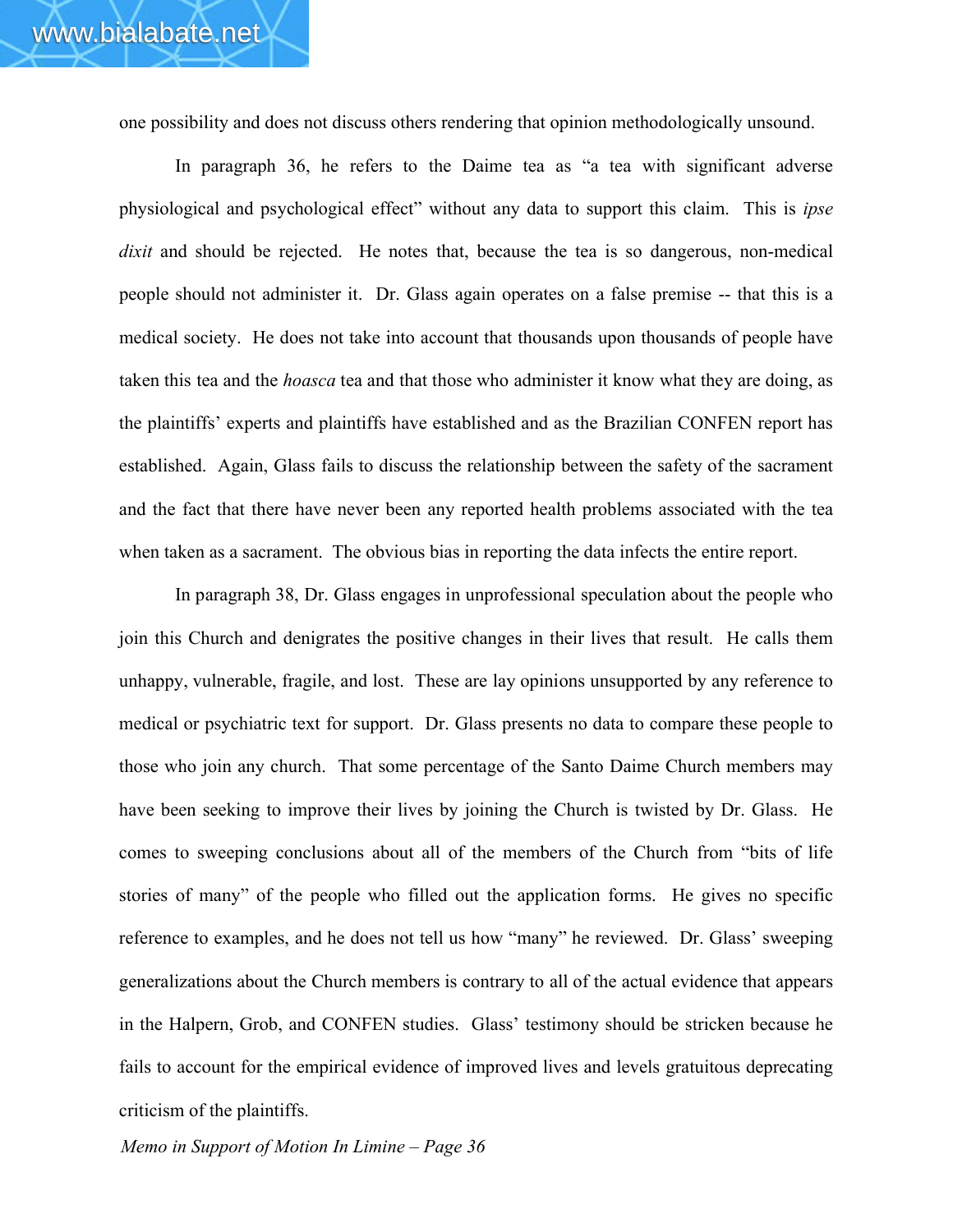Glass refers to the tea as taking a shortcut, but never reveals what would be the better route for people to improve their lives than participating in a community of Christians who live the work of their God. "People like this are particularly vulnerable to, and a set up for anybody who would offer them some type of hope and a way to improve their own situation, particularly with an easy and almost magical solution." Glass at 15.Dr. Glass does not define what he means by magical solutions. Is this scientist claiming that the Daime tea is some "magic" potion? This sort of commentary does not fit within any expanded concept of "science" and should be rejected. This statement also has no bearing on the defendants' claim that taking the tea in a religious setting is to a medical probability likely to cause ill health effects.

Paragraph 39 is particularly lacking in intellectual rigor. Despite all of the empirical data to the contrary, Glass refers to the Santo Daime religion as a "maladaptive solution that got them into difficult drug use." This sort of personal opinion is unsupported by any data and should be rejected outright.

Finally, it must be said that the intellectually bereft language that pervades this testimony reveals deep-seated bias. Making the analogy to the book "Electric Kool Aid Acid Test<sup>"11</sup> would not pass peer review. It should also be noted that, although this gentleman can opine on data that suggest to him that there may be dangers associated with taking the tea, his gratuitous disrespectful rhetoric renders the testimony unfit to pass the high standards that the Supreme Court demanded in *Daubert* of federal judges when deciding what testimony to admit in their courtrooms.

In Paragraph 40, Dr. Glass gives his concluding opinion that taking the tea "in a

*Memo in Support of Motion In Limine – Page 37*  $11$ Glass incorrectly attributes the book to Ken Kesey. The book was written by Tom Wolfe.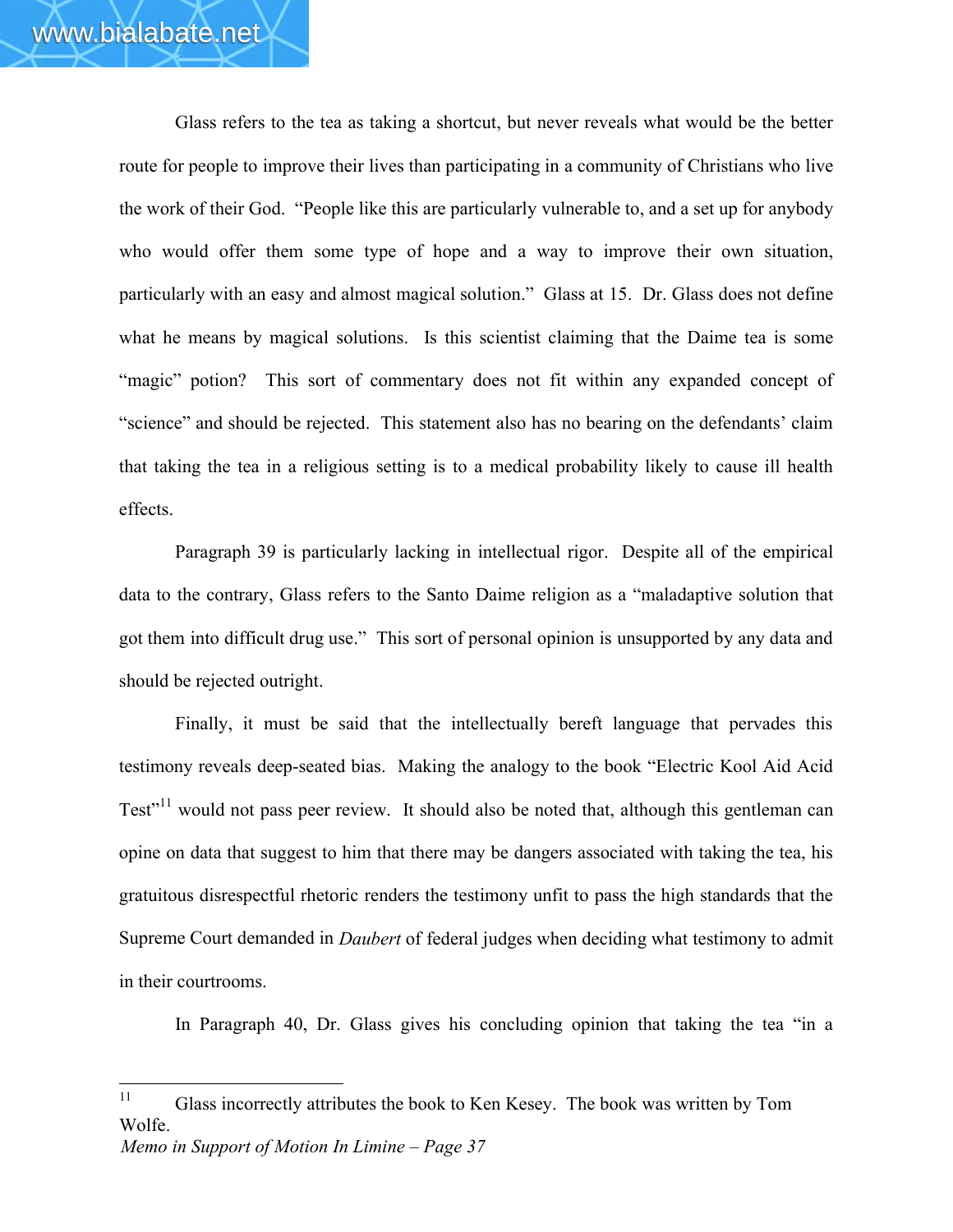religious ceremony is a dangerous procedure." First, a religious ceremony does not involve a "procedure." Using that term again suggests a fallacious underlying premise upon which Dr. Glass has based his methodology -- the medical model.

Dr. Glass' concern is that lost souls with a history of past drug abuse are somehow going to suffer somehow under undefined conditions. Again, his failure to consider and discuss the empirical data renders his exercise without intellectual rigor. One could imagine an intellectually rigorous report acknowledging that this is a religion that is accepted as *bona fide* in Brazil, that the CONFEN report suggested that the harm from actual use was not evident from the Brazilian government's study, that the studies of Halpern and Grob do not reveal ill health effects of the Church members, and then offer data to rebut this empirical evidence. Instead, Dr. Glass used unhelpful rhetoric attacking the character of Church members. This sort of rhetoric has no place in an expert's report under *Daubert.*

#### **K. Dr. Thomas R. Kosten, M.D.**

First, we note that Dr. Kosten is a psychiatrist who is generally qualified to opine on the subjects under review. He apparently was not provided with a copy of the Brazilian Governments' CONFEN report and was thus without the benefit of important empirical data that was available to him. His report is, therefore, on the face of it, not objective because of the selectivity of data. In this regard, we are not faulting Dr. Kosten but, rather, pointing out the limitations of his report.

*Memo in Support of Motion In Limine – Page 38* The Summary of Conclusions itself warrants the striking of the report. First, Dr. Kosten does not advise us what "vulnerable populations" has to do with the defendants' burden of proof. Next, he jumps to the conclusion that it is a failure on the part of the plaintiffs not to have a "comprehensive screening to prevent" certain people from participating in ceremonies,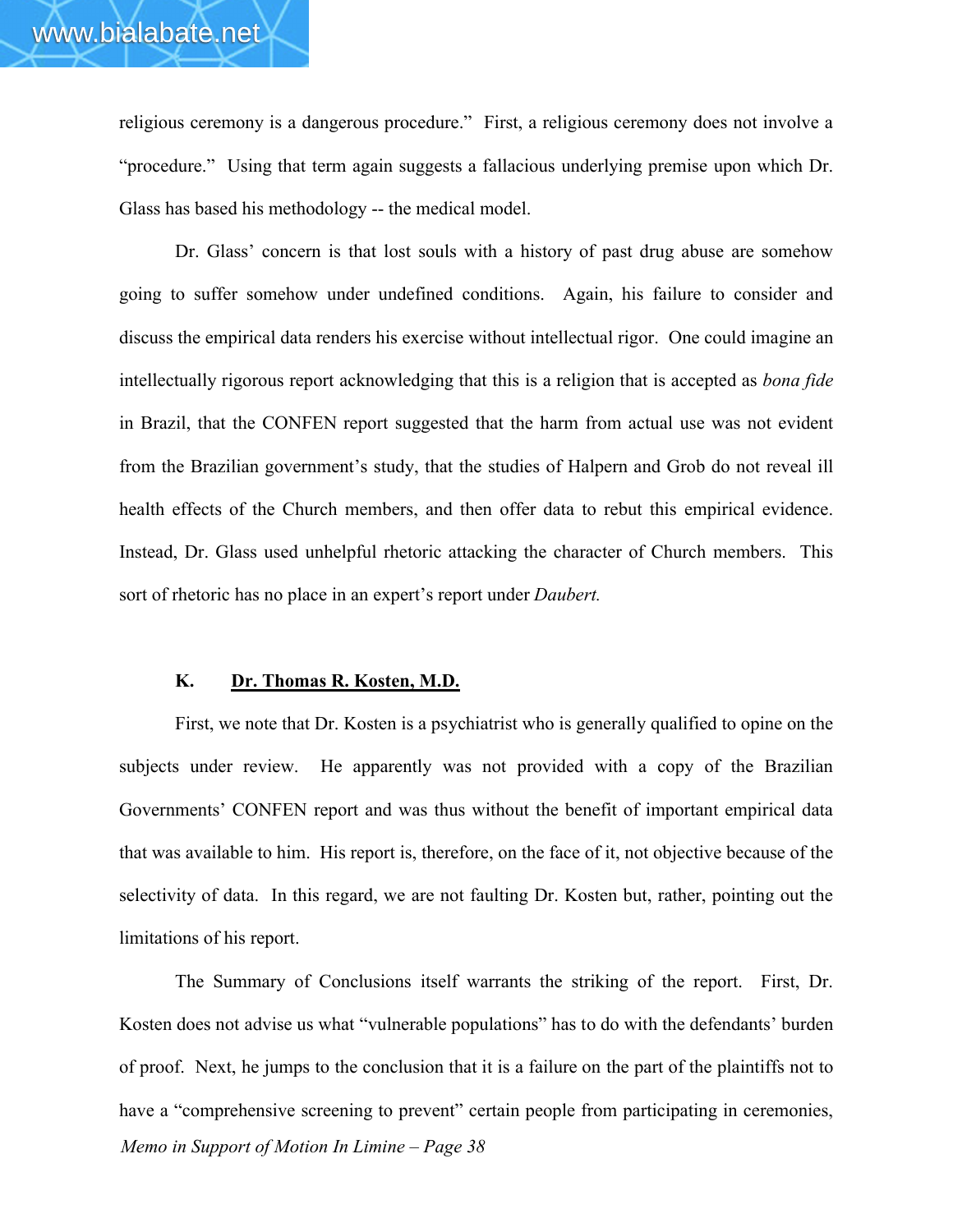but he fails to take into account that there have been no adverse effects as a result of the existing screening process. Dr. Kosten failed to engage in rigorous research, which would have revealed that the UDV and Native American Church communities using Schedule 1 hallucinogens have not reported ill health effects even though they include members of vulnerable sub-populations.

He claims that the *ayahuasca* "reverses the effects of medications used to treat major psychiatric disorders," but he does not define what he means by "reverses the effects of medications." He seems to be referring to the different responses to the chemicals in the brain. What relationship that has to defendant's burden of proof is not apparent. There is no evidence in this case that 1) anyone ever took the tea while taking one of the "drugs" that Dr. Kosten is referring to, and 2) there is no evidence that anyone ever stopped taking needed prescription drugs without a medical consultation before engaging in the sacrament.

Next, he claims that the tea is unsafe because the process to produce it is not standardized. The very opposite is true, as noted in the plaintiffs' and their experts' declarations as well as other exhibits on file. For almost one hundred years Santo Daime Church elders have been brewing the tea in carefully supervised ceremonies, as is evident in the exhibits. Kosten fails to discuss the expertise of these Church members or why their years of practical experience is somehow not adequate for the purposes for which the tea is brewed. Again, we see the expert looking through the wrong lens -- the medical model -- which requires standardizing the contents of prescription drugs.

*Memo in Support of Motion In Limine – Page 39* Kosten argues that individual sensitivities can result in "substantial toxicity due to overdosing." While this may be a possibility, this fear has no basis in reality. All of the evidence to date shows that one cannot consume a toxic dose and that no report has ever revealed any toxic effect. Dr. Kosten fails to discuss any negative probabilities associated with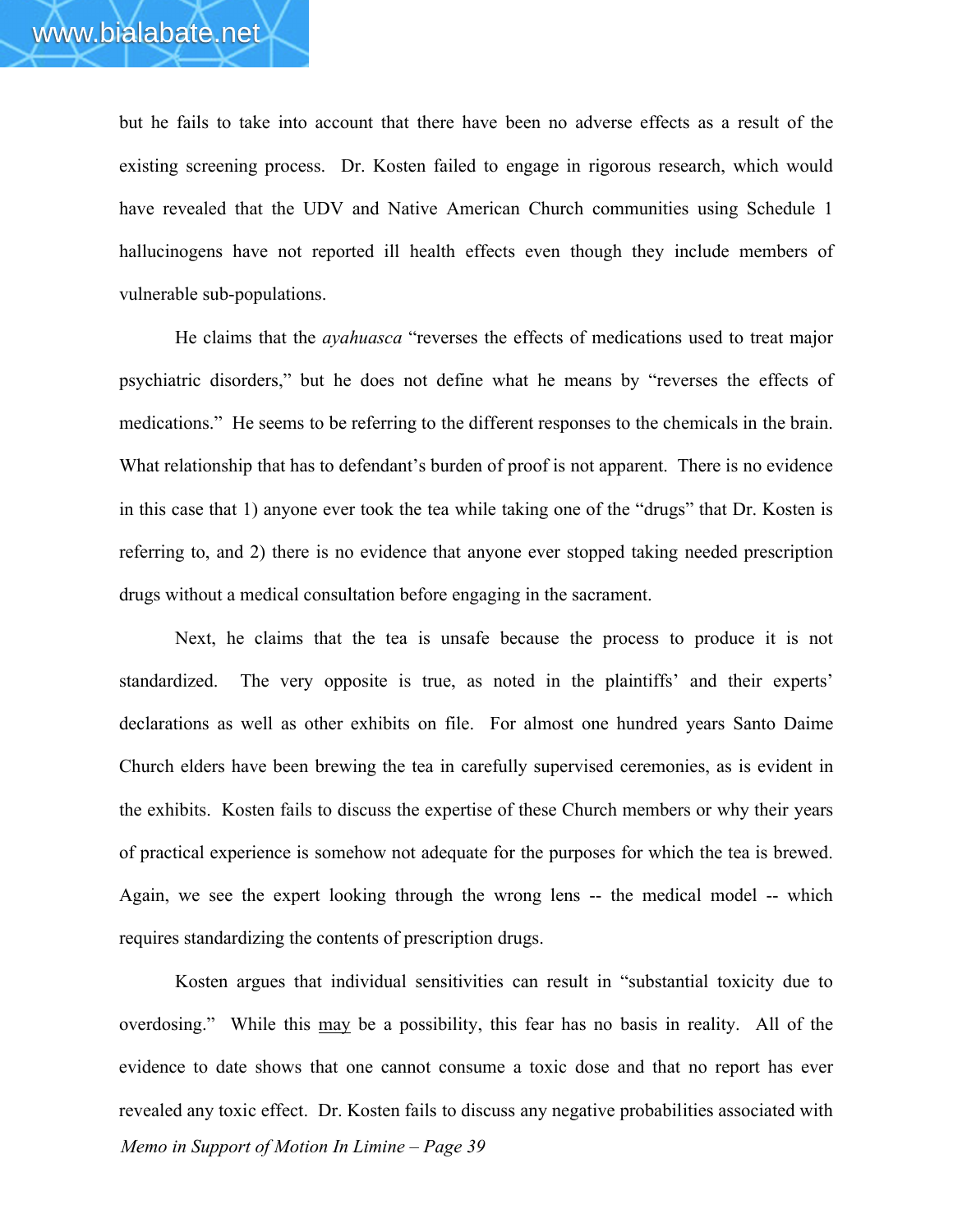taking the tea in the context of the Santo Daime ceremonies. Kosten conjures up all kinds of possibilities that are unrelated to the empirical evidence available to him.

Kosten discusses what can happen if a person with a mental illness is on a certain antidepressant drug and takes Daime, but this has never happened. No one is permitted to take Daime until they have stopped the anti-depressant, which only occurs when their own physician believes it is the correct thing to do. This is an example of the fallacy of the irrelevant conclusion. The dire consequences discussed here have nothing to do with the Santo Daime.

All of the dangerous interactions that Kosten mentions in paragraph 18 can occur with a multitude of over-the-counter and prescription drugs and thus provides no scientific evidence that there is a "compelling" reason to ban the tea. The testimony is simply not relevant.

Dr. Kosten's protocol, at page 19, for screening people for medical disasters that he is concerned with is extensive, but not necessary or appropriate in the context of the arguable Santo Daime responsibility to advise people of a possible drug interaction. Paragraph 19, if it were an important activity to be undertaken to protect people who might desire to take the tea, would obviously apply equally to taking the *hoasca* tea by members of the UDV and to screen the 250,000 Native Americans who consume peyote. Dr. Kosten's failure to address the public health consequences of this requirement for 250,000 Native Americans, but stressing it for 100 Daime members does not suggest intellectual rigor on his part.

*Memo in Support of Motion In Limine – Page 40* In paragraph 22, Dr Kosten notes the difficulty of the medical profession in determining how many people will suffer persistent abnormalities after taking hallucinogenics. This statement is simply wrong. There are many studies he could have cited that do track this information. One of them, Dr. Halpern's peyote study, is not discussed. Dr. Kosten makes no attempt to quantify the risk of persistent disorders after use. Dr. Halpern's peyote study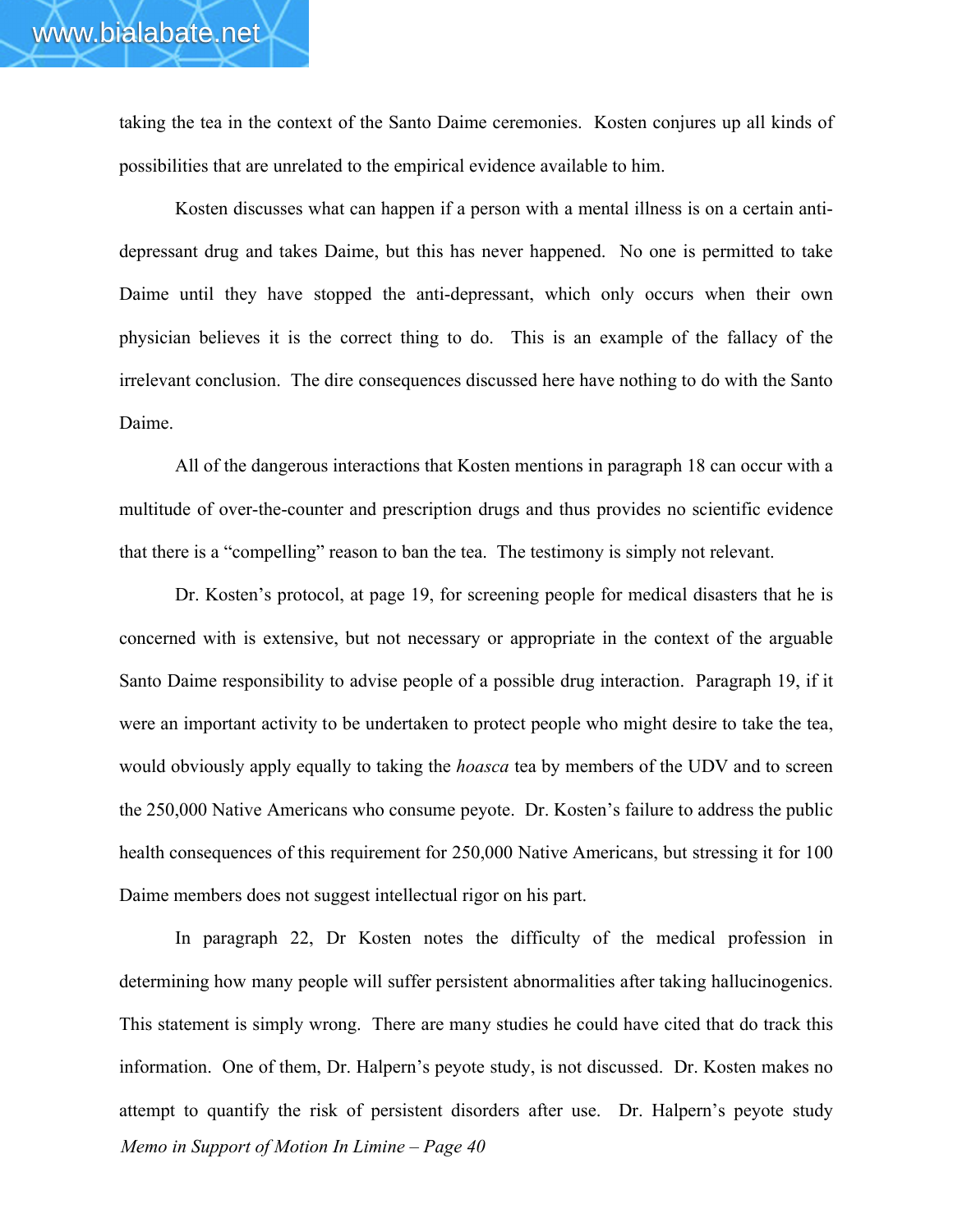suggests there is none. *See* Halpern Report. The point seems to be that there are no data suggesting that there is a likelihood to a medical probability that Church members will suffer persistent abnormalities; therefore, the testimony is irrelevant.

In paragraphs 23 and 24, Dr. Kosten voices concerns about the variation in concentration and in individual response to the tea. These are the same concerns expressed by the other experts but, again, the failure to discuss the data regarding the brewing of the tea and the knowledge of the concentrations renders the testimony unreliable. These experts cannot simply disregard the empirical evidence gathered for nearly one hundred years and fail even to discuss it.

Dr. Kosten theorizes that the half-life of the tea will differ in individuals and that the person who has been taking the tea for some time and administering it may have a shorter halflife of digesting the tea. This hypothetical bears no relationship to the actual practices as demonstrated. The evidence is that the tea generally is given at two-hour intervals. But, even if a particular person digests the tea more slowly, there are no data to support Kosten's hypothesis that that difference would actually result in people being given a dose that was somehow dangerous or toxic. He provides absolutely no data regarding the amount of tea it would take to produce such a reaction, and these possibilities have nothing to do with the actual practices of the Santo Daime Church in administering the tea.

On page 13, "b," Kosten's presumption that the brew masters who are more used to the tea will serve more than they should is sheer speculation and cannot be received into evidence under *Daubert.*

Most of the rest of the Kosten report attempts to refute Halpern and Cozzi. We do not challenge those arguments under *Daubert,* but do contend that the statements reviewed above should be excluded.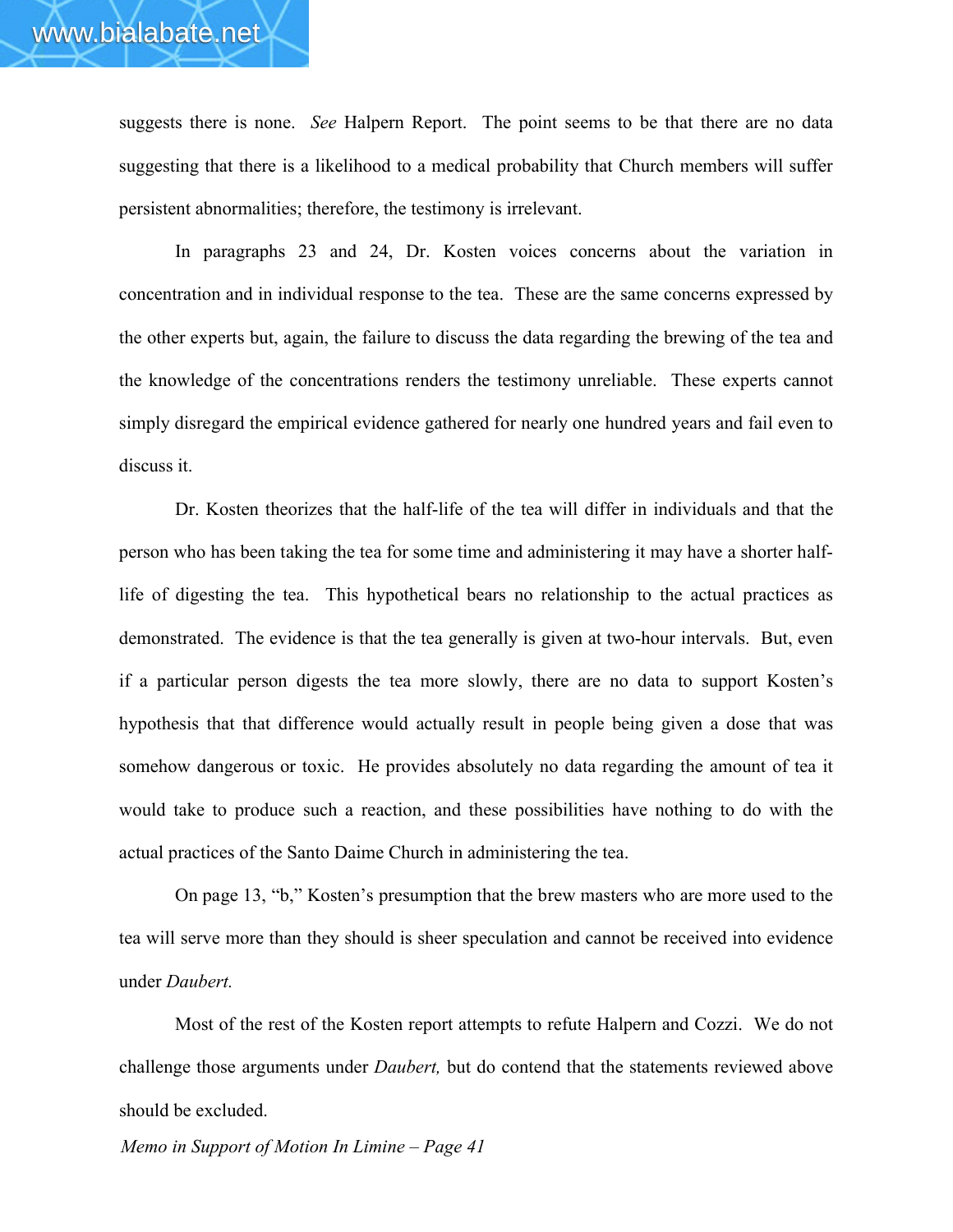

# **IV. CONCLUSION**

The defense experts proposed testimony, for the most part, and relative to the ultimate issues in this case, are not reliable and do not tend to prove the facts that defendants have the burden of proof to establish as part of their affirmative defense that they have a "compelling interest" in criminalizing the sacramental use of Santo Daime tea.

Respectfully submitted,

/S/ Roy S. Haber

**Roy S. Haber**, OSB No. 800501 haberpc@cyber-dyne.com **ROY S. HABER P.C.** 570 East  $40^{\text{th}}$  Avenue Eugene, OR 97405 Telephone: 541.485.6418 FAX: 541.434.6360

/S/ Don H. Marmaduke

**Don H. Marmaduke**, OSB No. 53072 don.marmaduke@tonkon.com **TONKON TORP LLP** 1600 Pioneer Tower 888 SW Fifth Avenue Portland, OR 97204-2099 Direct Dial: 503.802.2003 Direct FAX: 503.972.3703

**Gilbert Paul Carrasco**, California Bar No. 90838

*(Appearing pro hac vice)* carrasco@willamette.edu No. 451 245 Winter Street SE Salem, OR 97301